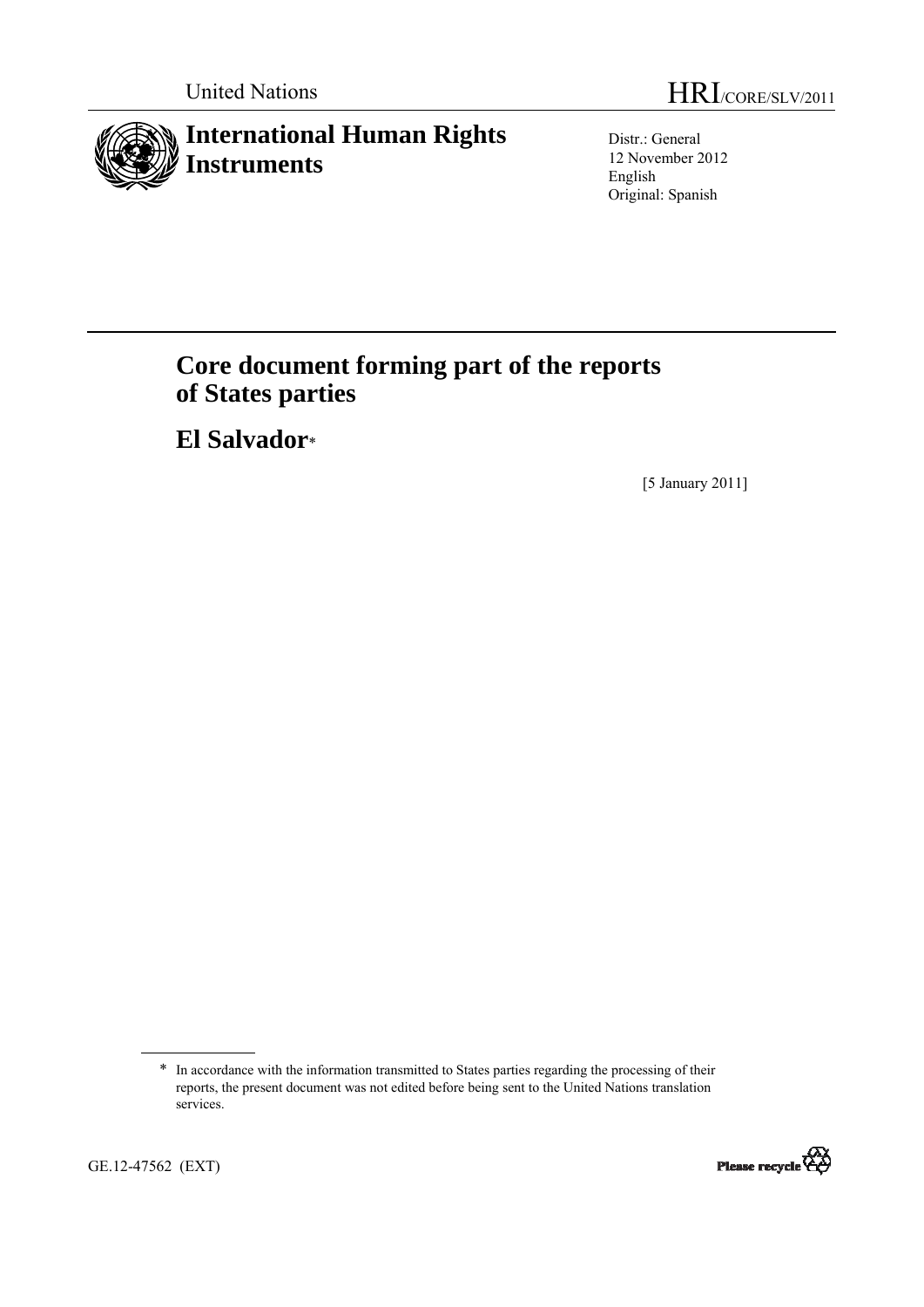# **HRI/CORE/SLV/2011**

# Contents

|      |                                                                               | Paragraphs  | Page |
|------|-------------------------------------------------------------------------------|-------------|------|
| I.   |                                                                               | $1 - 136$   | 3    |
|      | Demographic, economic, social and cultural characteristics of the State<br>A. | $1 - 54$    | 3    |
|      | В.                                                                            | $55 - 136$  | 15   |
| П.   |                                                                               | $137 - 223$ | 34   |
|      | А.                                                                            | $137 - 140$ | 34   |
|      | Legal framework for the protection of human rights at national level<br>Β.    | $141 - 174$ | 38   |
|      | Framework within which human rights are promoted at national level<br>C.      | $175 - 212$ | 43   |
|      | D.                                                                            | $213 - 223$ | 49   |
| III. | Information on non-discrimination and equality and effective remedies         | $224 - 247$ | 50   |
|      | А.                                                                            | $224 - 232$ | 50   |
|      | $\mathbf{B}$ .                                                                | $233 - 247$ | 51   |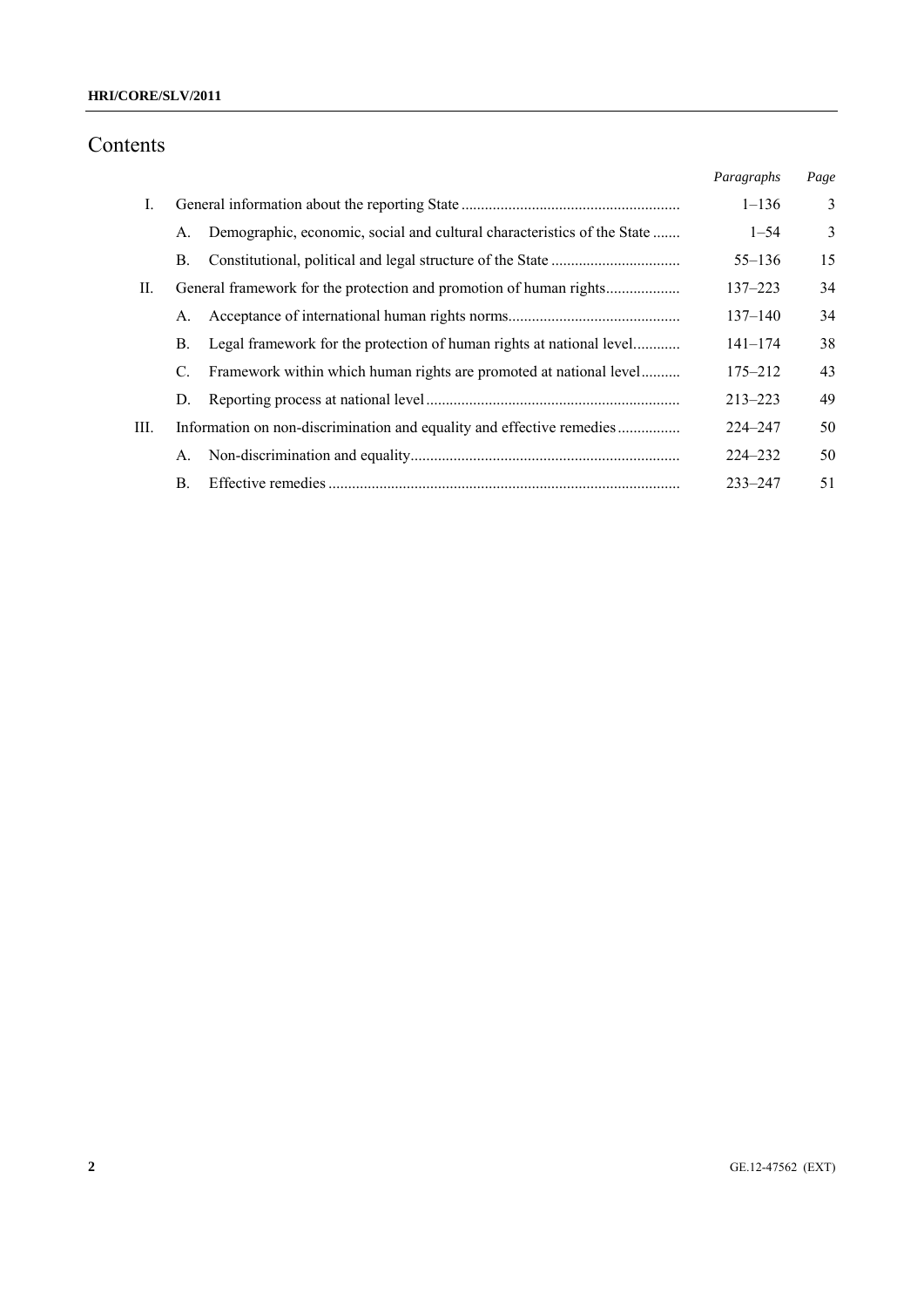# **I. General information about the reporting State**

# **A. Demographic, economic, social and cultural characteristics of the State**

#### **1. Background information on the national characteristics of the State**

1. The official name is the Republic of El Salvador and its capital is San Salvador. The official language is Spanish (article 62 of the Constitution of the Republic) and less than 1 per cent of the population speaks Nahuat.

2. El Salvador is situated in the south-west of the Central American Isthmus on the Pacific Coast. It lies in the torrid zone north of the equator, between 13°09′ and 14°27′ north latitude and 87°41′ and 90°08′ west longitude. The territory over which El Salvador exercises jurisdiction and sovereignty is irreducible, comprising a surface area of 20,742 square kilometres, and includes, in addition to the mainland:

The islands, islets and cays listed in the judgement of the Central American Court of Justice delivered on 9 March 1917 which are also established as belonging to it by other sources of international law, as well as other islands, islets and cays which belong to it in accordance with international law;

The territorial waters and the common waters of the Gulf of Fonseca, which is a historic bay with the characteristics of a closed sea and is governed by a regime defined by international law and by the judgement referred to in subparagraph (a) above;

 (c) The airspace, the subsoil and the corresponding continental and island shelf, as well as the sea, its subsoil and seabed to a distance of 200 nautical miles from the baseline, all in conformity with the rules of international law.

3. The Salvadoran territory is bounded:

 (a) To the west, by the Republic of Guatemala, in accordance with the Treaty of Territorial Limits, concluded at Guatemala City on 9 April 1938;

 (b) To the north and east, partly by the Republic of Honduras in those sections delimited by the General Peace Treaty between the Republic of El Salvador and Honduras, signed at Lima, Peru, on 30 October 1980;

 (c) On the remainder of the eastern border, by the Republics of Honduras and Nicaragua along the Gulf of Fonseca;

(d) To the south, by the Pacific Ocean.

4. The terrain is largely mountainous with a narrow coastal strip and a central meseta.

5. For the purpose of political and administrative organization, the territory of the Republic is divided into 14 departments, which are in turn divided into 262 municipalities. The departments are grouped into three areas: Western, Eastern and Central. Each department is under the authority of a governor representing the executive branch, directly appointed by the President of the Republic, and resident in the departmental capital. The municipalities are governed by municipal councils, elected by direct suffrage every three years by the citizens registered in the corresponding municipal constituency.

6. The history of El Salvador dates back to the pre-Colombian era some 1,500 years B.C., as can be seen from Mayan remains in the west of the country. The first settlers were the Pokomans, Lencas and Chortis. They were followed by the Uluas and the Pipils, who settled in the western and central parts of the country about the middle of the eleventh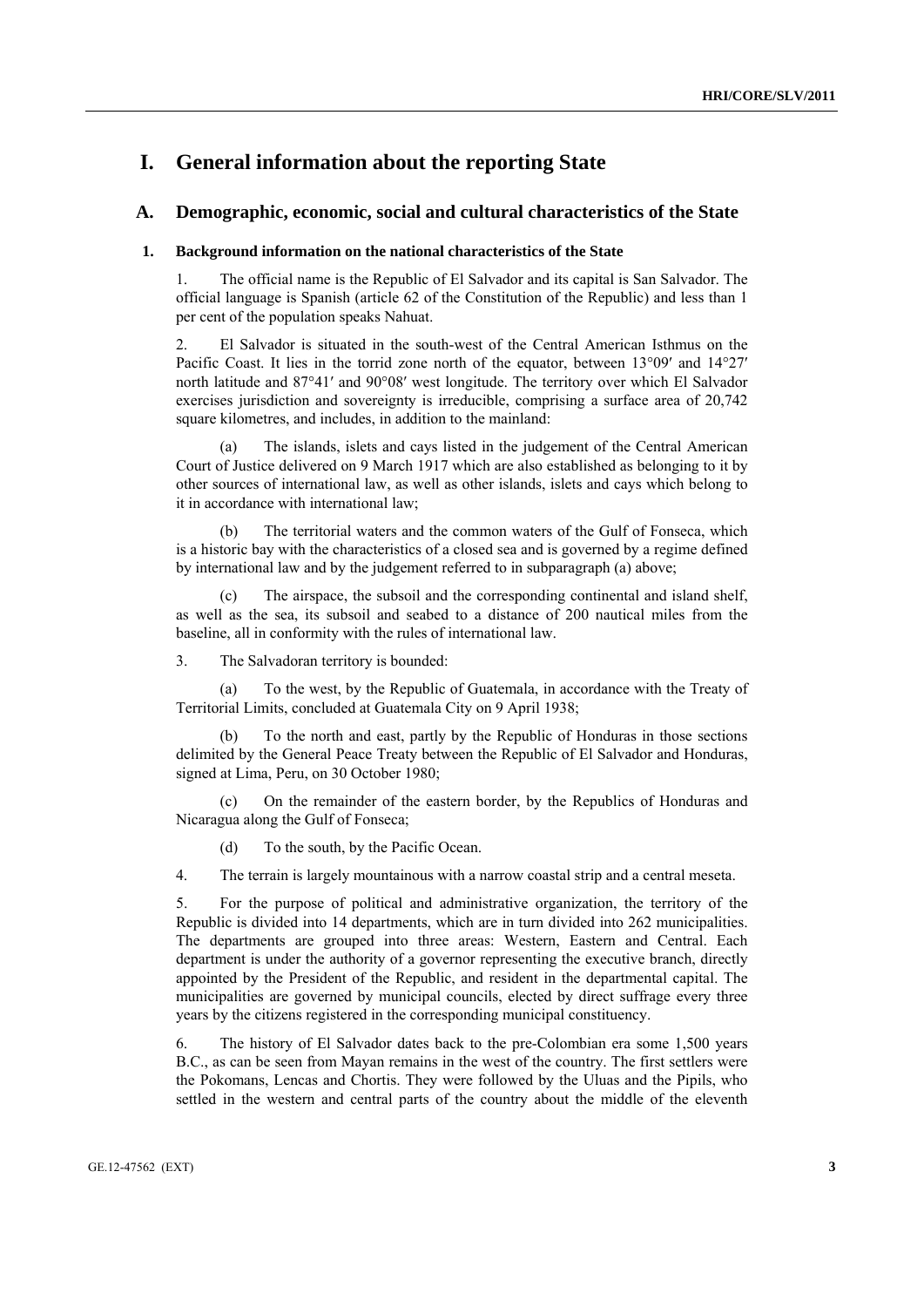century, dividing their territory into various chieftaincies under the control of the chieftaincy of Cuscatlán.

7. On 31 May 1522, the Spaniard Andrés Niño headed an expedition which landed on Meanguera Island in the Gulf of Fonseca, making this the first part of Salvadoran territory to be visited by the Spaniards. A colony, designated as a town with the name of San Salvador, was founded around 1 April 1525, and in September 1546 it was granted the status of a city by the Holy Roman Emperor Charles V (Charles I of Spain).

8. In the years that followed, the country developed under Spanish domination, and by the end of the first decade of the nineteenth century, the Spanish colonies of Central America all wanted independence and autonomy.

9. The first proclamation of independence was made in San Salvador on 5 November 1811 by Father José Matías Delgado, who was a focal point for the ideas and movements that eventually led to Central American independence. In the year independence was proclaimed the Government was established at Guatemala City, and it decided on the union of the Central American provinces with Mexico. El Salvador, however, again under the leadership of Delgado, opposed the annexation until 1823, when the Mexican Empire of Agustín de Iturbide fell and the five Central American provinces proclaimed their independence from any other nation and adopted a republican and democratic form of government.

10. The five provinces remained united under the so-called Federal Republic of Central America and elected as their first president the Salvadoran Manuel José Arce. The federation lasted only a short time, with El Salvador being the last province to leave the union. These events led to the establishment of the Republics of Guatemala, Honduras, El Salvador, Nicaragua and Costa Rica.

11. On 12 June 1824, El Salvador promulgated its first constitution, under which it retained federalist ties. It became an independent State in 1841 when it issued its second constitution, the Political Constitution of the State of El Salvador.

12. Throughout the nineteenth century political life in El Salvador was turbulent. Liberals and conservatives fought for power in a series of political intrigues and uprisings, a situation that often aggravated conflicts in neighbouring States. Political power changed hands a number of times, alternating between family dynasties and centralist Governments through the first two decades of the twentieth century.

13. Under the presidency of General Gerardo Barrios (1859–1863) important changes were introduced in the country: the civil and criminal codes were adopted and efforts were made to promote the education of the population and to develop the technical and academic qualifications of the army. This constructive period saw the introduction of coffee as a crop; it would eventually become the country's leading export and the mainstay of the Salvadoran economy.

14. During the first 25 years of the twentieth century the country's economic development was outstanding and accompanied by significant improvements in communications and transport.

15. Following the free elections of 1930, Arturo Araujo took office, but internal difficulties stemming from the effects of the Great Depression and the collapse of coffee prices led to a coup d'état that brought General Maximiliano Hernández Martínez to power. Hernández Martínez assumed the office of President in 1931 and held it until 1944, when he was deposed by a coup d'état, after which power was exercised successively by provisional military Governments until 1948.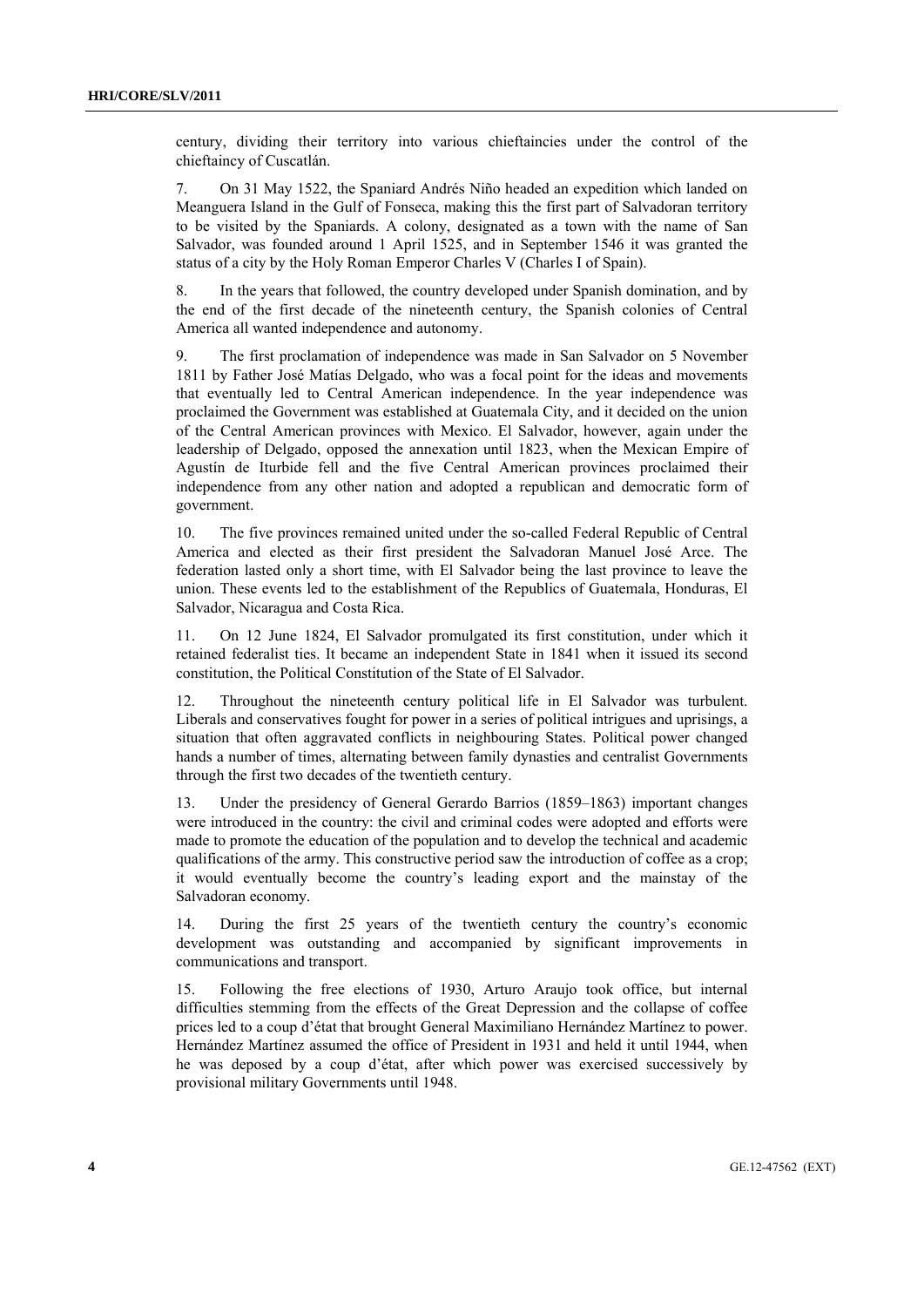16. Under the government of General Hernández Martínez, the economic and social situation of the country was characterized by a constant decline in living conditions, which was more marked in the years prior to independence. In 1932 a peasant uprising took place, which was a combination of protest and insurrection arising from an unequal system of landholding, exacerbated by presidential reforms that deprived peasants of their common land and gave them to the large landholders. The 1932 uprising ended in ethnocide.

17. In 1948, a revolutionary movement overthrew the regime of General Salvador Castaneda Castro. Lieutenant Colonel Oscar Osorio held power from 1950 to 1956, when he was succeeded by Lieutenant Colonel José María Lemus. In late 1960, Lemus was replaced by a leftist junta composed of René Fortín Magaña, Ricardo Falla Cáceres, Fabio Castillo, Colonel César Yanez Urías, Lieutenant Colonel Miguel Angel Castillo and Major Rubén Alonso Rosales. This junta was overthrown in January of the following year and a more moderate joint civilian-military directorate took control of the country. Its members were Colonel Aníbal Portillo, Lieutenant Colonel Julio Adalberto Rivera, José Antonio Rodríguez Porth, José Francisco Valiente, Feliciano Avelar and Major Mariano Castro Morán. From January to July 1962 Rodolfo Eusebio Cordón served as temporary President.

18. On 7 September 1950 a new Constitution was proclaimed by the ruling Revolutionary Council, which in December had overthrown the presidency of Castañeda Castro, setting out a new social, political and economic approach. The form of government was retained, as well as the powers of state:

 (a) The legislature comprised a single chamber, members of the assembly being renewed every two years and its functions included appointing members of the Central Election Board;

 (b) The executive branch: the presidential term of office was increased from four to six years and the post of vice-president was re-established;

 (c) The judiciary: the administration of justice was proclaimed permanently free of charge, the Offices of Attorney-General of the Republic [*Fiscalía General de la República – FGR*] and Counsel-General of the Republic [*Procuraduría General de la República – PGR*] were created, the power of mayors to commute sentences passed by justices of the peace was removed, slavery was prohibited, freedom of worship was guaranteed, together with the right of *habeas corpus*, etc. Spanish was recognized as the official language.

19. In 1962 a new Constitution was promulgated and Lieutenant Colonel Julio A. Rivera became President of the Republic until 1967. He was succeeded by General Fidel Sánchez Hernández, who remained in office from 1967 to 1972. In 1972 Colonel Arturo Armando Molina became President. In 1977, General Carlos H. Romero was elected President. He was ousted in a coup on 15 October 1979 and was succeeded by a Revolutionary Junta composed of Guillermo Manuel Ungo, Román Mayorga Quiroz, Mario Andino, Colonel Adolfo Majano and Colonel Jaime Abdul Gutiérrez. This body was succeeded in 1980 by a second Revolutionary Junta, whose members were José Napoleón Duarte, José Antonio Morales, José Ramón Avalos and Colonel Jaime Abdul Gutiérrez.

20. From 1980 to 1992, El Salvador was the arena for a civil war resulting from the demise of a system based on authoritarian notions of power and the adverse effects, felt around the world, of cold-war confrontation. The Salvadoran conflict was characterized by grave acts of violence and heavy damage to the national economy. This period could be described as a lost decade in the political, economic and social development of El Salvador and the rest of Central America, given that the crisis spread throughout the entire region and undermined its political stability and economic and social development.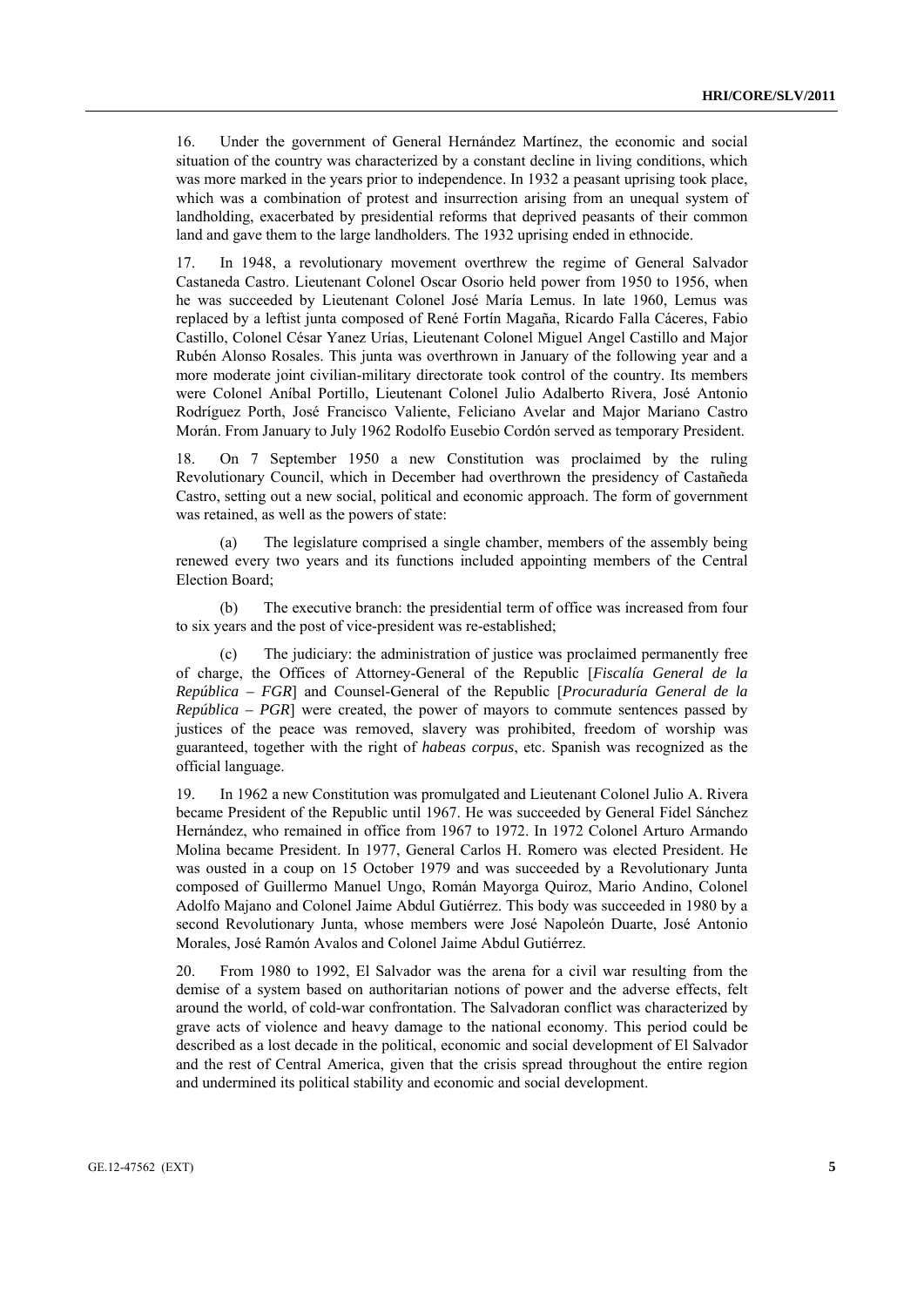21. In 1982, elections were held for the Constituent Assembly, which decreed, ratified and proclaimed the 1983 Constitution of the Republic that currently governs the institutional life of the nation.

22. In 1982 a Government of National Unity was formed with Alvaro Magaña as President. In June 1984 he handed over political power to José Napoleón Duarte, who remained in office until May 1989 and who was succeeded by Alfredo Félix Cristiani Burkard on 1 June 1989.

23. At the end of 1991 the United Nations certified that the parties to the conflict had fulfilled their commitments and invited them to the signing of the Peace Accords in 1992 in the Castle of Chapultepec (Mexico City). The Accords were signed on 16 January 1992, their main objectives being to end the war through political means, promote the democratization of the country, guarantee full respect for human rights and reunite the Salvadoran people. A process of reconstruction was initiated and important changes were introduced with a view to strengthening the legal and institutional framework of the State and the creation of new political, judicial, public security and human rights institutions.

24. The task of monitoring compliance with the Peace Accords was entrusted to the United Nations, which completed its work in January 2003, confirming that the commitments and obligations undertaken in those Accords had been respected in El Salvador.

25. President Félix Cristiani handed over the presidency in June 1994 to Armando Calderón Sol, who governed until 1999. He was succeeded by Francisco Guillermo Flores Pérez, whose term of office ended on 11 May 2004.

26. From 1 June 2004, the presidency was assumed by Elías Antonio Saca González, who governed until June 2009. His government was responsible for implementing the "Solidarity Network Programme", which provided subsidies to families living in conditions of extreme poverty in the country's most under-developed municipalities. Efforts were also made to promote fiscal reform, which was aimed at attenuating the grave fiscal crisis brought about by conservative government measures and which attracted strong criticism from the country's private enterprise sector. The government also implemented the so-called *Plan Supermano Dura* (Super Firm Hand Plan) to contain the high levels of delinquency in the country, as part of the Plan *País Seguro* (Secure Country).

27. A significant political event in this period was the victory of the political party Frente Farabundo Martí para la Liberación Nacional in the presidential elections of 15 March 2009 through its candidate Carlos Mauricio Funes Cartagena. It was the first triumph by a left-wing party in the country's history. Carlos Funes took office as President of the Republic on 1 June 2009, together with Salvador Sánchez Cerén as Vice-President.

## **2. Main ethnic and demographic characteristics and standard of living of the population**

28. El Salvador recognizes the coexistence of a number of cultures within its boundaries, including the indigenous Lenca, Cacaopera and Nahuatl/Pipil peoples, the latter being the most numerous, located in communities in the western part of the country (mostly in the departments of Sonsonate and Ahuachapán).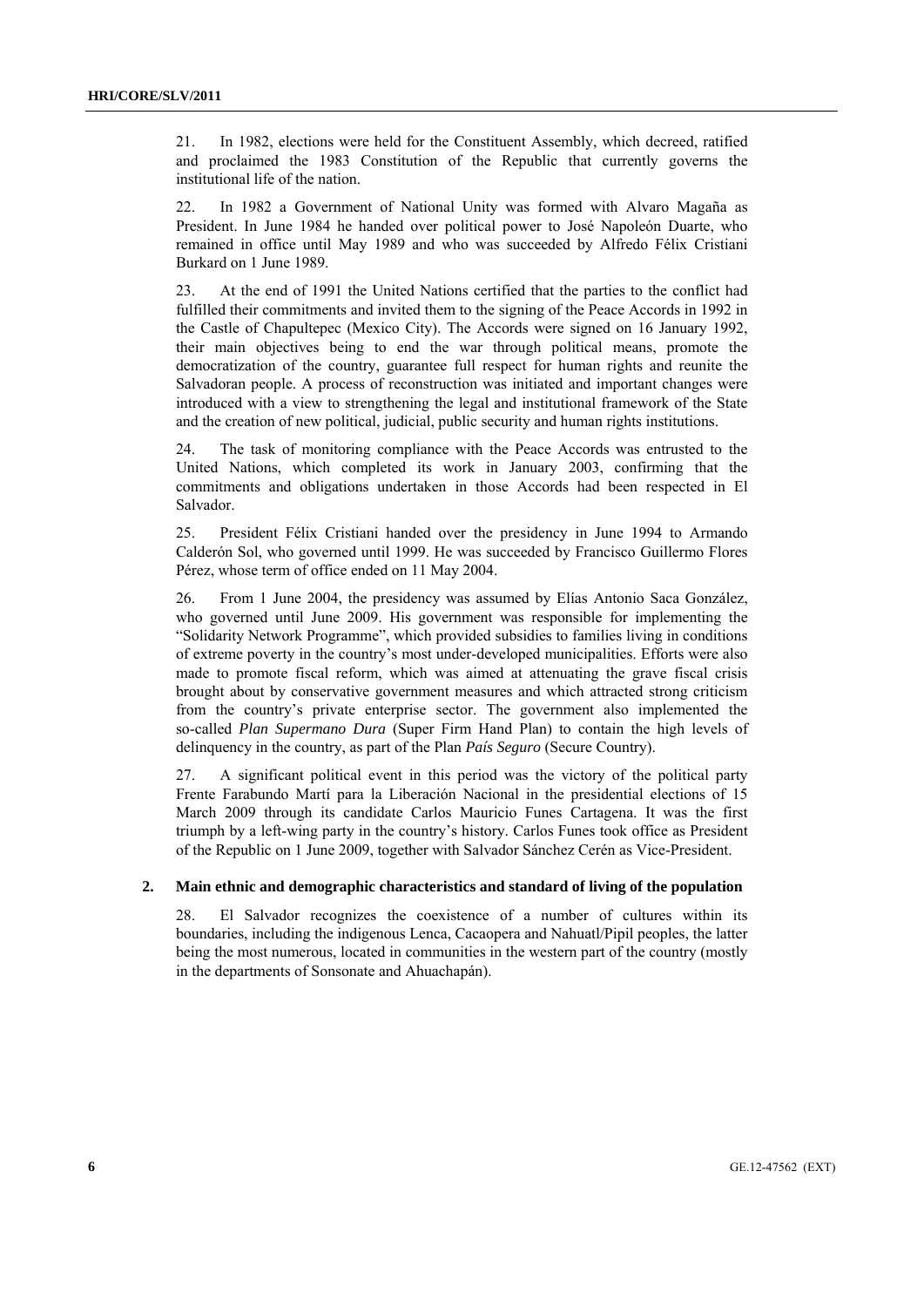29. The Profile of the Indigenous Peoples of El Salvador<sup>1</sup> recognizes 64 towns with a significant indigenous presence, and also records a total of 53 brotherhoods, guilds and fraternities at national level, as well as 19 organizations and associations, some with legal personality. These same communities are those which define themselves in terms of an indigenous identity and on the basis of their self-determination reproduce their cultural specificities in their social, economic, political and cultural systems.

30. Estimates of the indigenous population in El Salvador are imprecise. According to the Profile of the Indigenous Peoples, it varies between 10 and 12 per cent. However, the Sixth Population Census and Fifth Housing Census carried out in 2007 by the Directorate-General of Statistics and Censuses (DYGESTIC) puts the indigenous population in El Salvador at 0.23 per cent of the country's 5,744,113 inhabitants. Given this situation and following consultations with demographic experts, the country is considering carrying out a data collection exercise in 2012 to quantify and determine a number of basic characteristics of the indigenous population. This activity will be coordinated by DIGESTYC, the Secretariat for Social Integration (SIS) and the United Nations Population Fund, with the aim of obtaining disaggregated data on the country's indigenous population.

31. Article 3 of the Constitution of the Republic establishes the principle of equality and provides for the exercise of civil rights without distinction of nationality, race, sex or religion. El Salvador accordingly recognizes that combating discrimination against the indigenous peoples demands the adoption of positive measures and actions to meet the specific needs of the communities concerned, including the preservation of their culture, language, customs and beliefs.

32. Demographic trends in El Salvador are characterized by sustained and relatively high rates of birth, mortality and migration. Mortality and migration have been affected by the armed conflict, which lasted from the late 1970s until the early 1990s.

33. These trends also reveal a relatively young population in which females outnumber males. There is significant internal migration towards the main urban areas, where an increasingly large share of the country's population is concentrated. International migration has become a major phenomenon in the country, with large outflows of Salvadorans to other countries.

34. The comparative table below shows the situation of El Salvador's socio-economic indicators for 2005–2009, together with those of other indicators set out in appendix 3 of the harmonized guidelines.

# Table 1

#### **Socio-economic indicators 2005–2009**

#### A. Population data

| Indicator                                            | 2005      | 2006      | 2007      | 2008      | 2009      |
|------------------------------------------------------|-----------|-----------|-----------|-----------|-----------|
| Total population                                     | 6 864 080 | 6 980 279 | 5 744 575 | 6 122 413 | 6 150 953 |
| Population density<br>(inhabitants/km <sup>2</sup> ) | 326       | 332       | 273       | 291       | 292       |

<sup>&</sup>lt;sup>1</sup> The *Profile of the Indigenous Peoples of El Salvador*, which was produced in 2003 by the Secretariat for Culture (formerly CONCULTURA), the World Bank, the Ministry of Education, the Regional Technical Assistance Unit and the indigenous peoples, is a document offering an overview of the indigenous peoples living in the country, in which their cultural practices are described as part of the national heritage and they themselves are recognized as the bearers of an ancestral culture.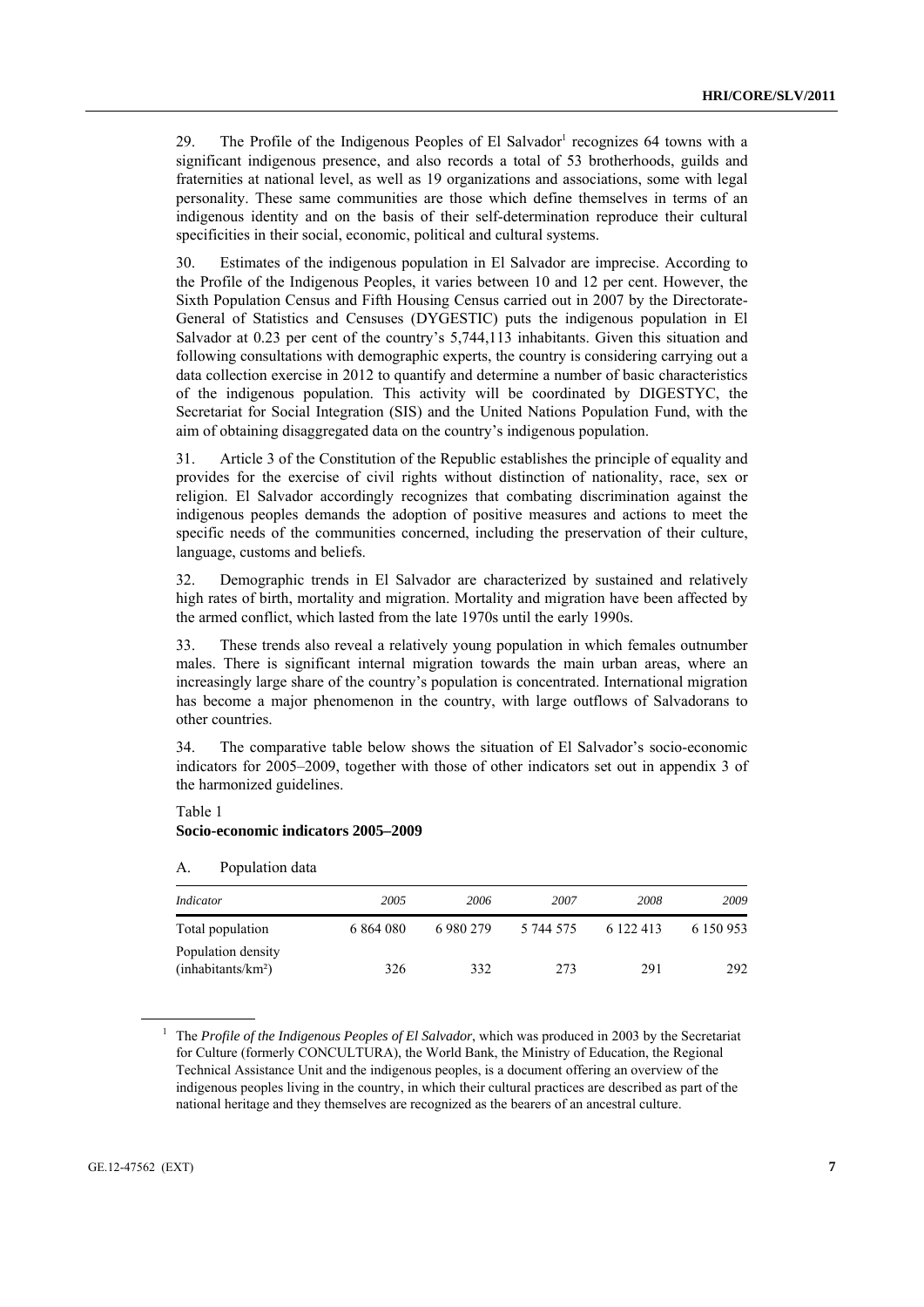| Indicator |             | 2005     | 2006  | 2007     | 2008     | 2009     |
|-----------|-------------|----------|-------|----------|----------|----------|
| By area   | Urban       | 59.9%    | 59.9% | 62.7%    | 35.2%    | 63.2%    |
|           | Rural       | 40.1%    | 40.1% | 37.3%    | 64.8%    | 36.8%    |
| By age    | $0$ to $30$ | 61.6%    | 61.1% | 59.2%    | 59.8%    | 59%      |
|           | 60 or over  | $10.0\%$ | 9.6%  | $10.3\%$ | $10.1\%$ | $10.3\%$ |
| By sex    | Women       | 52.7%    | 53.8% | 52.9%    | 52.6%    | 52.7%    |
|           | Men         | 47.3%    | 46.2% | 47.1%    | 47.7%    | 47.3%    |

 *Source*: DIGESTYC.

B. Illiteracy

| Indicator |       | 2005     | 2006       | 2007    | 2008    | 2009    |
|-----------|-------|----------|------------|---------|---------|---------|
| National  |       | 14.9%    | 14.6%      | 13.9%   | 14.1%   | 14%     |
| By sex    | Women | $17.5\%$ | $16.9\%$   | 16.1%   | 16.4%   | 16%     |
|           | Men   | 11.8%    | 11.9%      | 11.3%   | 11.5%   | 11.6%   |
| By area   | Urban | $9.7\%$  | $9.3\%$    | $9.1\%$ | $9.9\%$ | $9.2\%$ |
|           | Rural | 23.1%    | <b>23%</b> | 22.4%   | 22.4%   | 22.7%   |

*Source*: DIGESTYC.

# C. School attendance and schooling

| Indicator        |                        | 2005    | 2006    | 2007    | 2008  | 2009     |
|------------------|------------------------|---------|---------|---------|-------|----------|
| national         | School attendance -    | 32.4%   | 32.8%   | 32.9%   | 33.0% | $32.4\%$ |
| By sex           | Women                  | 30.3%   | 30.8%   | 30.9%   | 30.8% | 30.4%    |
|                  | Men                    | 34.8%   | 35.2%   | 35.1%   | 35.5% | 34.7%    |
| By area          | Urban                  | $6.9\%$ | 7.0%    | $7.0\%$ | 6.9   | 32.6%    |
|                  | Rural                  | 3.8%    | $3.9\%$ | $4.0\%$ | 4.0   | $32.1\%$ |
| Average years of |                        |         |         |         |       |          |
|                  | $schooling - national$ | 5.7     | 5.8     | 5.9     | 5.9   | 6        |
| By area          | Urban                  | 6.9     | 7.0     | 7.7     | 6.9   | 7.2      |
|                  | Rural                  | 3.8     | 3.9     | 4.0     | 4.0   | 4.1      |

*Source*: DIGESTYC.

D. Population with health problems (illness or accident)

| Indicator     |       | 2005     | 2006     | 2007     | 2008     | 2009     |
|---------------|-------|----------|----------|----------|----------|----------|
| National rate |       | 13.6%    | 12%      | 11.1%    | $10.9\%$ | 15.8%    |
| By sex        | Women | 55.8%    | $55.2\%$ | 55.6%    | 55.3%    | 54.7%    |
|               | Men   | 44.2%    | 44.8%    | 44.4%    | 44.6%    | $45.3\%$ |
| By area       | Urban | 13.9%    | $14.3\%$ | $10.4\%$ | $12.1\%$ | 14.6%    |
|               | Rural | $18.4\%$ | $18.2\%$ | 12.4%    | 13.7%    | $17.9\%$ |

*Source*: DIGESTYC.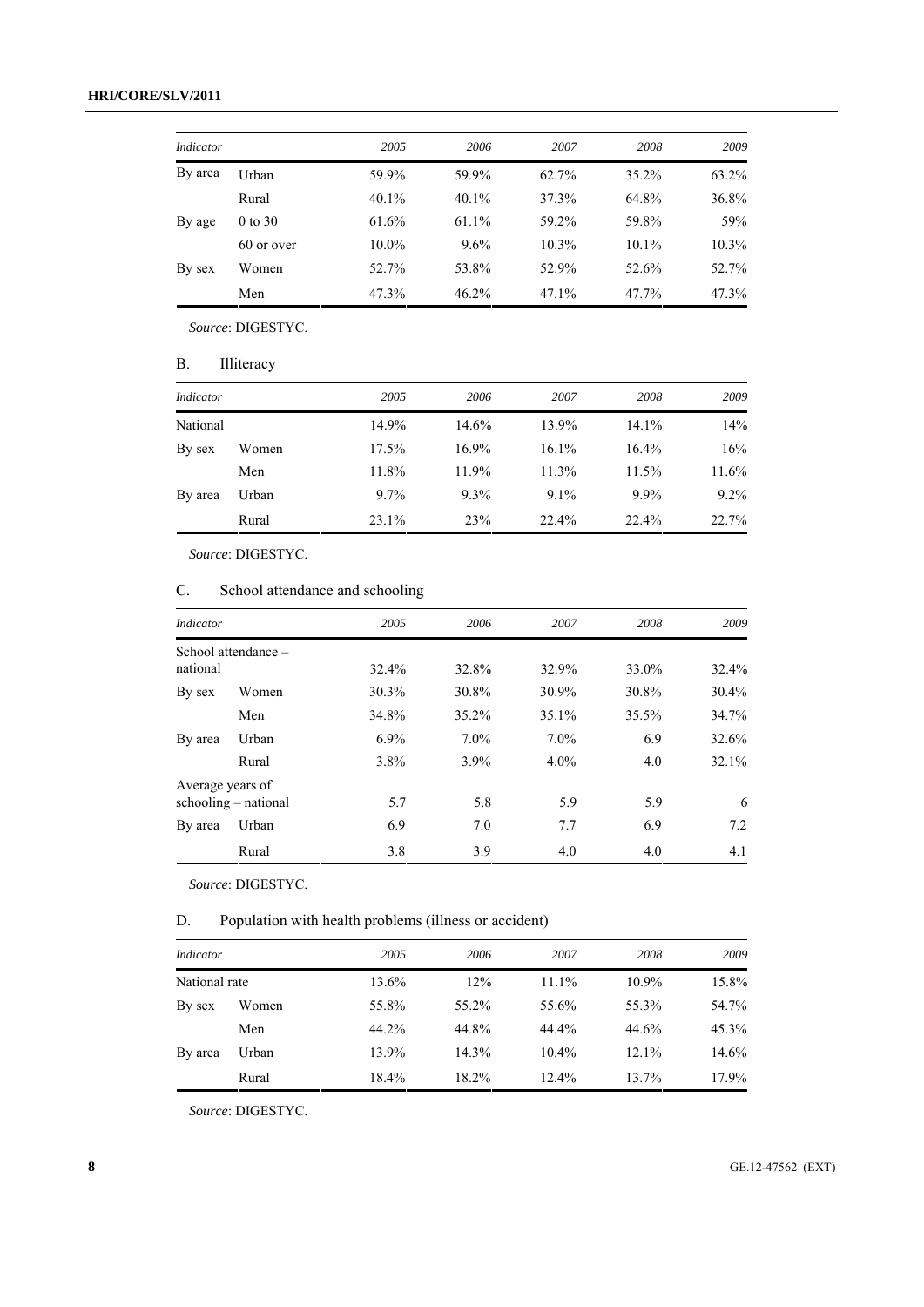| Indicator                                                                              |                                      | 2005    | 2006     | 2007     | 2008    | 2009    |
|----------------------------------------------------------------------------------------|--------------------------------------|---------|----------|----------|---------|---------|
|                                                                                        | Population of working age (national) | 52.4%   | 52.6%    | 65.1%    | 65.0%   | 66%     |
| Economically active population – national<br>(percentage of population of working age) |                                      | 61.7%   | 61.6%    | $62.1\%$ | 62.7%   | 62.7%   |
| By area                                                                                | Urban                                | 63.7%   | 62.8%    | 67.5%    | 68.9%   | 67.5%   |
|                                                                                        | Rural                                | 36.3%   | 37.2%    | 32.5%    | 31.1%   | 32.5%   |
| By sex                                                                                 | Women                                | 39.5%   | $40.4\%$ | 41.6%    | 41.3%   | 41.4%   |
|                                                                                        | Men                                  | 67.4%   | 67.0%    | 58.4%    | 58.7%   | 58.6%   |
|                                                                                        | Unemployment rate – national         | $7.2\%$ | $6.6\%$  | $6.3\%$  | 5.9%    | 7.3%    |
| By area                                                                                | Urban                                | $7.3\%$ | 5.7%     | 5.8%     | 5.5%    | $7.1\%$ |
|                                                                                        | Rural                                | 7.1%    | $8.0\%$  | 7.4%     | $6.7\%$ | $7.8\%$ |
| By sex                                                                                 | Women                                | $4.2\%$ | $4.6\%$  | $3.7\%$  | $3.6\%$ | $4.9\%$ |
|                                                                                        | Men                                  | 8.2%    | 8.7%     | $8.2\%$  | 7.5%    | 9%      |
|                                                                                        | Underemployment rate**               | 32.1%   | 36%      | 28.4%    | 32.1%   | 34%     |

# E. Employment indicators

*Source*: DIGESTYC.

# F. Poverty

| Indicator                                    | 2005    | 2006  | 2007  | 2008     | 2009  |
|----------------------------------------------|---------|-------|-------|----------|-------|
| National poverty (percentage)<br>households) | 35.2%   | 30.7% | 34.6% | $40.0\%$ | 37.8% |
| National extreme poverty                     | $6.6\%$ | 9.6%  | 10.8% | $12.4\%$ | 12%   |
| Relative poverty                             | 25.5%   | 23.6% | 23.8% | 27.6%    | 25.8% |

*Source*: DIGESTYC.

# Table 2

# **Sex of head of household, by area**

|                    | Year 2002–2003            |                             | Year 2008                 |                             |
|--------------------|---------------------------|-----------------------------|---------------------------|-----------------------------|
| Area of residence  | Male head of<br>household | Female head of<br>household | Male head of<br>household | Female head of<br>household |
| Urban              | 56.8                      | 43.2                        | 59.6                      | 40.4                        |
| Rural              | 69.3                      | 30.7                        | 67.6                      | 32.4                        |
| Country as a whole | 62.7                      | 37.3                        | 63.2                      | 36.8                        |

*Source*: National Family Health Survey 8FESAL), carried out every five years, the last two in 2003 and 2008.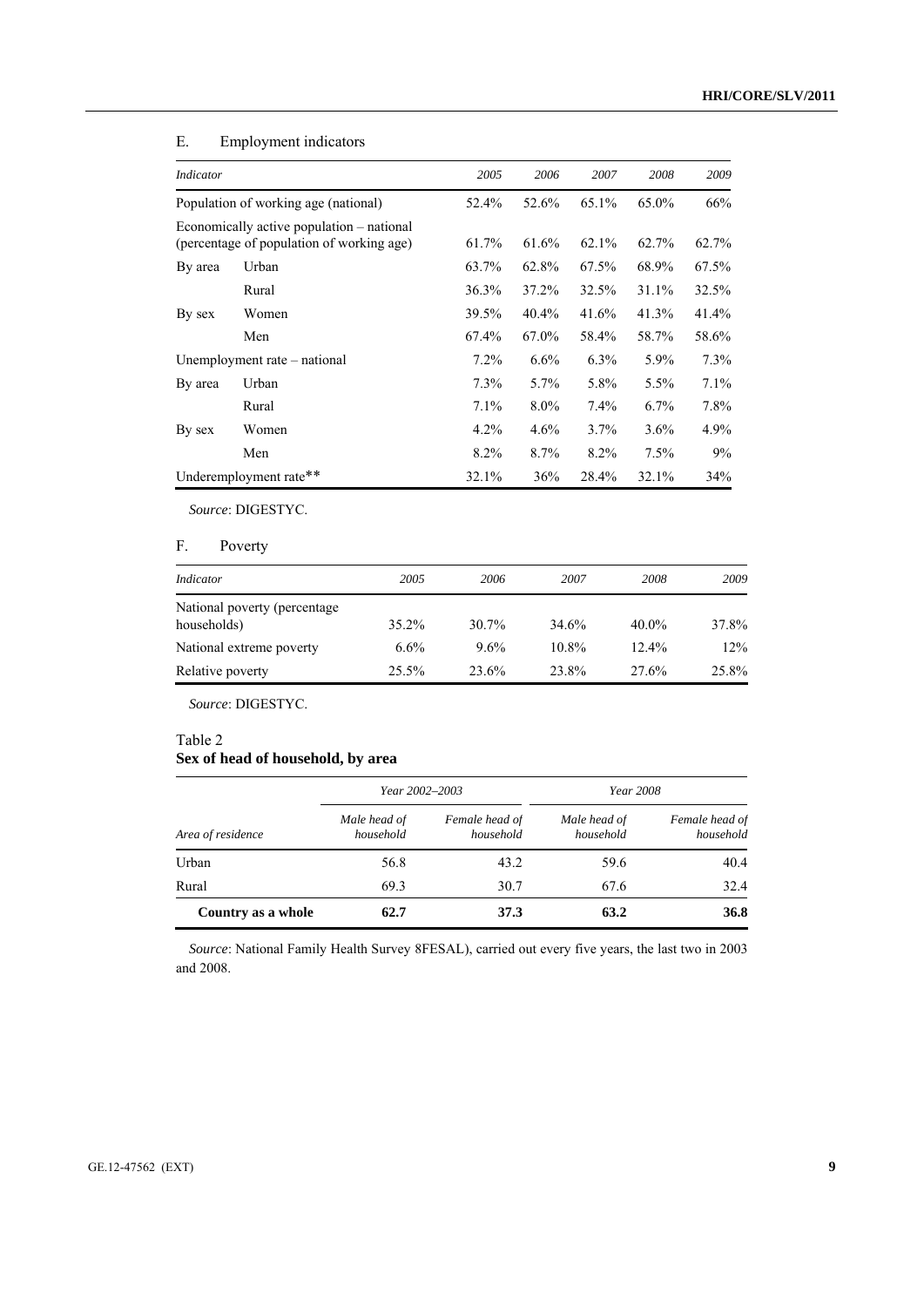#### Table 3

**Percentage of households with a female head of household, by area of residence** 

|                       | Year 2002–2003 |       | <i>Year</i> 2008 |       |
|-----------------------|----------------|-------|------------------|-------|
| Totals                | Urban          | Rural | Urban            | Rural |
| <b>Total</b>          | 43.2           | 30.7  | 40.4             | 32.4  |
| <b>National total</b> |                | 37.3  |                  | 36.8  |

 *Source*: FESAL.

## Table 4

# **Life expectancy at birth**

|     | Year 2002–2003                      |       |      |                                     | Year 2008 |     |
|-----|-------------------------------------|-------|------|-------------------------------------|-----------|-----|
|     | <b>Estimated life</b><br>expectancy | Women | Men  | <b>Estimated life</b><br>expectancy | Women     | Men |
| Age | 70.6                                | 73.7  | 67.7 | 70.6                                | 75.5      | 66  |

*Source*: FESAL.

# Table 5

# **Fertility and its determinants**

| Fertility and its determinants               | Total | Urban | Rural |
|----------------------------------------------|-------|-------|-------|
| Overall fertility rate (children per woman)  | 2.46  | 2.05  | 3.01  |
| Average age of first sexual relation (years) | 18.4  | 18.8  | 17.8  |
| Average age of first marital union (years)   | 199   | 20.8  | 18.9  |
| Average age of first birth (years)           | 20.8  | 21.6  | 19.9  |

*Source*: FESAL.

Table 6

# **Breastfeeding and state of child nutrition**

| Breastfeeding and state of nutrition of under5 years-olds (%) | Total | Urban | Rural |
|---------------------------------------------------------------|-------|-------|-------|
| Start of maternal breastfeeding in the first hour postpartum  | 32.8  | 26.9  | 38.3  |
| Prevalence of growth retardation (under-height for age)       | 19.2  | 13.6  | 24.2  |
| Prevalence of under-weight for age                            | 5.6   | 3.6   | 7.4   |
| Prevalence of anaemia in children from 12 to 59 months        | 23.4  | 21 O  | 25.5  |

*Source*: FESAL.

Table 7

# **Aggregate cases of HIV/AIDS over the last five years, 1984–2009**

| Component                                            | Up to $2005$ | Up to $2006$ | Up to $2007$ | <i>Up to 2008</i> | Up to 2009 |
|------------------------------------------------------|--------------|--------------|--------------|-------------------|------------|
| Aggregate cases of people living<br>with AIDS (PLWA) | 16 3 13      | 18 018       | 20 095       | 22 207            | 24 098     |
| Aggregate cases of HIV                               | 8981         | 10 2.72      | 11 923       | 13 719            | 15427      |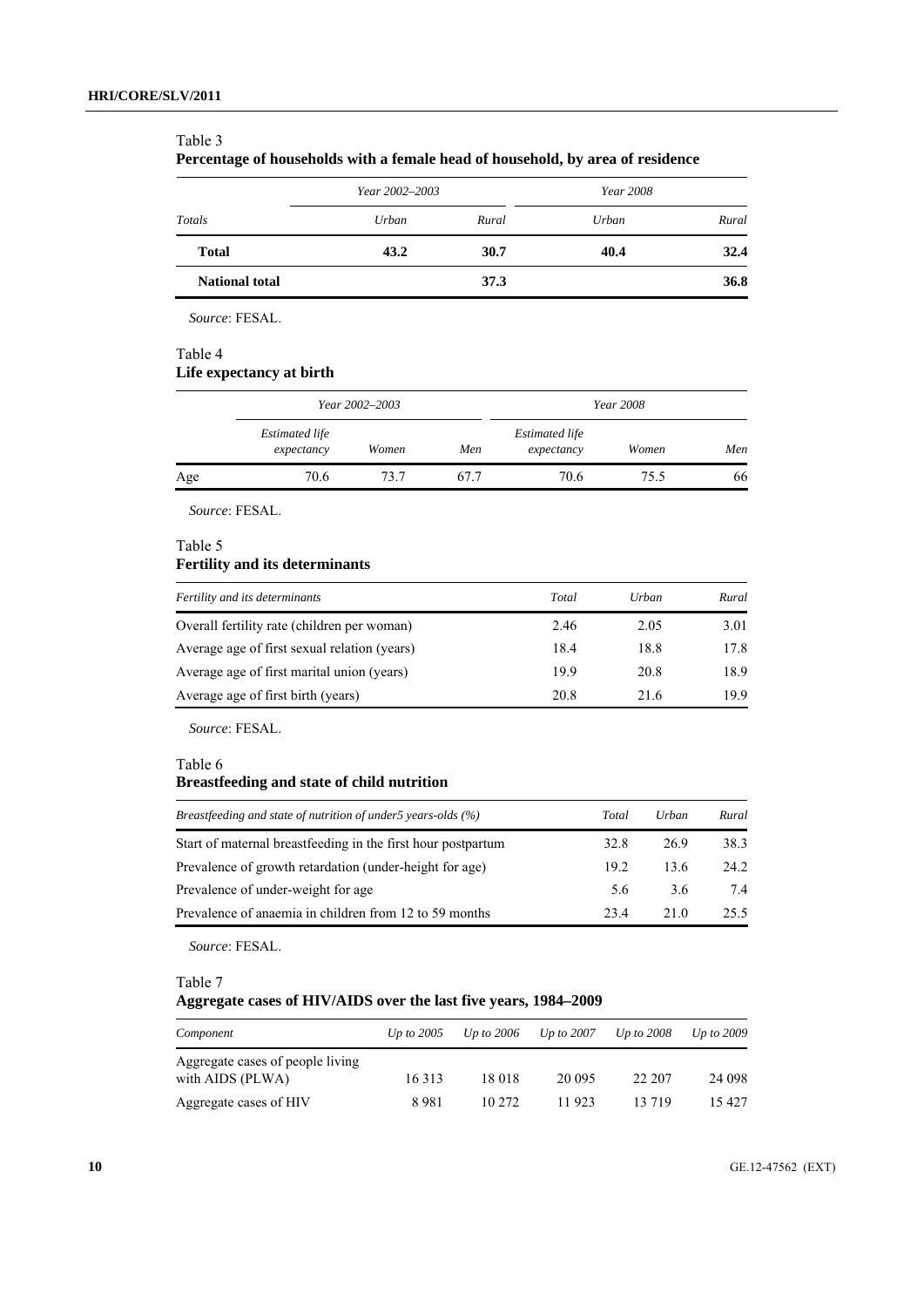| Component                                        | Up to $2005$  | Up to $2006$  | $Up$ to $2007$ | $Up$ to $2008$ | Up to 2009    |
|--------------------------------------------------|---------------|---------------|----------------|----------------|---------------|
| Aggregate cases of AIDS                          | 7332          | 7 7 4 6       | 8 1 7 2        | 8488           | 8671          |
| Main modes of transmission over<br>the last year | Sexual<br>85% | Sexual<br>86% | Sexual<br>93%  | Sexual<br>99%  | Sexual<br>98% |
| Aggregate cases among males                      | 190 299       | 11 370        | 12 622         | 13 9 34        | 15 121        |
| Aggregate cases among females                    | 6 0 1 4       | 6.648         | 7473           | 8 2 7 6        | 8977          |
| Male-female ratio                                | 1.3:1         | 17.1          | 1.5:1          | 17.1           | 1.7:1         |

*Source*: Combined Monitoring, Evaluation and Epidemiological Surveillance System for HIV/AIDS (SUMEVE).

## Table 8

## **Infant and child mortality**

| Infant and child mortality (per 1 000<br>liveborn infants) | Total   |      | Urban   |      | Rural   |      |
|------------------------------------------------------------|---------|------|---------|------|---------|------|
|                                                            | 2002/03 | 2008 | 2002/03 | 2008 | 2002/03 | 2008 |
| Neonatal mortality rate                                    | 13.0    | 9.0  | 14.0    | 8.0  | 13.0    | 9.0  |
| Postneonatal mortality rate                                | 11.0    | 7.0  | 11.0    | 5.0  | 11.0    | 9.0  |
| Infant mortality rate                                      | 24.0    | 16.0 | 24.0    | 13.0 | 24.0    | 18.0 |
| Child mortality rate**                                     | 6.0     | 3.0  | 6.0     | 2.0  | 6.0     | 4.0  |

 *Source*: FESAL.

\*\* Refers to dysfunctions among children aged one to five (per 1,000 children surviving their first birthday).

## Table 9

# **Use of contraceptives by women of childbearing age and the decision on their use by the couple**

|                    |      | Year 2002–2003 |     |      | Year 2008 |     |
|--------------------|------|----------------|-----|------|-----------|-----|
| Place of residence | Both | Women          | Men | Both | Women     | Men |
| Urban              | 68.7 | 26.0           | 3.3 | 72.4 | 23.9      | 2.7 |
| Rural              | 72.2 | 20.1           | 3.0 | 74.9 | 22.4      | 2.2 |

*Source*: FESAL.

#### Table 10 **Main causes of death**

| <b>Number</b>  | Cause of death                                                             |
|----------------|----------------------------------------------------------------------------|
|                | Non-communicable chronic degenerative diseases of the genitourinary system |
| 2              | Cerebrovascular                                                            |
| 3              | Cardiovascular system                                                      |
| $\overline{4}$ | Diabetes                                                                   |
| 5              | Pneumonia                                                                  |
| 6              | Septicaemia                                                                |
|                | Traumatisms                                                                |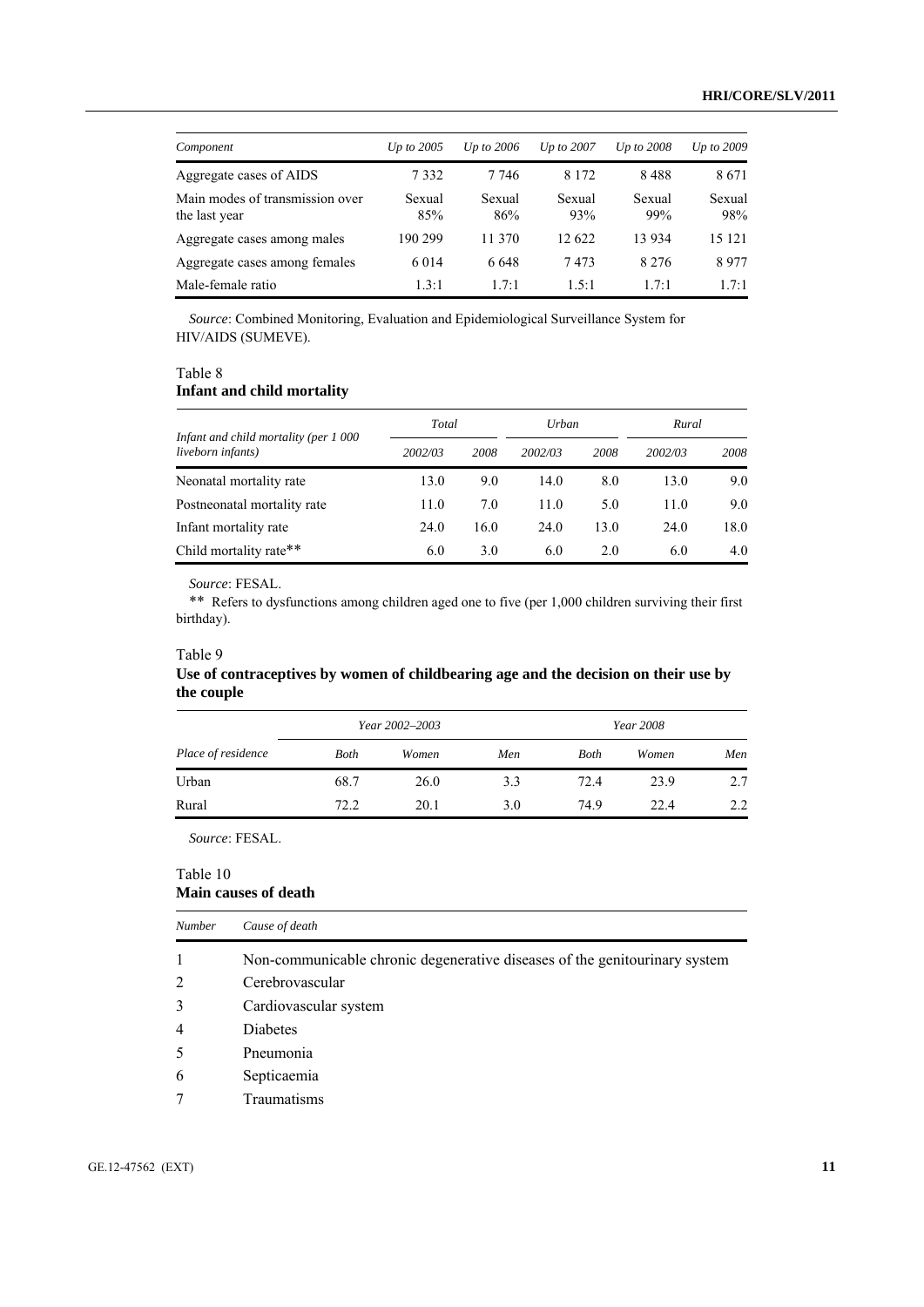| <b>Number</b> | Cause of death                                          |
|---------------|---------------------------------------------------------|
| 8             | Cancer: cervical, breast, stomach, ovarian (in women)   |
| 9             | Cancer: lung, stomach, prostate and colorectal (in men) |
| 10            | Chronic kidney failure                                  |

*Source*: Ministry of Health.

35. In the economic sphere, the Monetary Integration Act ('bi-monetarism') came into effect on 1 January 2001 under the government of President Francisco Flores, authorizing the free circulation in the country of the United States dollar, at a fixed exchange rate of 8.75 colones (1 dollar = 8.75 colones). The colon has today been definitively replaced by the United States dollar.

36. Regarding the performance of the main macroeconomic variables, inflation which stood at 5.5 per cent at the end of 2008 has shown a marked decline, attaining negative rates of minus 0.2 per cent by the end of 2009. Unemployment, according to official figures, stands at about 7 per cent and is showing an upward trend due to the global economic crisis. However, over 50 per cent of the population works in the informal sector.

37. El Salvador has enjoyed the lowest interest rates in the region as a result of the linking of the national currency to the dollar. However, in the last quarter of 2008 there was an increase in the interest rate, a trend that has continued, attaining 11.7 per cent in March 2010.

38. With regard to public finances, the deficit which had remained stable in the preceding years at around 2.4 per cent rose at the end of 2009 to 5.5 per cent. The public debt hovered at around 48 per cent of GDP and was expected to rise to above 50 per cent at the end of 2010.

39. The country's foreign debt has doubled over the last 10 years, although the trend was broken in 2007. However, the picture has changed with the approval in May 2009 of the Legislative Assembly's agreement to the contraction of new loans totalling 1,800 million dollars. The foreign debt as of March 2010 stands at 12,800 million dollars, almost 48 per cent of GDP.

40. The foreign sector shows a trade deficit amounting to 23 per cent of GDP. In 2008, the trend was for a continued widening of the deficit, which rose by 21 per cent. As a result of the implementation of the Dominican Republic-Central America Free Trade Agreement (CAFTA), a gradual change is emerging in the pattern of trade.

41. In 2008 an increase was furthermore recorded in both exports (19 per cent) and imports (18 per cent). However, this trend changed and in 2009 the foreign trade gap was reduced by 33.5 per cent, exports totalling 3,797.32 million dollars while imports amounted to 7,254.73 million dollars.

42. Remittances by Salvadorans living abroad play a crucial role in the Salvadoran economy by helping to offset the trade deficit. In 2008 the growth in remittances was halted and coverage of the deficit declined to 68 per cent. The effects of the slowdown in the United States economy started to be felt so that in the first half of 2009 remittances fell by over 10 per cent compared with the same period in the previous year, ending the year 8.8 per cent lower.

43. This pattern is changing and in the first quarter of 2010 family remittances totalled 848.4 million dollars, an increase of 0.6 per cent compared with the same period in the previous year. This is the first positive rate recorded since October 2008.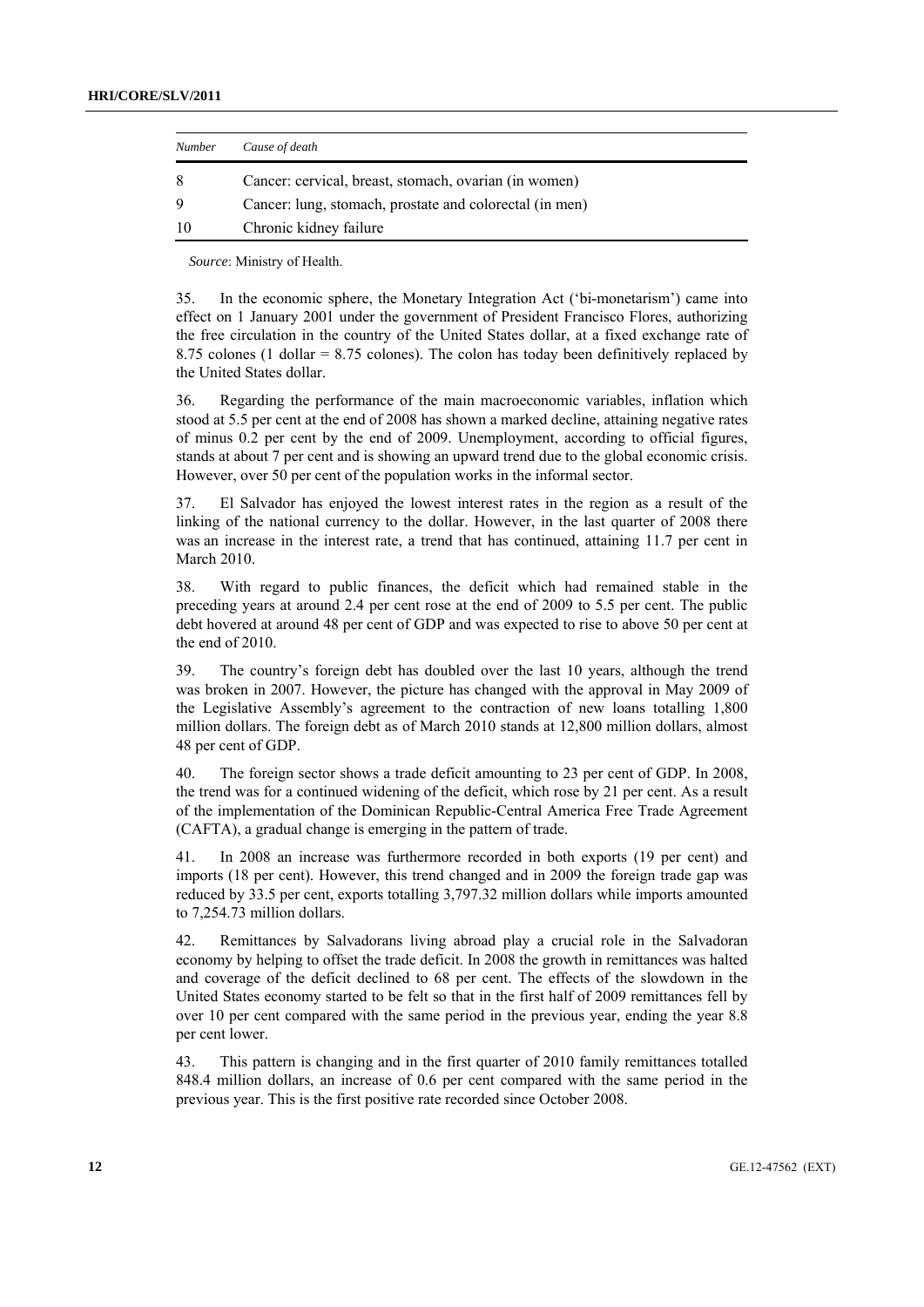44. Direct foreign investment, which had performed excellently in 2007, mainly due to the acquisition of national banks by foreign investors at a cost of over 1,400 million dollars, fell by 48 per cent in 2008. Despite the substantial decline in productive investment, the recorded level of foreign investment amounted to 7,132 million dollars.

45. Between 2000 and 2010, the Human Development Index (HDI) for El Salvador increased by 0.06 per cent annually, rising from 0.606 to 0.659, placing the country in 90th position. In regional terms, El Salvador is situated below the regional average. In 2010, according to the Human Development Index, the proportion of the population below the poverty income threshold stands at 6.43 per cent, the gender inequality index at 0.653 per cent and the inequality-adjusted HDI at 0.477. The income-related Gini coefficient for 2010 is 46.9, a slight reduction compared with previous years.

46. The percentage of poor households increased from 30.8 per cent to 34.6 per cent between 2006 and 2007, due mainly to an increase of 8 percentage points in the rural poverty figures. As for extreme poverty, it rose from 9.8 per cent to 10.8 per cent in the same period, which is explained by the increase of 4.1 per cent in rural areas.<sup>2</sup> In the context of the current economic crisis, there was an increase in poverty in 2008 as a result inter alia of the decline in economic activity and remittances; this increase continued in 2009, attaining 37.8 per cent.

47. The 2009 Budget continued the tendency in recent years for an increase in expenditure. The total provision for 2009 amounted to 3,627.6 million dollars, representing an increase of 8.5 per cent (\$285 million), accompanied by forecasts of growth through increased tax revenues. Since it did not provide for the contracting of new debt, the budget relied for its financing on State resources (95 per cent), loans (2.5 per cent) and donations (2.5 per cent).

48. The budget for 2010 showed a slight increase in expenditure, amounting overall to 3,654 million dollars.

49. The different structural adjustment programmes in the 1990s focused on four aspects: price liberalization, privatization, monetary and fiscal discipline, and trade openness. Those reforms had led the country towards a liberalized economy.

50. Since 1991 El Salvador has made great efforts to be an open economy. Its efforts resulted in the accession that year to the General Agreement on Tariffs and Trade (GATT). In 1995 it ratified its participation in the World Trade Organization (WTO), taking advantage of the transitional periods to which developing countries were entitled.

51. The most recent trade policy review for El Salvador conducted by WTO took place in 2009, the previous one having taken place in 2003. El Salvador occupies eleventh place among the most open economies in the world and the second place in Latin America. It was a beneficiary of the European Community's Generalized System of Preferences (GSP) drugs regime until 2005; and, thanks to the Legislative Assembly's ratification in May 2009 of the constitutional reform enabling El Salvador to accede to the conventions of the International Labour Organization (ILO) concerning the right of civil servants to form trade unions, it has managed to remain among the countries benefiting from the new GSP Plus regime.

52. GSP benefits currently exist in the United States and Japan, and with the aim of furthering the international integration of El Salvador in foreign markets and expanding economic opportunities for the national productive sectors, our country has concluded Free

<sup>2</sup> *Análisis Económico de El Salvador*, Oficina Económica y Comercial de España in San Salvador, May 2010.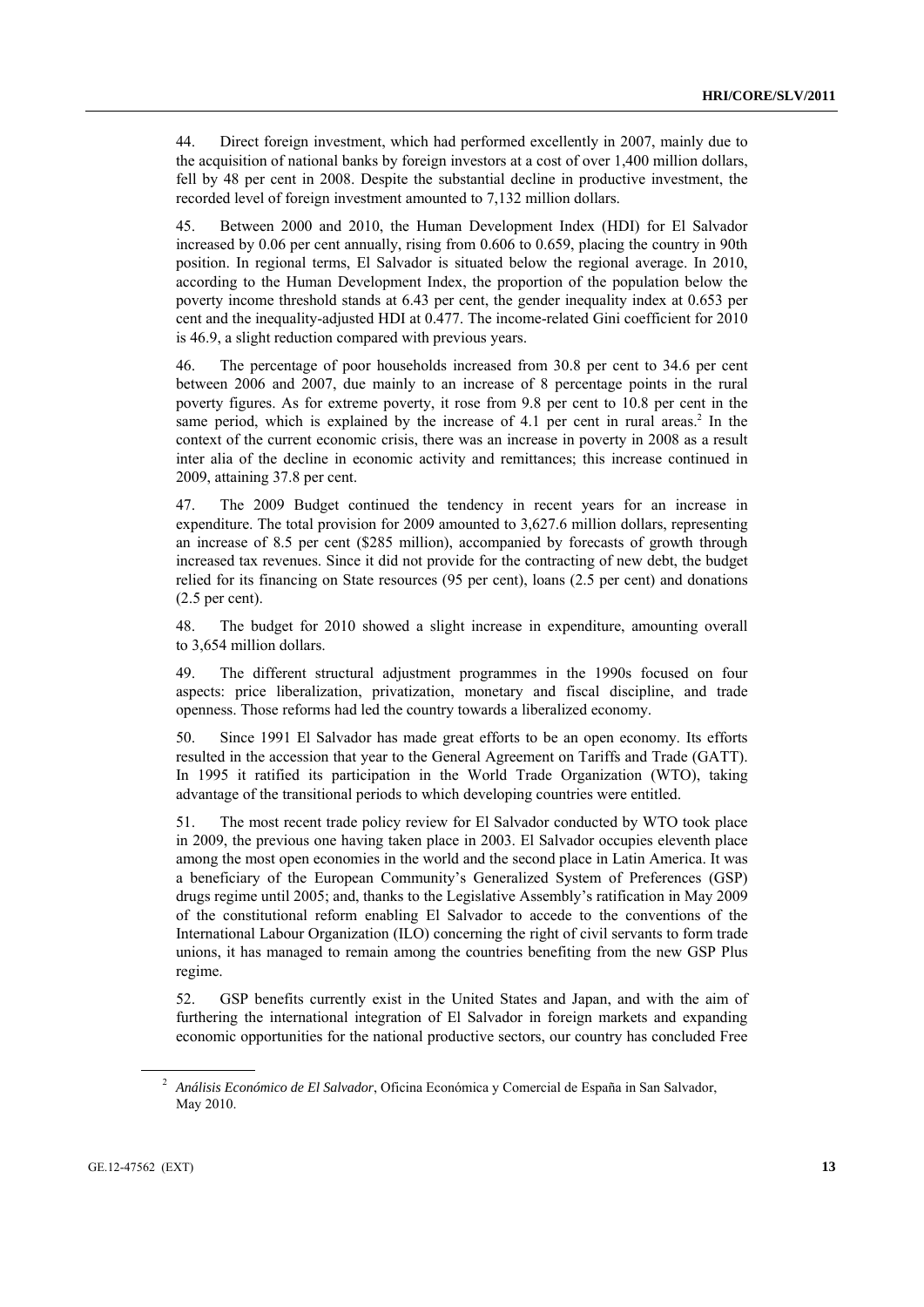Trade Agreements with a number of countries such as the United States, Mexico, Colombia, Dominican Republic, Chile, Panama and Taiwan, and in May 2010 acceded to the Partnership Agreement with the European Union along with the other Central American countries and is currently negotiating unilaterally another free trade agreement with the Caribbean Community (CARICOM).

53. It currently has an average tariff of 7.5 per cent as a result of the process of tariff reduction applicable to all products, which was completed on 1 January 2000 and which imposes very few limitations on the import of goods and services (fuel, asphalt, textiles and sugar). El Salvador maintains a largely liberal system of market access for merchandise. Tariffs constitute the main instrument of frontier protection. The average most-favourednation (MFN) rate is 7.4 per cent; the average for non-agricultural products is 6.7 per cent, and for agricultural products 12 per cent.

54. The tariff structure is characterized by significant progressivity. All tariffs are consolidated: the maximum rate is 40 per cent, which is why there is a large disparity between the rates applied and the consolidated rates, which can hamper the predictability of market access conditions. Nevertheless, efforts are still needed to clarify the investment regime, strengthen competition policy, improve the application of legislation on State procurement involving foreign companies and enhance the protection of intellectual property rights.

| Real GDP growth rate |            |  |
|----------------------|------------|--|
| Year                 | Percentage |  |
| 2007                 | 4.30       |  |
| 2008                 | 2.40       |  |
| 2009                 | $-3.50$    |  |

**Real GDP growth rate** 

Table 11

*Source:* Quarterly Review Central Reserve Bank April–June 2010.

## Table 12 **GDP per inhabitant at constant (1990) prices**

| Year | GDP<br>(millions of dollars) | Population<br>(thousands) | GDP/inhabitant |
|------|------------------------------|---------------------------|----------------|
| 2007 | 9 1 7 6 .1                   | 6 0 9 8 .7                | 1 504.6        |
| 2008 | 9 3 9 9.4                    | 6 1 2 4 .7                | 1 5 3 4 .7     |
| 2009 | 9 0 6 6 . 6                  | 6 1 5 2 . 6               | 1473.6         |

*Source:* Quarterly Review Central Reserve Bank April–June 2010.

#### Table 13 **Inflation rate**

| Year      | Rate   |
|-----------|--------|
| 2007      | 4.9    |
| 2008      | 5.5    |
| 2009      | $-0.2$ |
| June 2010 | 0.6    |

*Source:* Quarterly Review Central Reserve Bank April–June 2010.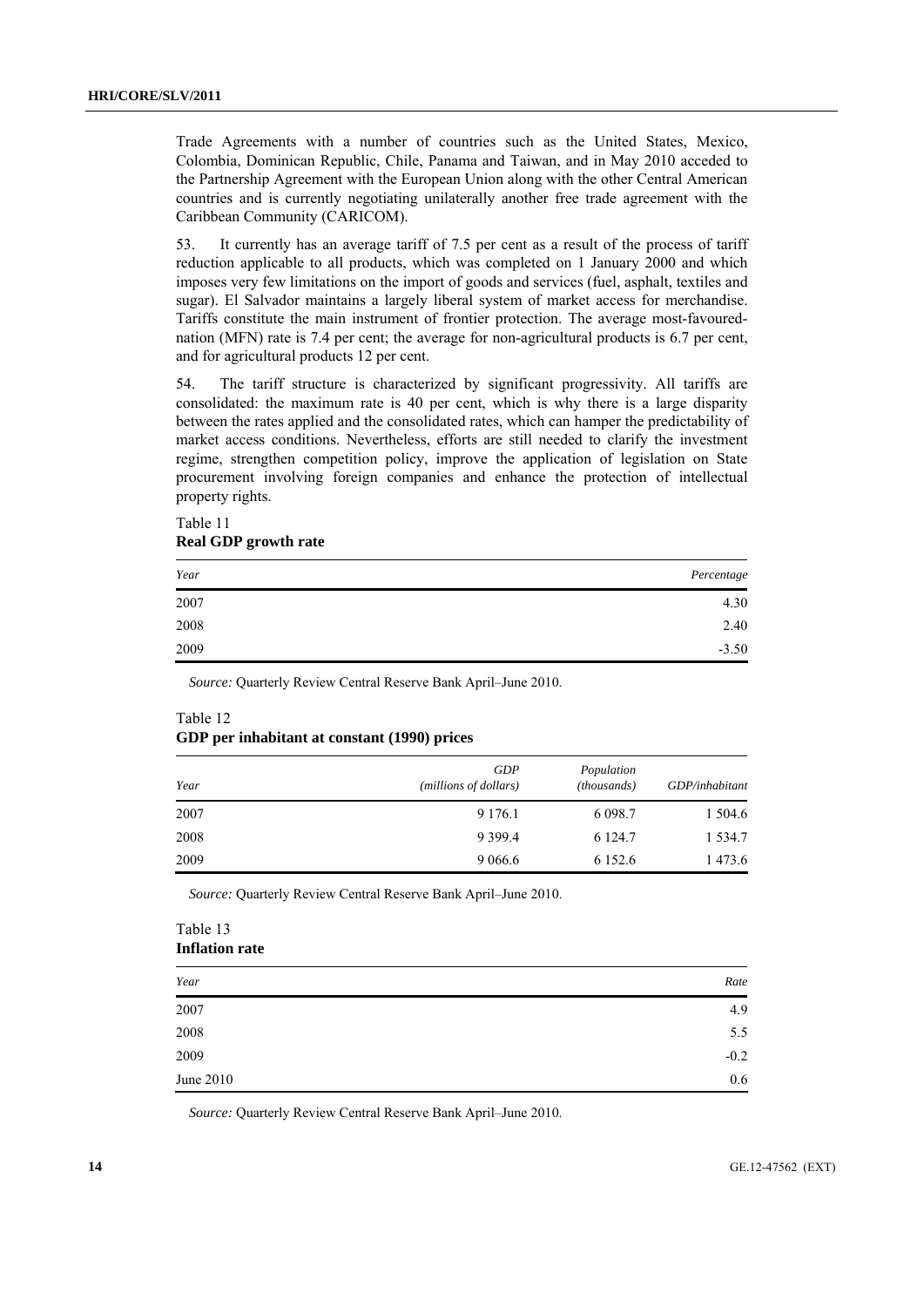| Trade Dalance |           |  |
|---------------|-----------|--|
| Year          | Balance   |  |
| 2007          | $-4727.4$ |  |
| 2008          | $-5205.3$ |  |
| 2009          | $-3457.4$ |  |
| June 2010     | $-409.2$  |  |

Table 14 **Trade balance** 

*Source:* Quarterly Review Central Reserve Bank April–June 2010.

#### Table 15 **Balance of payments current account**

| Year               | Amount    |
|--------------------|-----------|
| 2007               | $-1221.3$ |
| 2008               | $-1681.9$ |
| 2009               | $-373.5$  |
| January-March 2010 | $-42.7$   |

*Source:* Quarterly Review Central Reserve Bank April–June 2010.

#### Table 16 **Public sector debt**

| Period              | Servicing of the external and domestic debt<br>(millions of dollars) |
|---------------------|----------------------------------------------------------------------|
| 2007 P              | 1 5 5 8 .8                                                           |
| 2008 P              | 1 5 3 3 . 3                                                          |
| 2009 P              | 2 2 9 1 .9                                                           |
| January-June 2010 P | 1 209.8                                                              |

*Source:* Quarterly Review Central Reserve Bank April–June 2010.

# **B. Constitutional, political and legal structure of the State**

## **1. Constitutional structure of the Salvadoran State**

55. The Constitution, which entered into force on 20 December 1983 and was produced by the Constituent Assembly elected by popular vote in 1982, is a legal instrument which, as well as containing regulations governing the State's political life, organizing its society, structuring its institutions and limiting bias and arbitrary action on the part of its rulers, also establishes safeguards for the rights of citizens without any discrimination whatsoever and the power to restrict those rights in the circumstances provided for by law and by order of the competent authority.

56. In article 1 of the 1983 Constitution, the Salvadoran State "recognizes the human person as the source and the object of the activity of the State, which is organized for the attainment of justice, judicial security and the common good. Accordingly, it is the duty of the State to ensure that the inhabitants of the Republic enjoy liberty, health, culture, economic well-being and social justice". Unlike previous constitutions, particularly the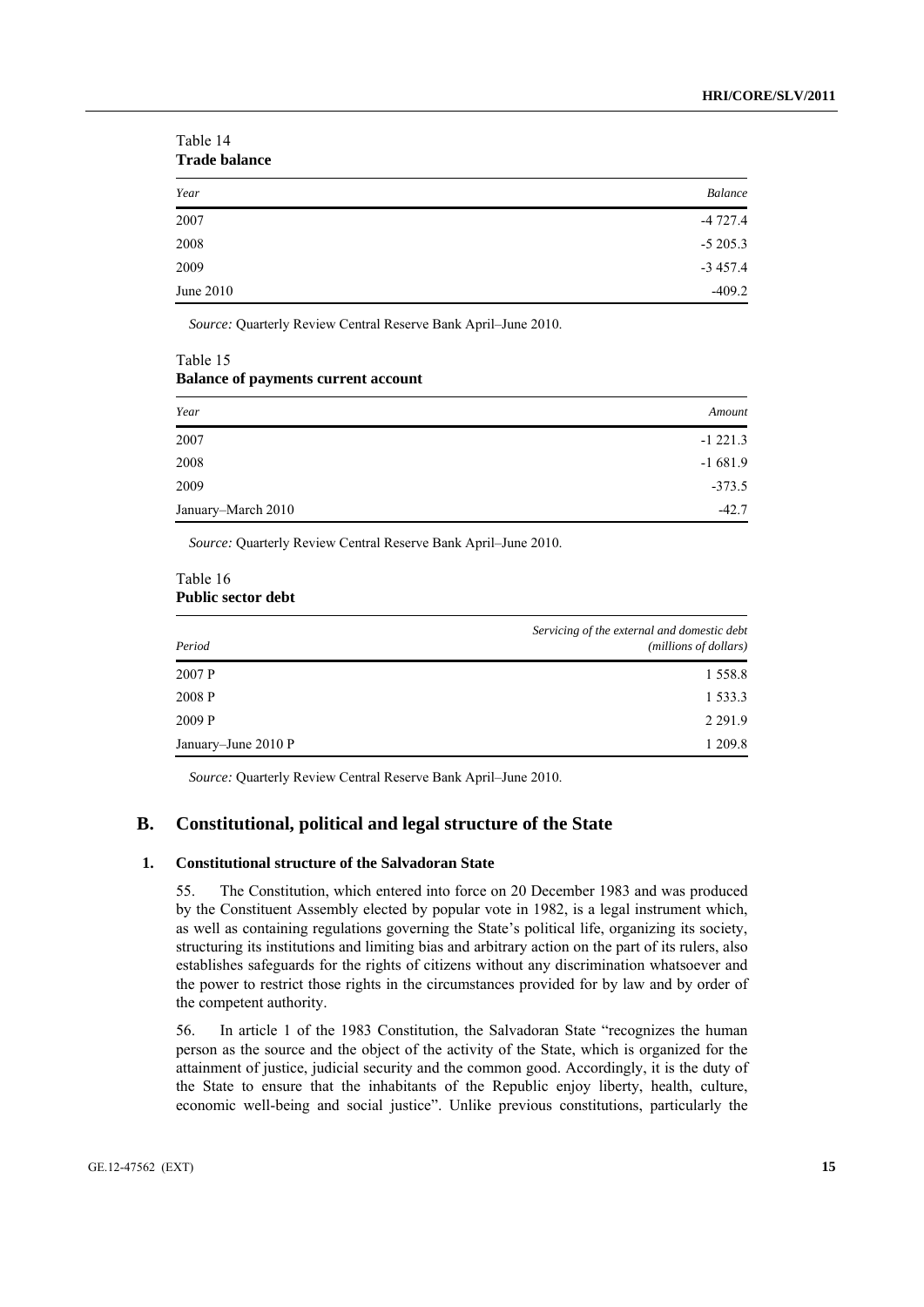more recent ones of 1950 and 1962, the present Constitution establishes and proclaims as a guiding principle recognition of and respect for the individual and his or her dignity, and the concomitant guaranteeing and protection of the rights inherent in that dignity, which override the importance attached by the State and its structures to the pursuit of major national objectives.

57. The existing Constitution, which came into force on 20 December 1983, repealed the 1962 Constitution and reshaped the political, economic and social order. The traditional designation "State authorities" was replaced by "organs of the state", namely the legislature, the executive branch and the judiciary.

58. In November 1991 and January 1992, in keeping with article 248 of the Constitution, the Legislative Assembly ratified reforms to the Constitution reflecting a national consensus. They concerned human rights, electoral and judicial questions and matters relating among other things to the National Civil Police, the Public Legal Service and the Armed Forces.

#### **2. The State, its form of government and political system**

59. El Salvador is a sovereign State. Sovereignty is vested in the people, who exercise it in the form and within the limits laid down in the Constitution. The form of government is republican, democratic and representative. The State is unitary.

60. The political system is pluralist and is reflected in political parties, which are the sole instrument for representation of the people in the Government. Their rules, organization and operation are governed by the principles of representative democracy.

61. On 29 July 2010, the Constitutional Division of the Supreme Court of Justice issued a ruling on the unconstitutionality action concerning articles 211, para.1; 215, para.2 (3) and (5); 216; 218, para. 1; 239, para. ; 250, para.1; and 262, para.6 of the Electoral Code. It declared unconstitutional article 215, para.2 (5) for violating articles 72 and 126 of the Constitution, since the requirement that a candidate or deputy be a member of a political party restricted the right of all citizens to stand for the offices concerned. It likewise declared unconstitutional article 262, para. 6 of the Electoral Code for violating article 78 of the Constitution, since the impact of the closed and blocked list system on the right of citizens to exercise their vote with complete freedom of choice was disproportionate; in that regard, it declared unconstitutional articles 239, 238, 250 and 253-C of the Electoral Code with reference to the closed and blocked list system.

62. On the other hand, it ruled that articles 211 and 215 of the Electoral Code were not unconstitutional since they could be seen as consistent with articles 72 and 126 of the Constitution given that candidates could only be required to run on a party ticket if they opted to do so and that they could also stand as independent candidates or in other circumstances specified in the ruling. It likewise declared that articles 215, 216, 218, 239, 250 and 262 of the Electoral Code were not unconstitutional since the list system they established facilitated exercise of the right to vote under the electoral process; and they lastly ruled that article 262 of the Electoral Code was not unconstitutional since citizens exercised the right to vote directly, as prescribed by the Constitution. It is clear from what precedes that El Salvador needs to undertake a wide-ranging electoral reform.

63. It was noted in this context, without prejudice to the right of political parties and coalitions to propose candidates for posts of deputy and municipal councillor by means of electoral lists, that characterization of the voting as "direct" makes it necessary to amend the unconstitutional system of blocked and closed forms and to restore to citizens the sovereign power to elect their representatives freely, in keeping with the Constitution and international instruments signed and ratified by El Salvador. This is only possible if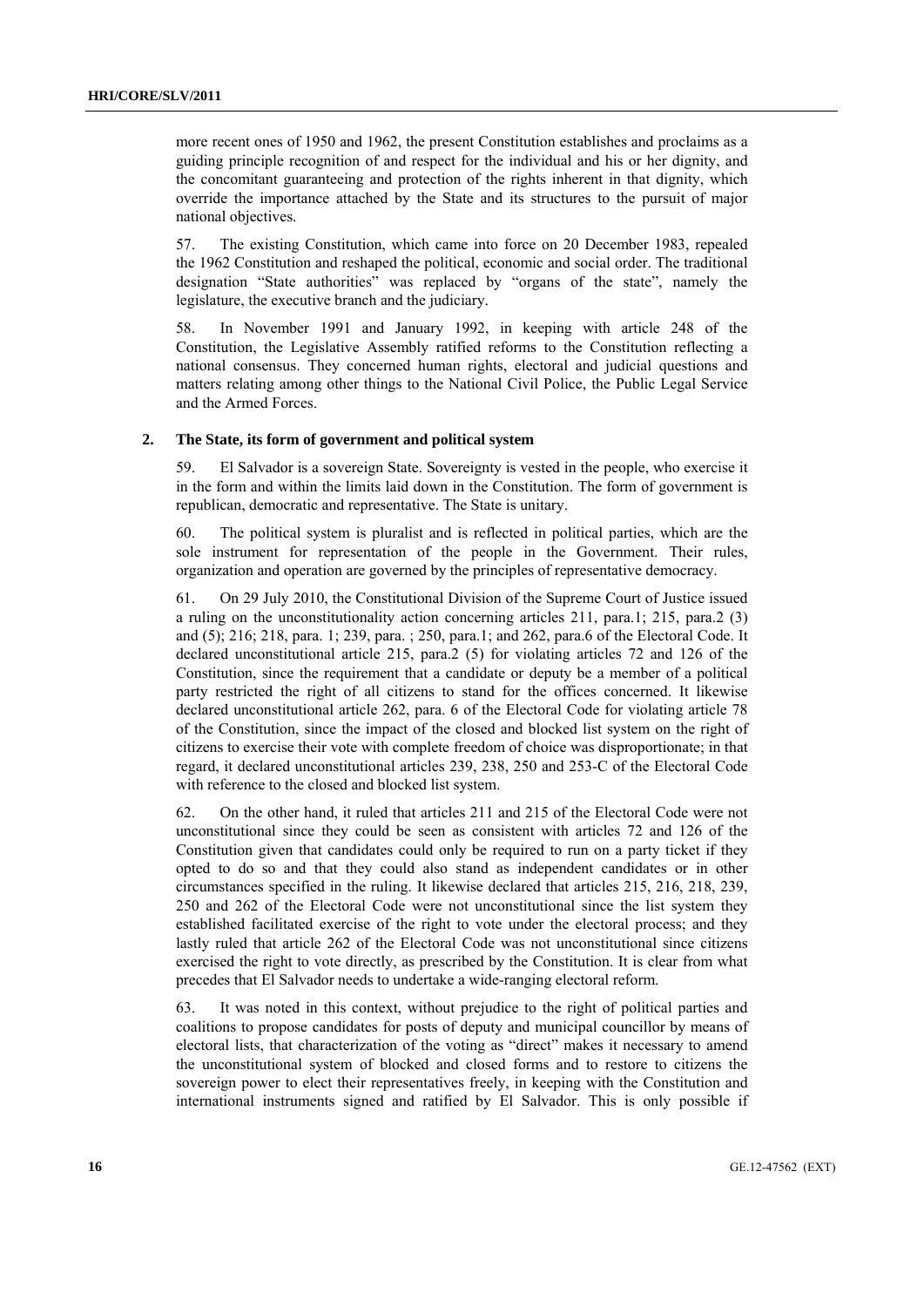deputies can be elected by means of open and independent lists that enable the elector to vote directly for the candidate of his or her choice.

64. The Constitution of the Republic establishes that the existence of a single official party is incompatible with a democratic system and with the form of government it prescribes. It likewise recognizes the right of the people to rise up against the Government for the sole purpose of restoring the constitutional order when it has been disturbed by violation of the rules on the established form of government and political system or following serious infringement of the rights established in the Constitution. The exercise of this right shall not result in the abrogation or reform of the Constitution, and is limited to the removal, when it is necessary, of culpable officials and replacing them temporarily until new officials come to office in the manner prescribed by the Constitution.

65. The rotational nature of the presidency is indispensable for maintaining the established form of government and political system.

#### **3. Political structure**

66. Public authority emanates from the people, and the various branches of government exercise their powers independently, within their respective jurisdictions, as established by the Constitution and the law. The powers of the various branches of Government may not be delegated, but the branches cooperate with one another in carrying out State duties.

67. The main branches of the Government are the legislature, the executive branch and the judiciary. Government officials are the delegates of the people and have no powers greater than those expressly conferred on them by law.

68. The main elements of the political structure are as follows:

- Form of the State: Presidential Republic;
- Head of Government (President): Mauricio Funes Cartagena (2009–2014);
- Next legislative and presidential elections: March 2012 and March 2014 respectively;
- Legislative Assembly (unicameral) (84 seats; its members are elected by direct universal suffrage for a three-year term).

#### Table 17

|  |  |  |  |  | Main political parties and legislative representation from 2009-2012 |  |  |
|--|--|--|--|--|----------------------------------------------------------------------|--|--|
|--|--|--|--|--|----------------------------------------------------------------------|--|--|

| Political party                                         | <b>Seats</b>                  | Men | Women          |
|---------------------------------------------------------|-------------------------------|-----|----------------|
| Frente Farabundo Martí para la Liberación Nacional      | 35                            | 22  | 13             |
| Alianza Republicana Nacionalista                        | 18                            | 14  | $\overline{4}$ |
| Gran Alianza por la Unidad Nacional                     | 13                            | 13  |                |
| Partido de Conciliación Nacional                        | 10                            | 10  |                |
| Partido Demócrata Cristiano                             | $\mathfrak{D}_{\mathfrak{p}}$ | 2   |                |
| Convergencia Democrática                                |                               |     |                |
| Líderes por el Cambio (Independent Parliamentary Group) |                               | 4   |                |

*Source*: Legislative Assembly.

#### **4. Electoral system**

69. In the context of the armed domestic conflict, following the negotiations between the Government of El Salvador and the FMLN that led to the signing in 1992 of the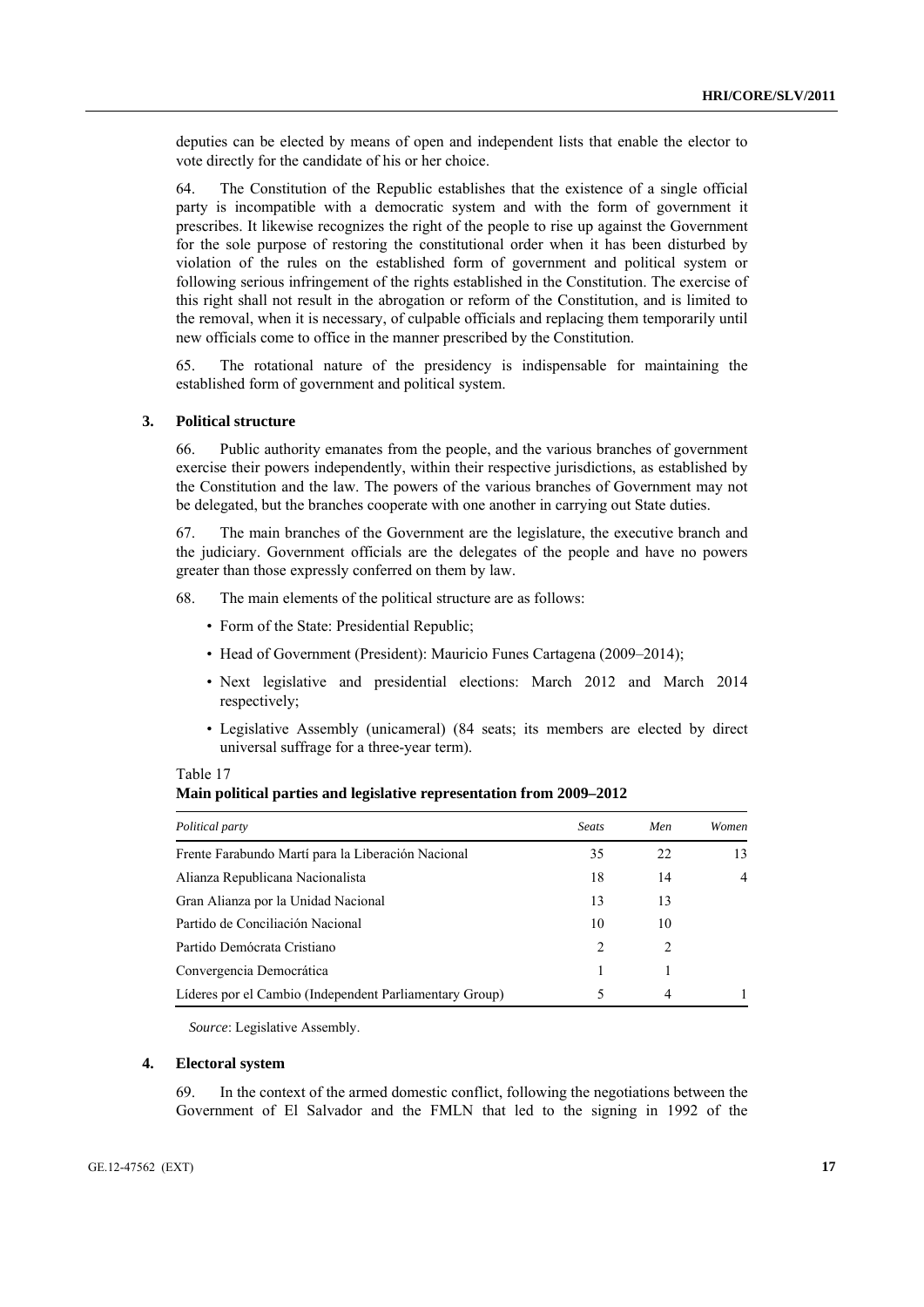Chapultepec Peace Accords, it was agreed to reform the electoral system. Under article 208 of the 1983 Constitution, provision was made for the establishment of the Supreme Electoral Tribunal, which replaced the Central Election Board. The Supreme Electoral Tribunal is the supreme authority in that regard: subject only to the principle of constitutional primacy, it is independent and has absolute technical, administrative and jurisdictional autonomy since it is not dependent for its decision-making on any organ of government.

70. In the elections held since then, there have been no complaints of any major irregularities, but questions have been raised concerning the failure of the Supreme Electoral Tribunal to exercise its judicial function, due to the presence of representatives of the interested parties in the role of judges.

71. In accordance with article 208 of the Constitution of El Salvador, the functions of the Supreme Electoral Tribunal are the following:

- The administrative function, which consists in planning, organizing and conducting the elections in El Salvador for the following public offices:
	- (a) President and Vice-President of the Republic;
	- (b) Members of the Legislative Assembly;
	- (c) Members of the Central American Parliament;
	- d) Mayors and Councillors;
- The judicial function, which consists in having exclusive authority for meting out electoral justice in response to complaints by citizens of violations of their voting rights, and for resolving conflicts between political parties.

72. The Supreme Electoral Tribunal consists of five judges, elected by the Legislative Assembly for a term of office of five years. Three of them are elected from the lists submitted by the three political parties or legal coalitions which obtained the largest number of votes at the last presidential election, one from each list. The remaining two are elected, with at least two thirds of the elected deputies voting in favour, from two lists submitted by the Supreme Court of Justice.

#### **Current members**

73. For the period 2009–2014, the titular judges are as follows:

Table 18 **Titular judges** 

| Title           | Judge                            | Proposed by              |
|-----------------|----------------------------------|--------------------------|
| Presiding judge | Eugenio Chicas Martínez          | <b>FMLN</b>              |
| Judge           | Walter René Araujo Morales ARENA |                          |
| Judge           | Julio Eduardo Moreno Niños PCN   |                          |
| Judge           | Mario Alberto Salamanca          | Supreme Court of Justice |
| Judge           | Eduardo Antonio Urquilla         | Supreme Court of Justice |

*Source*: Supreme Electoral Tribunal.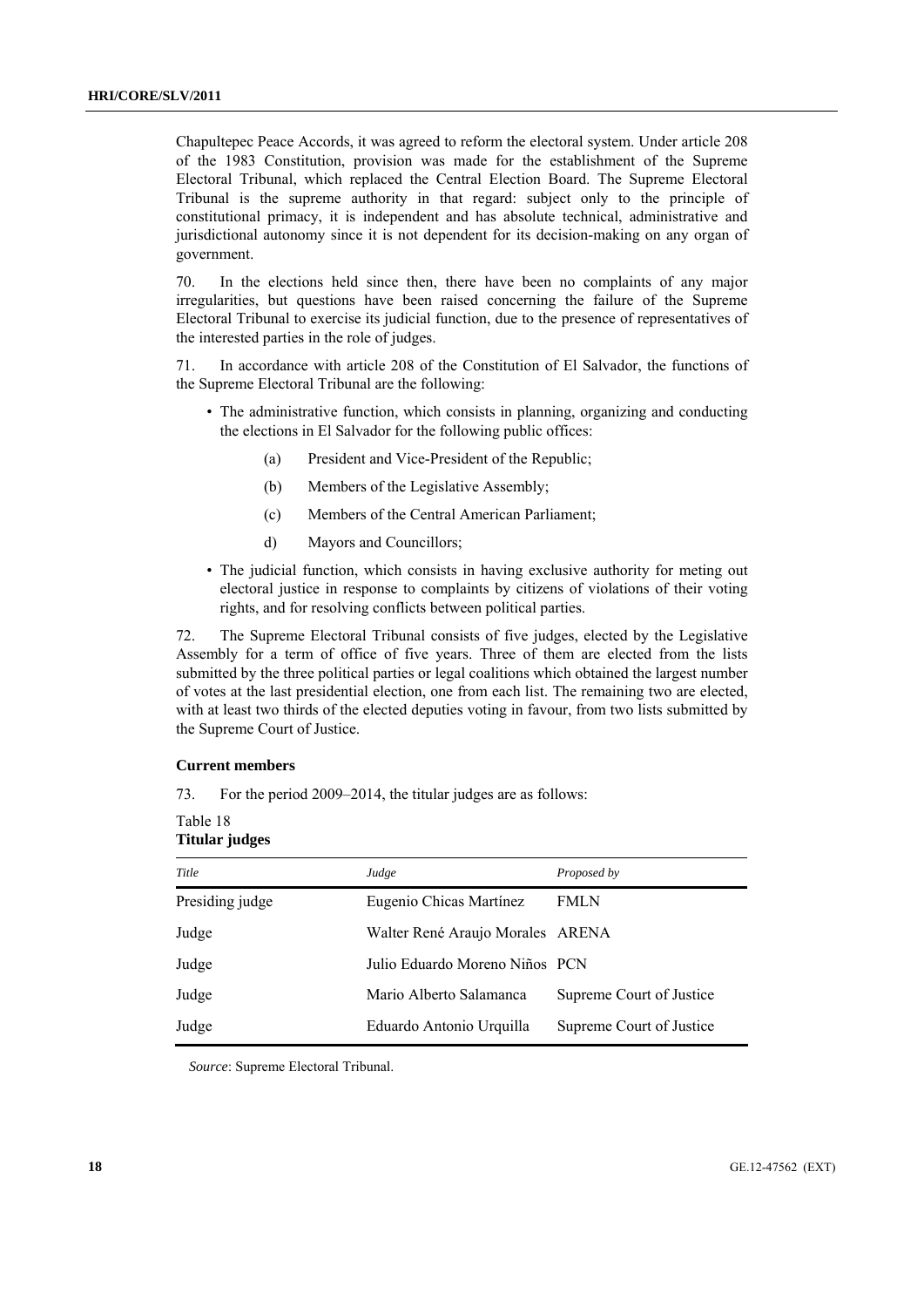74. There are five alternate judges elected in the same manner as the titular judges. If for any reason a list is not submitted, the Legislative Assembly proceeds to the election without the missing list.

75. The presiding judge is the one proposed by the party or legal alliance which obtained the largest number of votes at the last presidential election.

76. Article 76 of the Constitution of the Republic states that the electorate consists of all citizens entitled to vote, namely Salvadoran citizens over 18 years of age who are entered on the electoral roll and fully entitled to their civil and political rights. Election legislation regulates the activities of the Supreme Electoral Tribunal and the other authorities which oversee the exercise of the right to vote.

Table 19 **Electoral roll** 

| Electoral roll          |                              |
|-------------------------|------------------------------|
| Roll of eligible voters | 4 591 102 (to 15 April 2010) |

*Source:* Electoral Control Board. Supreme Electoral Tribunal.

77. In recent years, El Salvador has gone through three elections which were of great significance for the democratic life of the country. These took place on 12 March 2006 and on 18 January and 15 March 2009; it was a success for the Supreme Electoral Tribunal that the election took place by means of a free, direct, equal and secret vote in strict respect of legality and constitutionality, which strengthened the institutions of the Salvadoran State.

Table 20 **Elections held over the last five years** 

| Elections held over the last five years |               |                                                                       |                     |  |  |  |  |
|-----------------------------------------|---------------|-----------------------------------------------------------------------|---------------------|--|--|--|--|
| Year                                    | 12 March 2006 | 18 January 2009                                                       | 15 March 2009       |  |  |  |  |
| Type of election                        | Deputies and  | Deputies and<br>municipal councillors municipal councillors President | President and Vice- |  |  |  |  |

*Source:* Supreme Electoral Tribunal.

78. As mentioned in paragraph 255 of the sixth periodic report of El Salvador on the implementation of the International Covenant on Civil and Political Rights (document CCPR/C/SLV/6), one aspect of the process of modernization undertaken by the Tribunal is the new electoral roll, which is based on the single identity document, produced with data from the National Register of Natural Persons, and the use for the first time of an electoral roll containing photographs. All these changes were in place for the presidential elections of 2004.

79. The Supreme Electoral Tribunal's initiatives to guarantee political rights include the procedure followed in the 2006 election, namely the implementation of a pilot "residential" voting project in seven municipalities of the Republic. Because of the success of the project, the system was used in the 2009 elections and extended to 16 more municipalities as well as the Department of Cuscatlán. There is currently a political commitment by the Tribunal to introduce residential voting in two stages in 2012 and 2014. For the 2012 elections, it has been decided to extend it to nine of the country's departments.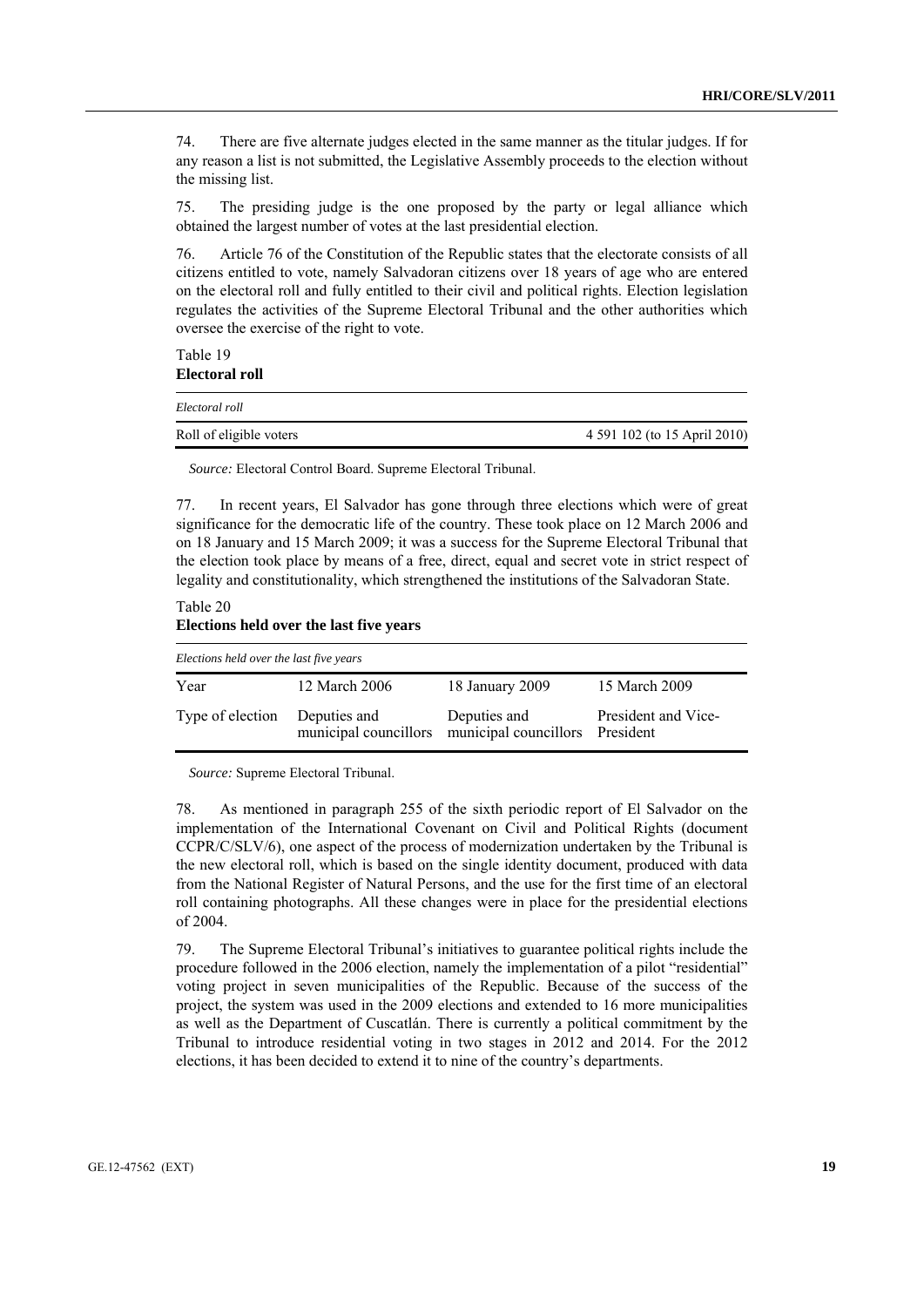80. With regard to the participation of women in public office, it should be noted that the number of incumbent women deputies in the Legislative Assembly rose from nine in the period 2003 to 2006 to 14 in the period 2006–2009 and to 18 in the period 2009–2014.

81. The percentage of women mayors in the country has risen compared to 2000–2003. During that period, the number of women mayors in El Salvador's 262 municipalities represented 6.4 per cent. The figure rose to 8.3 per cent for the period 2003–2006, and the number of elected women mayors currently stands at 22 as the following table shows:

## Table 21 **Percentage of women mayors over four periods**



*Source:* Supreme Electoral Tribunal.

82. The activities of women's organizations and the work of local governments have created the necessary conditions for a debate on the main issues affecting women, helping to address new aspects that pose challenges to their advancement.

### **5. Legislature**

83. The Legislative Assembly is a collegiate body of 84 deputies elected by the people by direct, secret and equal vote. Its main function is that of legislating — in other words, of creating, interpreting, amending and repealing laws and of ratifying or rejecting the ratification of treaties or agreements concluded by the executive branch with other States or international organizations. The Assembly's actions are governed by the Constitution and by its own internal regulations. Despite its key role in the legislative process, its powers are not exclusive since under article 137 of the Constitution the executive branch can block the adoption of a law through the presidential veto.

84. Article 125 of the Constitution stipulates that deputies represent the whole of the people and are not bound by mandatory terms of reference. They are inviolable and shall not be held liable at any time for opinions expressed or votes cast. However, in accordance with the provisions of article 130 of the Constitution, they must relinquish their posts in the following cases: "1. If they are convicted of serious offences in a final judgement; 2. If they violate any of the prohibitions set out in article 128 of the Constitution; 3. If they resign without justifiable cause that has been so deemed by the Assembly".

85. Deputies are elected for a term of three years and may be re-elected. Their term of office begins on 1 May of the year in which they are elected.

86. For the purposes of decision-making, the vote of at least one half of the elected deputies plus one is required; in other words 43 votes. However, a number of decisions require a qualified majority of two thirds (56 votes in favour), such as election of the President and judges of the Supreme Court of Justice, the President and judges of the Supreme Electoral Tribunal, the President and judges of the Court of Audit of the Republic, the Attorney-General of the Republic, the Counsel-General of the Republic, the Human Rights Advocate and members of the National Council of the Judiciary.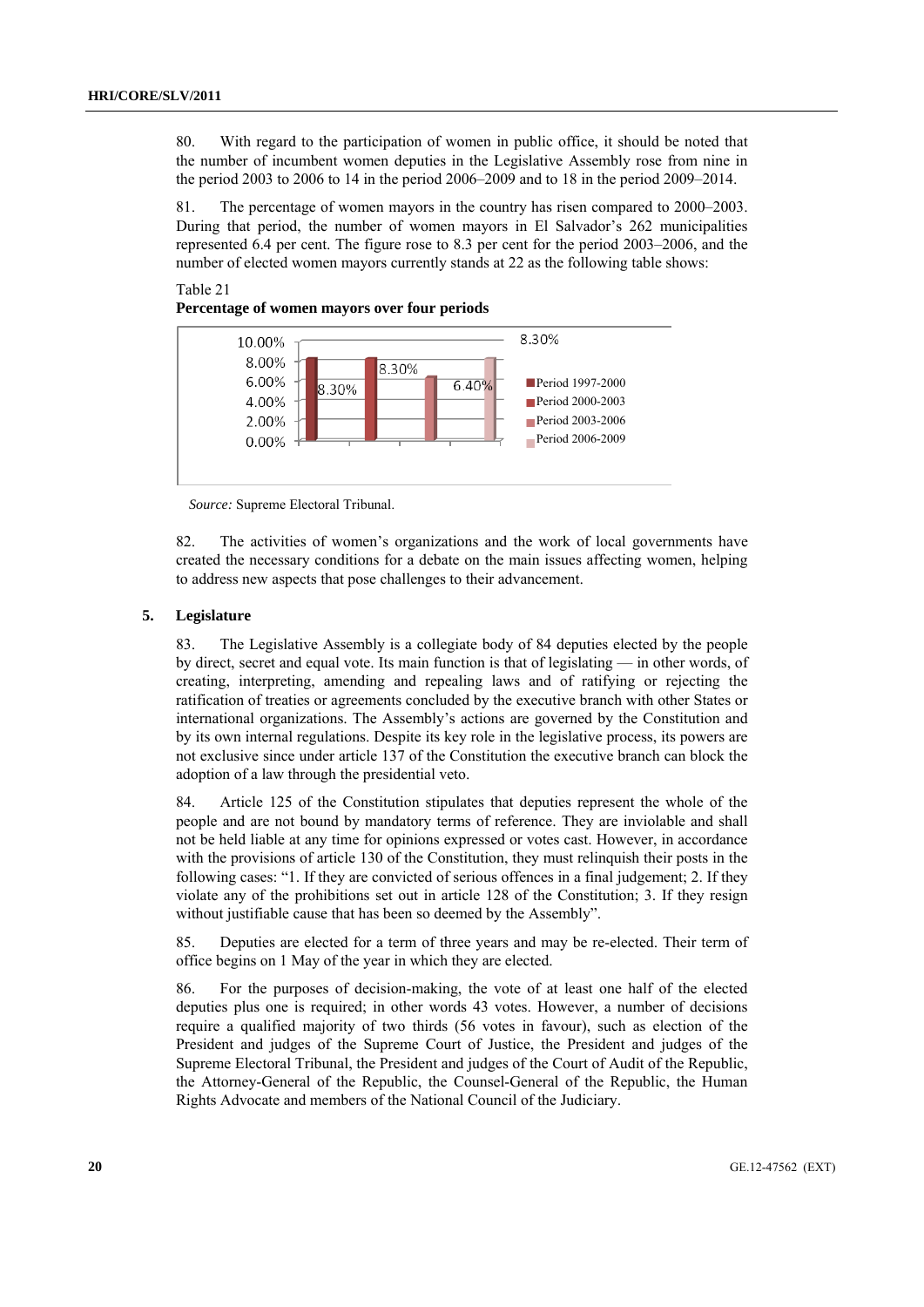87. Deputies may not occupy any paid public post during their term of office, except for academic or cultural posts or those connected with professional social welfare services.

#### **6. Executive branch**

88. The executive branch consists of the President and Vice-President of the Republic, the Ministers and Deputy Ministers of State and their subordinate officials. It acts in conformity with the provisions of the Constitution and its own internal regulations.

89. The President of the Republic is Head of State, Head of Government, and Commander-in-Chief of the Armed Forces and the executive branch is under his or her direction. The presidential term of office is five years and begins and ends on 1 June.

90. The conduct of public affairs is the responsibility of such State secretariats as may be necessary, with the various branches of the administration allocated among them. Each secretariat is headed by a minister, who acts in cooperation with one or more deputy ministers, in accordance with article 159 of the Constitution. In order to be valid, presidential decrees, agreements, orders and decisions must be endorsed and published by the competent ministers or, where appropriate, by their deputies.

91. The Council of Ministers is composed of the President and Vice-President of the Republic together with the Ministers of State or those acting in their stead. Its responsibilities include: decreeing the internal regulations of the executive branch and its own regulations; drawing up the government's overall plan and the draft income and expenditure budget for submission to the Legislative Assembly; and considering reforms to the aforesaid budget when transfers between allocations to different branches of the public administration are involved.

92. The executive branch currently consists of: the Ministry of Foreign Affairs; the Ministry of the Interior; the Ministry of Finance; the Ministry of Economic Affairs; the Ministry of Education; the Ministry of Defence; the Ministry of Labour and Social Security; the Ministry of Agriculture and Livestock; the Ministry of Health and Social Welfare; the Ministry of Works; the Ministry of the Environment and Natural Resources; and the Ministry of Justice and Public Security. The Office of the President of the Republic includes the Secretariat for Social Integration, the Technical Secretariat of the Office of the President, the Secretariat for Culture and the Secretariat for Foreign Affairs.

93. National defence is assigned under the Constitution to the Ministry of Defence and public security is the responsibility of the National Civil Police, which was created after the 1992 Peace Accords and inspired by humanist and democratic principles. The National Civil Police is a professional body independent of the armed forces and removed from all partisan activity. The Ministry of Justice and Public Security and the National Public Security Academy exercise responsibilities in the same field.

94. The Director of the National Civil Police is appointed by the President of the Republic. The National Civil Police is responsible for policing activities in urban and rural areas and guarantees order, security and public tranquillity. It cooperates in the conduct of criminal investigations and performs all of its functions in accordance with the law, with strict respect for human rights.

95. The armed forces are a permanent institution in the service of the nation. They are an obedient, professional, apolitical and non-deliberative body whose mission is to uphold the sovereignty and territorial integrity of the State.

#### **7. Judiciary**

96. There is currently a total of 251 women in the judiciary, holding offices as judges, magistrates and justices of the peace in commercial, labour, civil and family courts, courts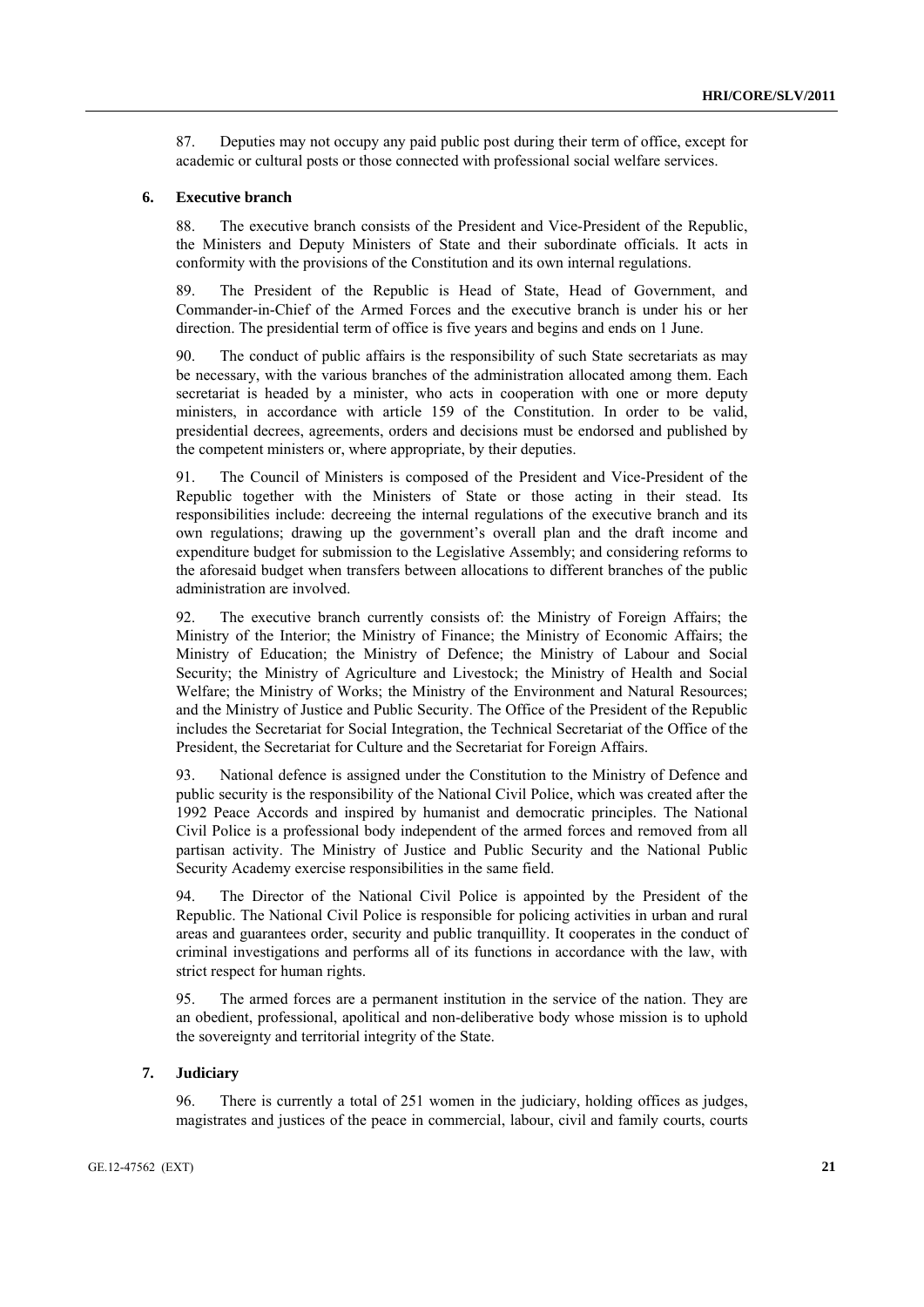of first instance, sentence enforcement courts and juvenile courts. The Supreme Court of Justice is composed of 15 judges, of whom 5, or 33 per cent, are women and 67 per cent men.

97. With regard to the number of candidates proposed for posts as judges, the National Council of the Judiciary<sup>3</sup> has provided the following statistics:

| Total $(\% )$                             | 100   | 100   | <b>100</b> | 100   | 100   | 100   |
|-------------------------------------------|-------|-------|------------|-------|-------|-------|
| <b>Total number</b><br>of court officials | 336   | 627   | 222        | 150   | 102   | 213   |
| $\frac{0}{0}$                             | 52.38 | 48.64 | 49.55      | 44.00 | 44.12 | 37.56 |
| Women                                     | 176   | 305   | 110        | 66    | 45    | 80    |
| $\frac{0}{0}$                             | 47.62 | 51.36 | 50.45      | 56.00 | 55.88 | 62.44 |
| Men                                       | 160   | 322   | 112        | 84    | 57    | 133   |
| Gender                                    | 2002  | 2003  | 2004       | 2005  | 2006  | 2007  |
|                                           |       |       | Periods    |       |       |       |

# Table 22 **Number of men and women proposed for posts as judges**

*Source:* Supreme Court of Justice.

98. Number of court officials holding posts as judges in courts of appeal and courts of first instance, and as justices of the peace:

|                                           |       |            | Periods |         |         |            |
|-------------------------------------------|-------|------------|---------|---------|---------|------------|
| Gender                                    | 2002  | 2003       | 2004    | 2005    | 2006    | 2007       |
| Men                                       | 789   | 800        | 750     | 710     | 705     | 721        |
| $\frac{0}{0}$                             | 56.76 | 54.95      | 56.01   | 54.83   | 54.52   | 54.46      |
| Women                                     | 601   | 656        | 589     | 585     | 588     | 603        |
| $\frac{0}{0}$                             | 43.24 | 45.05      | 43.99   | 45.17   | 45.48   | 45.54      |
| <b>Total number</b><br>of court officials | 1 390 | 1456       | 1 3 3 9 | 1 2 9 5 | 1 2 9 3 | 1 3 2 4    |
| Total $(\% )$                             | 100   | <b>100</b> | 100     | 100     | 100     | <b>100</b> |

# Table 23 **Number of court officials by gender and year**

99. The National Council of the Judiciary conducts an initial training programme for judges, which lasts about two years.

<sup>&</sup>lt;sup>3</sup> The National Council of the Judiciary is an independent institution responsible for proposing candidates for posts as judges of the Supreme Court, courts of appeal and courts of first instance, and as municipal judges; it also organizes and runs the Judicial Service Training College, which trains judges and other court officials (article 187 of the Constitution).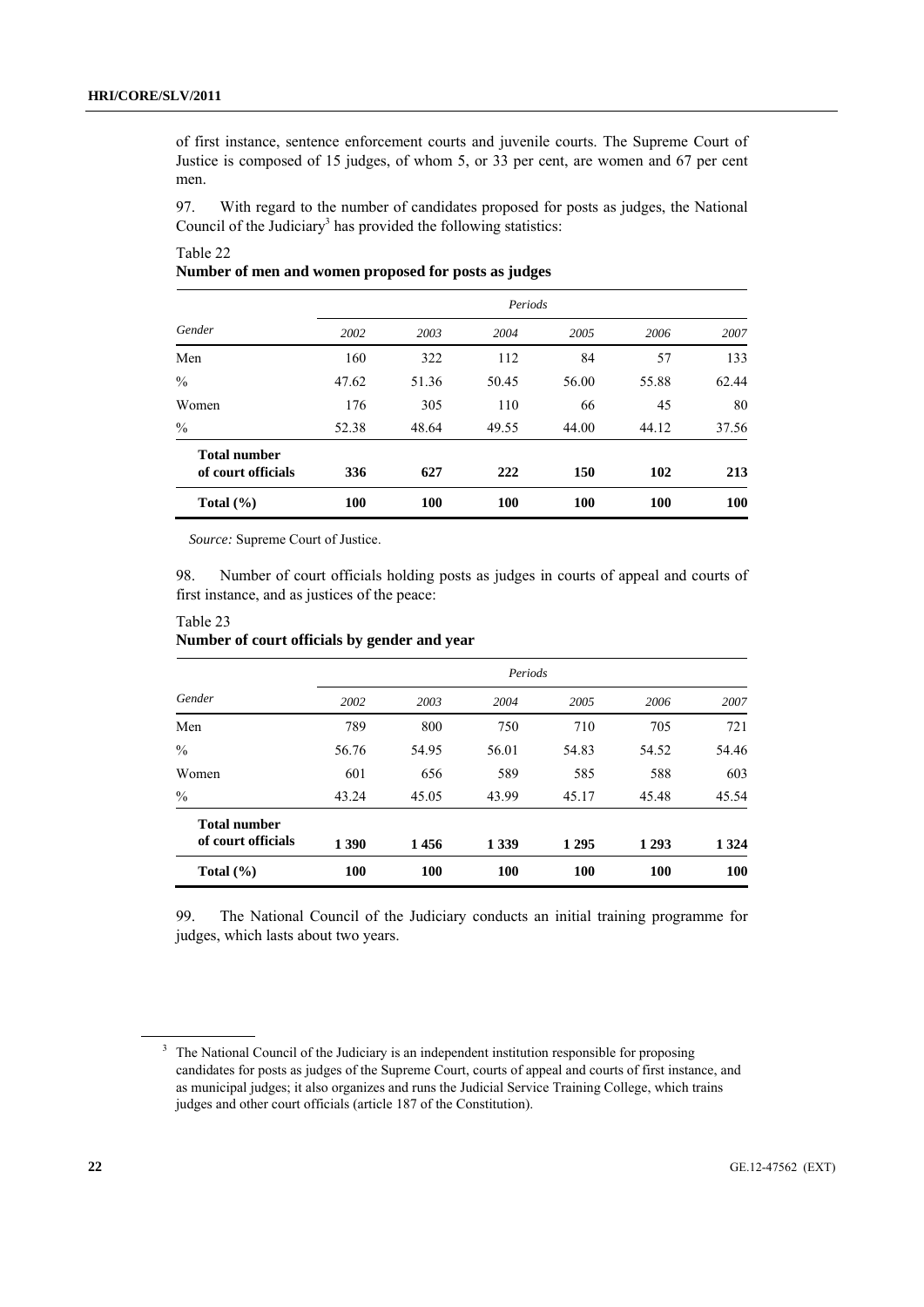100. For the current and previous cycles, the gender breakdown is as follows:

Table 24

| <b>Total</b> | 35                       | 35                   | 35                  |
|--------------|--------------------------|----------------------|---------------------|
| Women        | 17(48.57%)               | 13 (37.145)          | $16(45.71\%)$       |
| Men          | $18(51.42\%)$            | 22(62.85%)           | 19 (54.28%)         |
| Period       | $1^{st}$ cycle 2001–2003 | 2cnd cycle 2004-2005 | 3rd cycle 2006-2008 |

**Distribution of the initial training programme for judges by sex and cycle** 

*Source:* Supreme Court of Justice.

101. Salvadoran women are increasingly present in the area of public security and in the military sphere, as seen in the figures for admission to the National Public Security Academy, the National Civil Police and the armed forces.

|                      |        |                  |                  |                  | Hierarchical levels |         |         |       |         |              |
|----------------------|--------|------------------|------------------|------------------|---------------------|---------|---------|-------|---------|--------------|
|                      |        |                  | Executive        |                  |                     |         |         | Basic |         |              |
| Year                 | Men    | $\%$ **          | Women            | $\frac{6}{6}$ ** | <b>Total</b>        | Men     | $\%$ ** | Women | $\%$ ** | <b>Total</b> |
| 2002                 | 1      | 100              | $\boldsymbol{0}$ | $\mathbf{0}$     | 1                   | 597     | 92.27   | 50    | 7.73    | 647          |
| 2003                 | 11     | 100              | $\boldsymbol{0}$ | $\boldsymbol{0}$ | 11                  | 813     | 94.64   | 46    | 5.36    | 859          |
| 2004                 | 3      | 100              | $\boldsymbol{0}$ | $\mathbf{0}$     | 3                   | 613     | 93.45   | 43    | 6.55    | 656          |
| 2005                 | 15     | 71.43            | 6                | 28.57            | 21                  | 1 0 0 7 | 94.82   | 55    | 5.18    | 1 0 6 2      |
| 2006                 | 13     | 100              | $\boldsymbol{0}$ | $\boldsymbol{0}$ | 13                  | 1 1 6 9 | 91.54   | 108   | 8.46    | 1 2 7 7      |
| 2007                 | $\ast$ | $\boldsymbol{0}$ | $\ast$           | $\boldsymbol{0}$ | $\bf{0}$            | 457     | 89.43   | 54    | 10.57   | 511          |
| <b>Subtotals</b>     | 43     |                  | 6                |                  | 49                  | 4656    |         | 356   |         | 5 0 1 2      |
| <b>Overall total</b> |        |                  |                  |                  |                     |         |         |       |         | 5 0 6 1      |

# Table 25 **Admission of operational personnel to the National Civil Police**

*Source:* National Civil Police.

Figure to be determined outside the period covered by the present State report.

\*\* Refers to the percentage of admissions by gender.

#### **Recognition of non-governmental organizations**

102. In its first and second paragraphs, article 7 of the Constitution establishes the State's obligation to guarantee the right of the inhabitants of El Salvador to associate freely. On the basis of this constitutional principle, the country possesses a Not-For-Profit Associations and Foundations Act and its associated regulations.

103. The purpose of this Act is to establish a special legal framework applicable to notfor-profit associations and foundations through a register that serves as an instrument for formally publicizing their establishment, organization and leadership and that also provides legal security for the entities concerned, their members and their third-party contractors.

104. Under articles 64 and 65 of the Act, legal personality is acquired by associations and foundations through registration of their constituent instruments in the Registry, subject to executive decision in the case of associations and executive decree in the case of foundations. A registration procedure exists for this purpose, which is initiated when a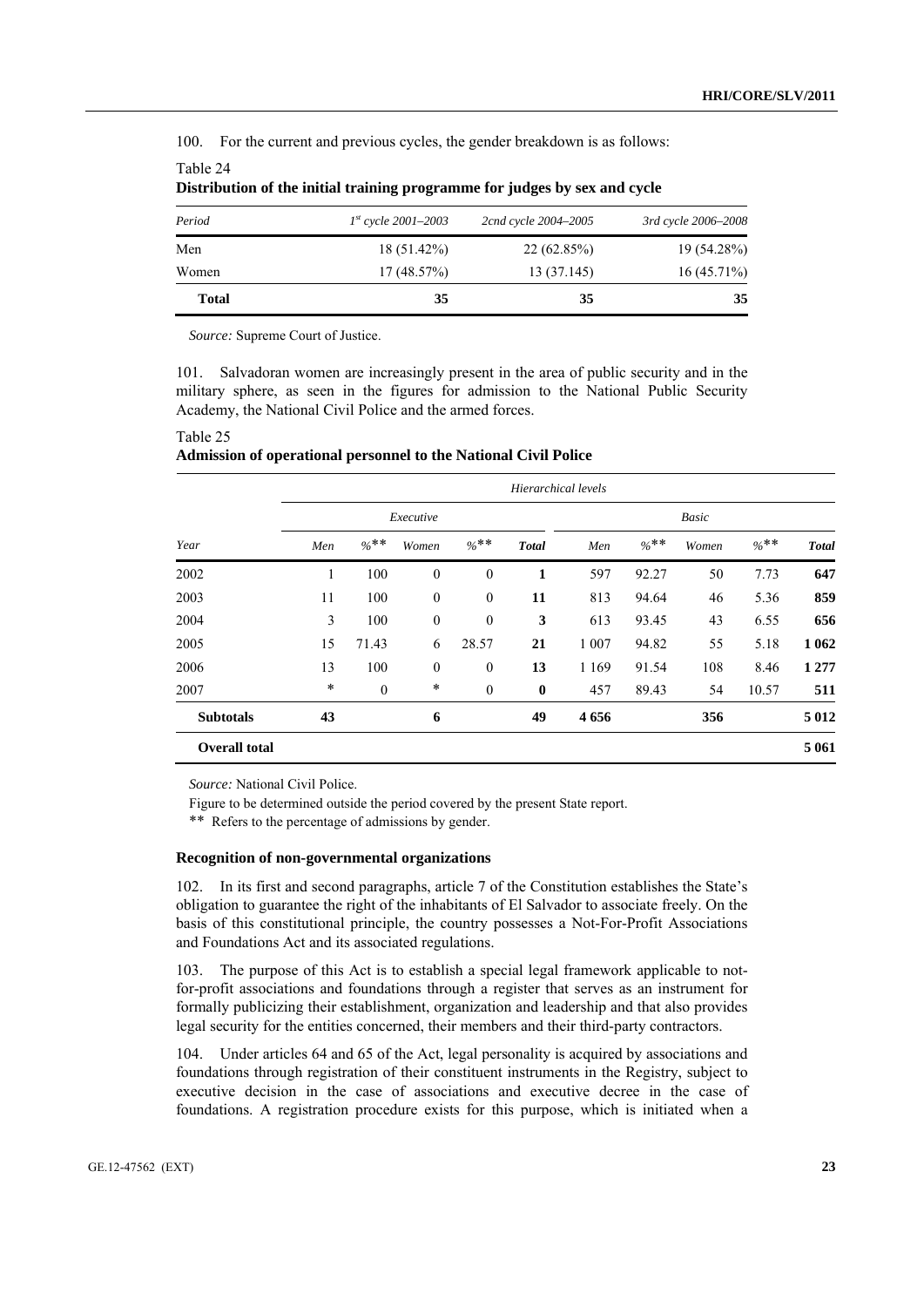person — who is required under the statutes to show proof of legal representation of the entity concerned — submits a written request in three copies to the Director-General of the Registry, which should include two authenticated copies of the articles of incorporation of the relevant association or foundation, mentioning the adoption of the statutes and the election of the first board of management or governing body. In addition, three copies of the statutes (each article arranged separately) should be attached as well as a certified list of the employees of the entity concerned, showing the nationality and identity document of each. A certified copy of the minutes of the election of members of the board of management, council or committee should also be submitted, together with the relevant volumes of the records of the General Assembly and of the board of management, the register of the board's members and lastly the accountancy records.

105. The Office of the Director-General examines the documents submitted to the Registry to ensure compliance with legal requirements and it may carry out exploratory consultations. If any omission, formal defects or infringements of the law, morality, public order or good custom are discovered, notice is given within a maximum of 90 working days following receipt of the documents, indicating the errors or infringements and advising the person responsible to make the necessary corrections.

106. Such alterations must be made within 45 working days. If none have been requested or if they have been made, the executive branch through the Ministry of Justice and Public Security grants recognition of legal personality and status, approves the statutes, orders their publication in the Official Gazette and includes the entity in the Registry within a maximum of 70 working days.

107. If the authority concerned has not issued a decision before the expiry of the specified time limit the statutes are automatically adopted and the association or foundation concerned is registered without further formalities. The order is then given for the statutes to be published in the Official Gazette and a footnote is placed in every document included quoting the number of the executive decision or decree, the registration number and the date of registration, accompanied by the authorization of the Director-General of the Registry.

| National and foreign associations and foundations registered with legal |  |
|-------------------------------------------------------------------------|--|
| personality 2005–2010                                                   |  |

| National associations | National foundations | International NGOs |
|-----------------------|----------------------|--------------------|
| 754                   |                      | 50                 |

*Source:* Department of Not-For-Profit Associations and Funds, Ministry of the Interior.

#### **Administration of justice and criminal statistics**

Table 26

108. The judiciary comprises the Supreme Court of Justice, the appellate courts and such other courts as may be established by subsidiary laws. It has the power to adjudicate and to execute judicial decisions in constitutional, civil, criminal, commercial, labour and agrarian matters as well as in administrative disputes and in such other areas as may be determined by law. Its structure and functioning are governed by the Constitution of the Republic and by the Judiciary Organization Act, in accordance with article 172 of the Constitution.

109. As reported in the sixth periodic report on the implementation by El Salvador of the International Covenant on Civil and Political Rights, everyone in El Salvador has easy and free access to the courts; article 3 of the Constitution enshrines the principle of equality of all persons before the law. There are 322 municipal courts in the country's 262 municipalities, the larger localities having more than one. These courts are of great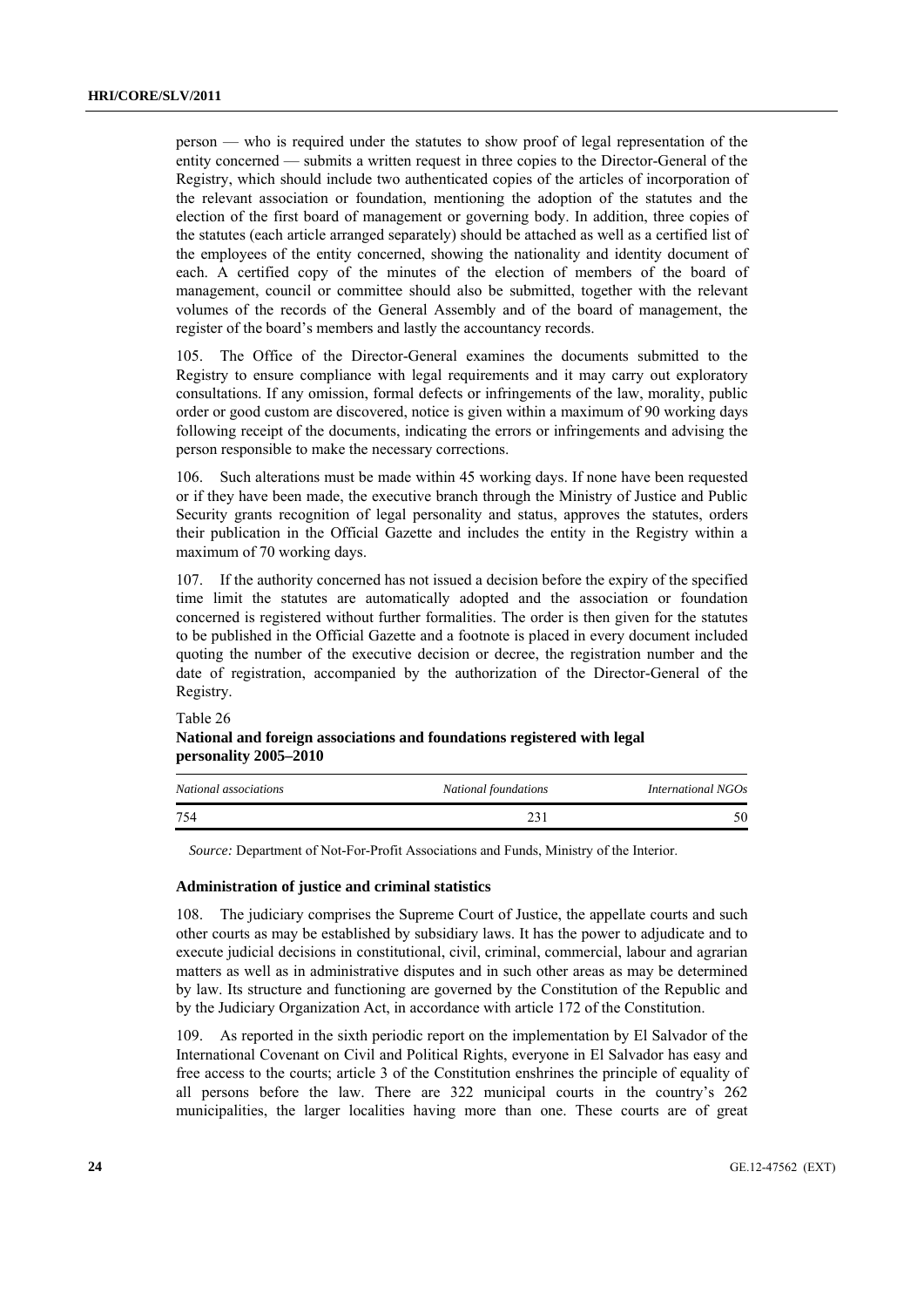importance, because they are mixed, which means that at an initial stage they deal with a range of criminal, civil, labour, commercial, family and juvenile matters, issues involving low-income housing, etc., except for certain special jurisdictions which have a specialized court, such as family or juvenile courts.

110. With the signing of the Peace Accords in El Salvador, it became necessary to reform the judicial system to strengthen and improve the administration of justice. This reform included a change to the membership of the Supreme Court of Justice, which is composed of 15 men and women judges. In accordance with article 49 of the National Council of the Judiciary Act, "The plenary meeting of the Council shall draw up a list of candidates for the position of judge in the Supreme Court of Justice, consisting of three times the number of titular and alternate judges to be elected. Half shall be drawn from the candidates of the representative associations of lawyers of El Salvador and the other half shall be selected by the plenary meeting, having regard to the main currents of legal thought".

111. For this purpose, the technical selection unit keeps an updated register of lawyers authorized by the Supreme Court of Justice, excluding those who are suspended or deceased or who do not yet meet the constitutional requirements for the post. This list constitutes the Special Register of Lawyers Qualified as Candidates for the Office of Judge of the Supreme Court of Justice, a register published in two national newspapers following authorization by the plenary meeting of the Council.

112. In compliance with article 64 of the implementing regulations of the National Council of the Judiciary Act, the plenary meeting of the Council transmits to the Federation of Bar Associations of El Salvador (FEDAES) the final version of the Special Register of Lawyers Qualified as Candidates for the Office of Judge of the Supreme Court of Justice for it to organize and oversee the nationwide election process whereby aspiring candidates will be nominated by the representative bar associations of El Salvador.

113. In accordance with article 65 of the implementing regulations of the National Council of the Judiciary Act, notice of the accreditation and nomination meeting is published within three days of the transmission of the final version of the Special Register. The plenary meeting of the Council convenes representative of the lawyers associations of El Salvador complying with the legal requirements and wishing to participate in the process to submit their credentials and nominate candidates for the Office of Judge of the Supreme Court of Justice to the Federation of Bar Associations of El Salvador within eight days of the publication of the meeting.

114. Following the elections, the Federation of Bar Associations of El Salvador (FEDAES) submits the results to the National Council of the Judiciary (CNJ), and the list is drawn up in accordance with the number of votes obtained. Subsequently the plenary meeting of the Council establishes the final list, comprising the fifteen candidates chosen in the process organized by the Federation of Bar Associations of El Salvador and fifteen candidates proposed by the CNJ. The list is submitted to the Legislative Assembly, responsible under the Constitution for appointing within the legal time-frame those who will occupy the post of Judge of the Supreme Court of Justice.

115. The Constitution provides that the judiciary shall receive an annual allocation of not less than 6 per cent of the current revenue of the State budget so as to ensure its economic independence.

116. As noted, the CNJ was set up as an independent body responsible for proposing candidates for posts as judges of the Supreme Court, courts of appeal and courts of first instance, and as justices of the peace; it also organizes and runs the Judicial Service Training College, which trains judges and other court officials.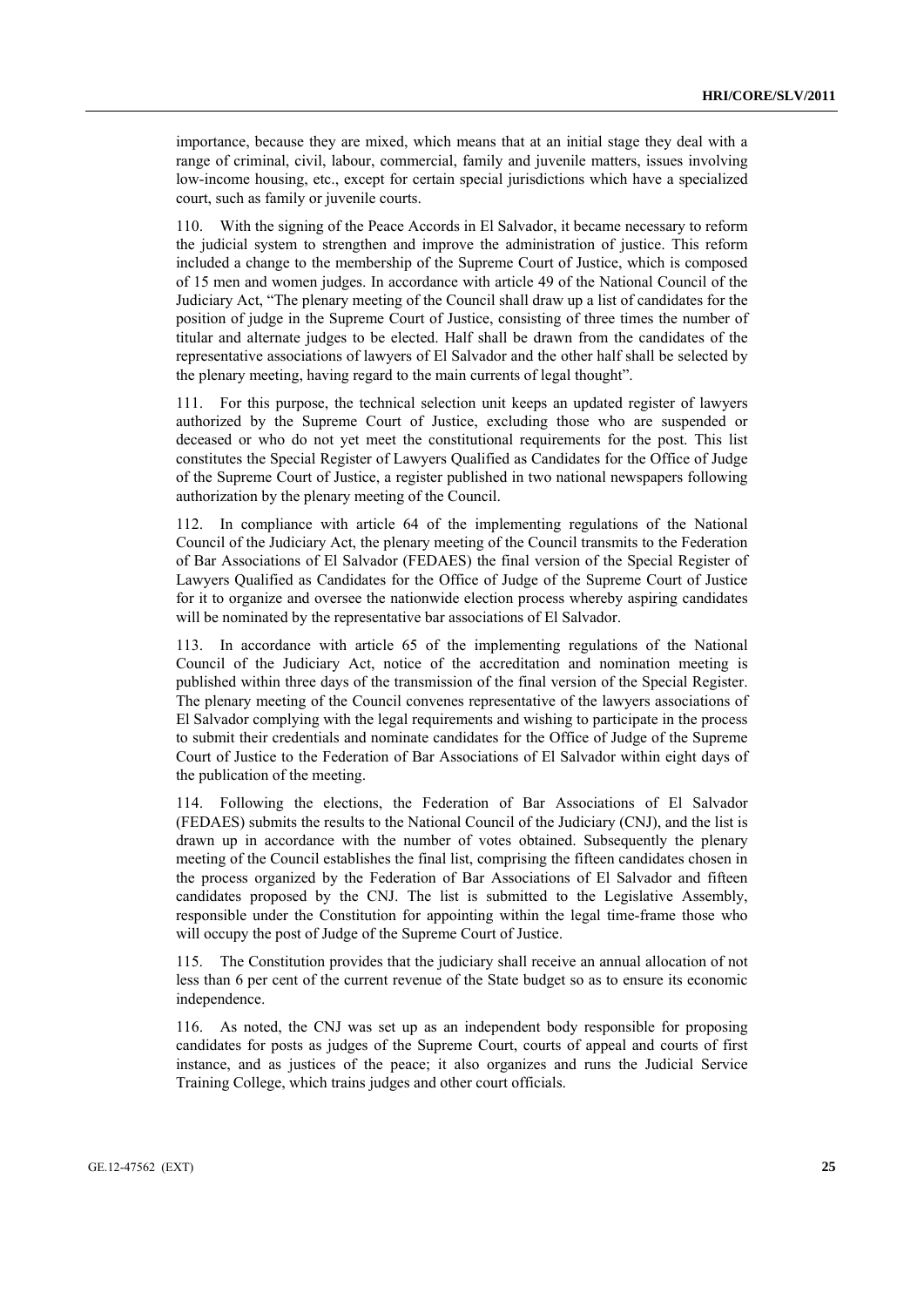117. In order to modernize the justice system and ensure a more rapid and effective administration of justice, a wide-ranging reform of laws and regulations has been undertaken, including reforms to the Civil Code, a new Code of Criminal Procedure and the modification of civil and commercial proceedings under a new Code of Civil and Commercial Procedure introducing oral hearings. Reforms have been carried out to legislation on the child and the family under the Comprehensive Protection for Children and Adolescents Act; and the Legislative Assembly is currently discussing a draft constitutional procedures bill designed to make *amparo*, *habeas corpus* and unconstitutionality proceedings more flexible and effective.

118. The Supreme Court of Justice comprises four divisions. The Constitutional Division is responsible for hearing and ruling on petitions seeking to have laws, degrees and regulations declared unconstitutional and on *amparo*, *habeas corpus* and unconstitutionality proceedings. It consists of five specially elected judges and is headed by the President of the Court, who is at the same time President of the Judiciary, both being appointed by the Legislative Assembly.

119. The Civil Division consists of a President and two members and considers applications for annulment in civil, family, commercial and labour matters and appeals against judgements of the labour courts and the family courts of the Central Section relating to cases which these courts heard in first instance . The Criminal Division consists of a President and two members and considers applications for annulment and appeals against judgements of the Criminal Division of the First Section of the Central Court handed down in proceedings of first instance; and, finally, the Administrative Disputes Division consists of a President and three members and hears disputes arising in relation to the legality of acts of the public administration and other matters specified by law.

120. The second-tier jurisdictions, or appellate courts, consist of two judges, while the courts of first instance and courts of justices of the peace are single-judge courts. These judges are all appointed by the Supreme Court of Justice from a list of three candidates submitted in each case by the National Council of the Judiciary (article 175 of the Constitution).

121. All members of the judiciary are independent in the discharge of their duties and subject exclusively to the Constitution and the law. However, by virtue of the powers vested in them by the Constitution, relating to the administration of justice, they may, in the cases they are called upon to adjudicate, declare any law or any measure taken by another branch of the Government inapplicable on the grounds of a breach of constitutional provisions.

122. The Judiciary Organization Act prescribes the organization of the courts, determines the functions of the President of the Supreme Court of Justice in plenary and of its divisions, of the appellate and lower courts, and of bailiffs. It also determines the duties of other judicial officials who do not exercise jurisdiction, such as chiefs of section, registrars, chief clerks, legal assistants, coroners and legal experts. The Act also establishes the actual territory covered by each court and its jurisdiction.

123. Under the Act, the Supreme Court of Justice has the following sections:

(a) The Notarial Section, which monitors the functions of notaries;

 (b) The Probity Section, which keeps a check on the assets of public officials under the Illicit Enrichment of Public Officials and Employees Act;

 (c) The Professional Investigation Section, which investigates the conduct of notaries, law students empowered to defend or prosecute, bailiffs and other officials appointed by the court who are not members of the judiciary;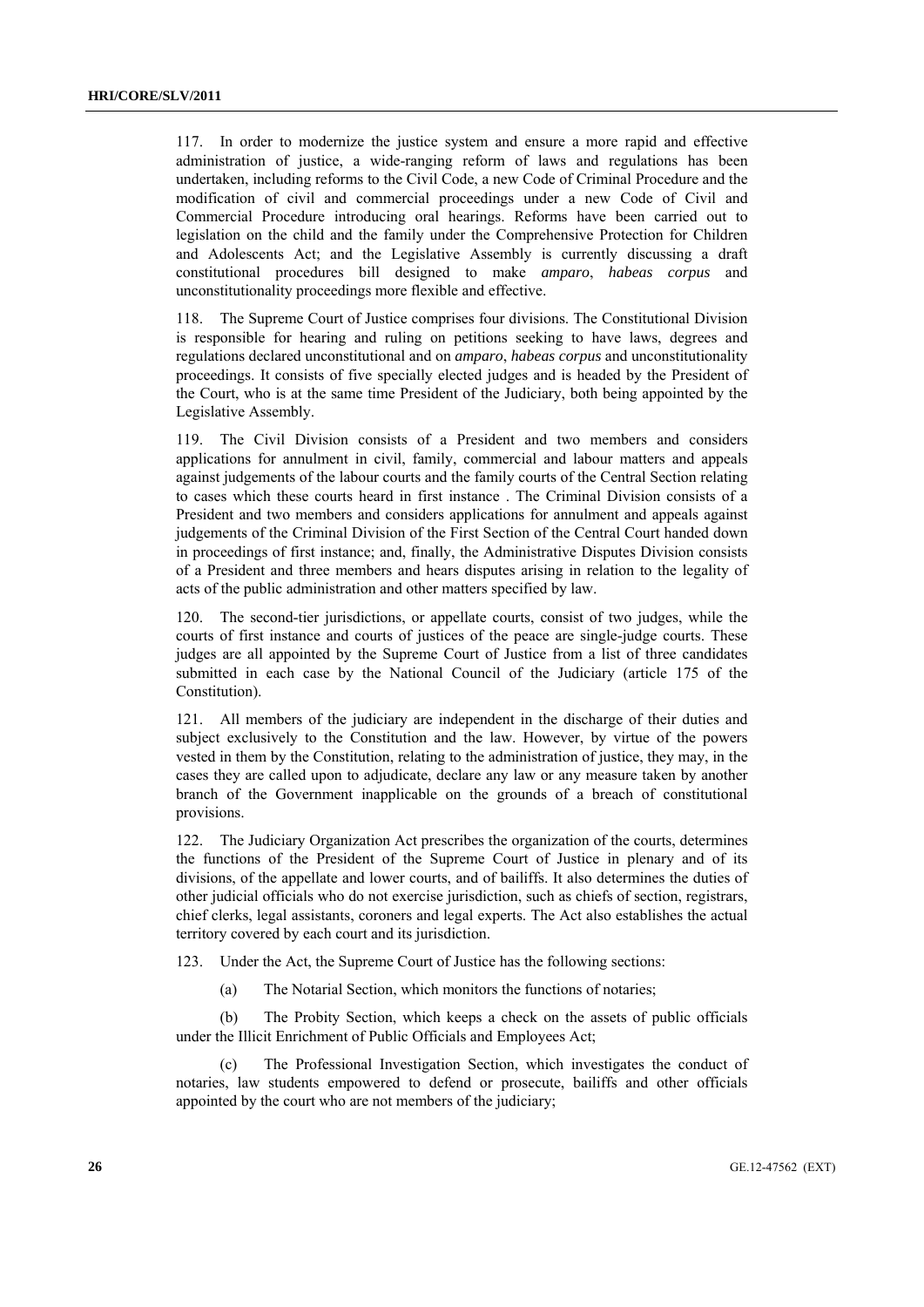(d) The Publications Section, which publishes the *Revista Judicial*, the publication by which the Supreme Court of Justice disseminates information, in particular: laws and regulations relating to the judiciary; agreements and decisions of the Supreme Court of Justice that it has ordered to be published; judgements of the courts and judges on matters of legal importance in the opinion of the Director; bills drafted by the Court and reports issued in cases where it was legally required to do so; and academic works on legal subjects by national authors.

124. The Supreme Court of Justice also has three units that are responsible for: (1) information on persons detained by any authority; (2) monitoring the serving of criminal sentences; and (3) seizures made and fines paid in all courts of the Republic.

125. For its part, the Department of Detainee Information keeps a check on such persons in order to ensure that their rights are respected and to provide information to interested parties requesting it. Accordingly, every State or municipal judicial or administrative authority or auxiliary body in the justice system or the military, including subordinate authorities, must, within 24 hours, inform the Department when any person is detained on their initiative or pursuant to an order by a competent authority.

126. The Supreme Court also has an Executive Administrative Unit, consisting of the Finance, Engineering, Human Resources, Administration and Maintenance Sections and is to have a section responsible for compiling the laws, regulations and jurisprudence of the Supreme Court of Justice as well as a number of administrative units.

127. The function of the Department of Evidence and Probation is to cooperate with the judges of courts for prison supervision and the enforcement of sentences in monitoring the conditions or rules of conduct imposed in cases involving conditional suspension of criminal proceedings, security measures, conditional release, conditional suspension of the execution of a sentence in any of its forms, and the serving of sentences that do not involve imprisonment.

128. The Department of Forensic Medicine of the Supreme Court of Justice is the body with overall responsibility for forensic medicine in support of the administration of justice. The services of the Institute of Forensic Medicine are made available by order of the Attorney-General's Office, by judicial order, by the Counsel-General's Office, by the Human Rights Advocate's Office [*Procuraduría para la Defensa de los Derechos Humanos – PDDH*] and in some cases by the National Civil Police.

#### **8. Independence of judges and of the judiciary**

129. Article 172, paragraph 3, of the Constitution stipulates that in matters pertaining to the discharge of judicial duties, judges shall be independent and subject exclusively to the Constitution and the law. In accordance with that provision, judges, when handing down decisions, are bound solely by the Constitution and the laws that must be respected in their verdicts. Judges, irrespective of their rank, are independent when trying the cases brought before them.

130. The independence enjoyed by judges in the exercise of their judicial duties is consistent with the idea of due process, which is also established in the Constitution. Article 24 of the Judiciary Organization Act similarly conveys this idea by providing that: "In matters pertaining to the discharge of their judicial duties, judges shall be independent and subject exclusively to the Constitution and the law. They may not lay down any rules or provisions of a general character regarding the application or interpretation of the laws nor may they publicly censure the manner in which they are applied or interpreted by other courts in their judgements, whether they are higher or lower courts. The foregoing shall be interpreted without prejudice to the provisions of article 183 of the Constitution and to the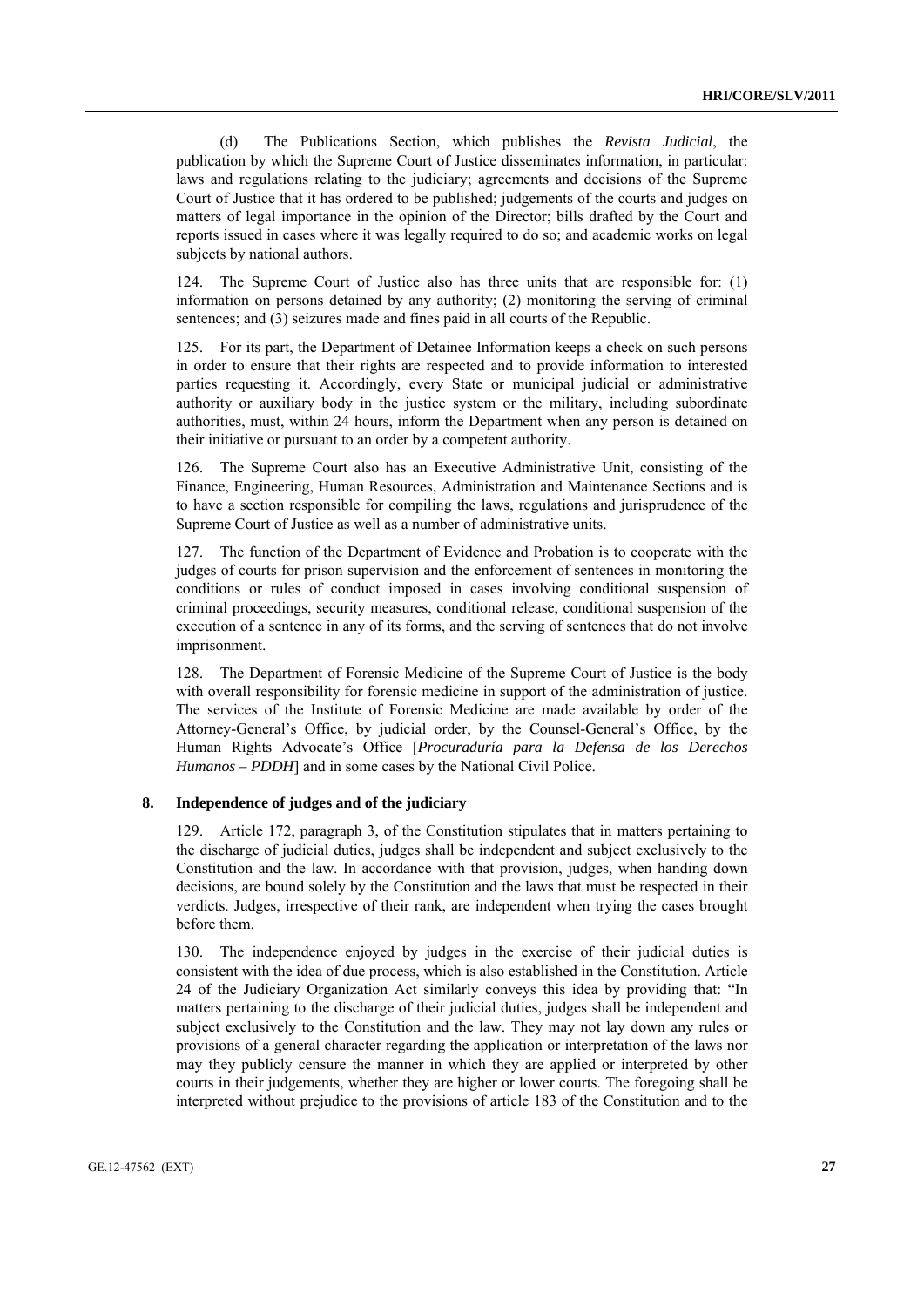fact that the higher courts may issue to the lower courts any warnings which they deem appropriate for better administration of justice."

131. As a result of these provisions, a judge may not be subject to any authority in his or her decisions other than the terms of the Constitution and of the applicable laws.

132. In a series of provisions that cover budget and operational matters, the current Constitution has guaranteed the independence of the judiciary vis-à-vis the other branches of the State. For example, the final paragraph of article 172 states that "The judiciary shall be entitled to an annual allocation of not less than 6 per cent of the current revenue of the State budget." Article 182, paragraph 13, of the Constitution states that it is the duty of the Supreme Court of Justice "to prepare the budget for salaries and expenditures in the administration of justice and to transmit it to the executive branch for inclusion in the general budget of the State. The Legislative Assembly shall consult with the Supreme Court of Justice about any adjustments to the budget estimates that it deems necessary."

133. Operational independence is guaranteed mainly through the Judicial Profession Act and the National Council of the Judiciary Act, two laws that strengthen the justice system and enhance the independence of the officials concerned. The first Act sets out the principle of security of tenure and promotion of judges, while the second elaborates this principle even further, making it feasible to assess the competence of judges through the establishment of the Judicial Service Training College.

# **9. Participation of the judiciary in law-making**

134. The Supreme Court of Justice may, in certain cases, intervene in the law-making process. Under article 133, paragraph 3, of the Constitution, the Supreme Court of Justice has the power to draft legislation on matters concerning the judiciary, the practice of the legal profession by notaries and lawyers, and the jurisdiction and competence of the courts.

135. The Supreme Court of Justice may also intervene in the law-making process, on any matter, when the President of the Republic vetoes a bill on the grounds of unconstitutionality and the legislature confirms it by at least two thirds of the votes of the elected deputies. In such cases, the President of the Republic must, within three days, ask the Supreme Court of Justice to decide whether or not the bill is constitutional.

136. The tables below show the status of the indicators included in appendix 3 of the harmonized guidelines.

Table 27 **Homicides** 

| Type of death                               | 2005 | 2006 | 2007                                | 2008 | 2009 | 2010 |
|---------------------------------------------|------|------|-------------------------------------|------|------|------|
| Homicides involving common acts of violence |      |      | 3 812 3 928 3 497 3 179 4 382 2 178 |      |      |      |

*Source:* Department of Forensic Medicine Statistics.

| Table 28 |  |
|----------|--|
|----------|--|

| Sex    | 2005  | 2006  | 2007 | 2008    | 2009 |
|--------|-------|-------|------|---------|------|
| Female | 1 647 | l 632 | 1849 | 2 1 3 1 | 784  |
| Male   | 146   | 148   | 168  | 191     | 141  |

*Source:* Department of Forensic Medicine Statistics.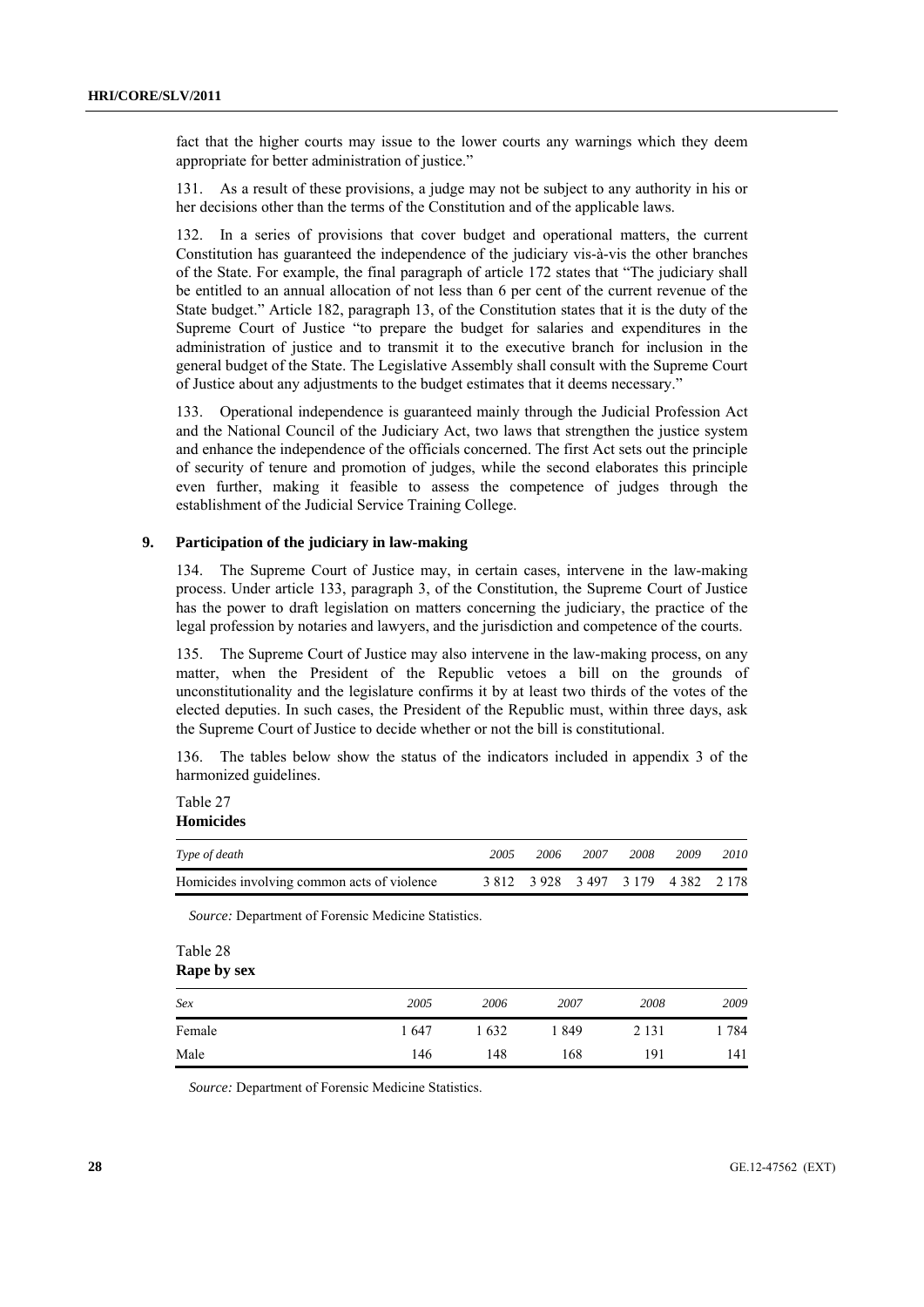# Table 29 **Cases of crimes against sexual freedom**

|                 | Cases initiated: crimes against sexual freedom at national level, 2005-2010 |
|-----------------|-----------------------------------------------------------------------------|
| Year            | <b>Total</b>                                                                |
| 2005            | 5 4 7 1                                                                     |
| 2006            | 5 3 7 1                                                                     |
| 2007            | 5732                                                                        |
| 2008            | 6 3 9 5                                                                     |
| 2009            | 6 5 9 7                                                                     |
| Up to June 2010 | 3 100                                                                       |
| <b>Total</b>    | 32 666                                                                      |

*Source:* Department of Statistics, Office of the Attorney-General of the Republic.

\* According to the census carried out in 2007 by the Directorate-General of Statistics and Censuses (DIGESTYC).

| No.            | Detention centre   | 2005           | 2006           | 2007           | 2008           | 2009           | June 2010 |
|----------------|--------------------|----------------|----------------|----------------|----------------|----------------|-----------|
| 1              | Occidental         | $\overline{4}$ | 1              | $\overline{2}$ |                | $\mathbf{1}$   | 1         |
| $\overline{c}$ | Metapám            | $\mathbf{1}$   |                |                |                |                |           |
| 3              | Apanteos           | 11             | $\overline{4}$ | 27             | 6              | 5              | 6         |
| 4              | Sonsonate          |                |                |                | $\mathbf{1}$   | 1              | 1         |
| 5              | La Esperanza       | 7              | 10             | 8              | 13             | 10             | 3         |
| 6              | Quezaltepeque      | $\overline{2}$ | $\overline{4}$ |                |                | $\overline{4}$ | 1         |
| 7              | Chalatenango       |                | $\overline{4}$ | $\overline{2}$ | 11             |                | 1         |
| 8              | Sensuntepeque      |                | $\overline{2}$ |                | $\overline{2}$ |                | 1         |
| 9              | Ilopango           | $\mathbf{1}$   |                | $\mathbf{1}$   | $\mathbf{1}$   | $\overline{c}$ | 1         |
| 10             | Zacatecoluca       | 1              | 1              | 1              | 1              | $\mathbf{1}$   | 1         |
| 11             | Cojutepeque        | $\mathbf{1}$   | 2              | $\mathbf{1}$   | 9              | $\overline{c}$ | 5         |
| 12             | San Vicente        |                | $\overline{c}$ | $\overline{4}$ | 3              | $\overline{4}$ | 3         |
| 13             | Usulután           | $\overline{2}$ | $\mathbf{1}$   | $\overline{c}$ |                | 3              |           |
| 14             | Jucuapa            |                |                |                |                | 1              |           |
| 15             | San Miguel         |                |                | $\mathbf{1}$   | 3              | $\overline{c}$ | 2         |
| 16             | Ciudad Barrios     | 5              | 10             | 7              | 3              | 3              |           |
| 17             | Gotera             |                |                | 1              | 1              | $\overline{4}$ | 1         |
| 18             | La Unión           |                | $\overline{2}$ | 1              | 1              | 1              |           |
| 19             | Izalco             |                |                |                | 1              | $\overline{c}$ |           |
| 20             | R. H. Psiquiátrico |                |                |                | $\mathbf{1}$   | $\mathbf{1}$   |           |
| 21             | R. H. Rosales      |                |                | 1              |                |                |           |
|                | <b>Total</b>       | 35             | 43             | 59             | 57             | 47             | 27        |

| Table 30                                                      |  |  |
|---------------------------------------------------------------|--|--|
| Cases of death in custody during the period 2005 to June 2010 |  |  |

*Source:* Directorate-General of Prisons.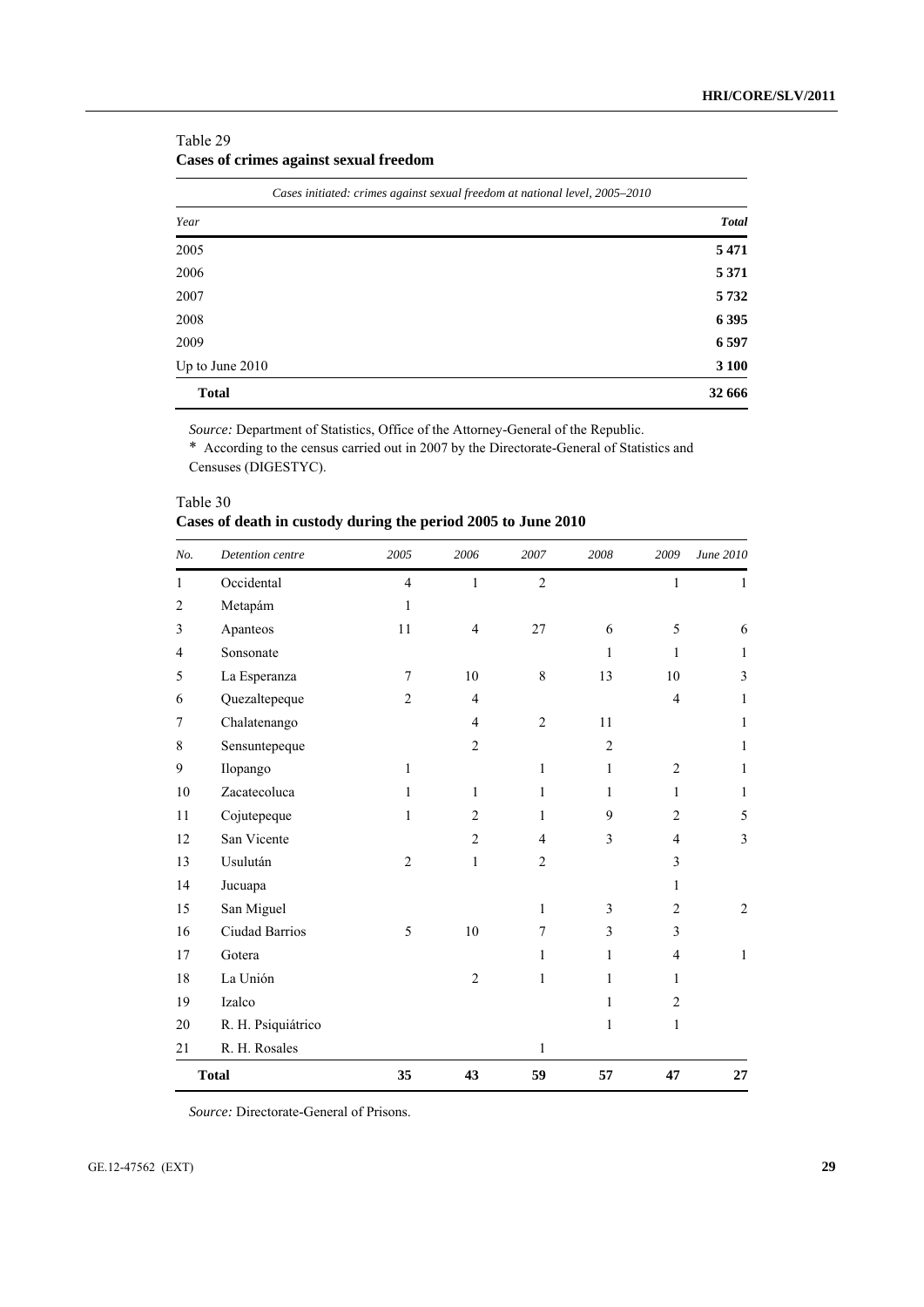| Trompetition Dans of the Department of Distributor Different Sentence of Fribonic<br>to 31 December 2009 |      |      |      |      |      |     |
|----------------------------------------------------------------------------------------------------------|------|------|------|------|------|-----|
| Type of death                                                                                            | 2005 | 2006 | 2007 | 2008 | 2009 | 20. |
|                                                                                                          |      |      |      |      |      |     |

| Table 31                                                                         |
|----------------------------------------------------------------------------------|
| Homicides. Data of the Department of Statistics, Directorate-General of Prisons, |
| to 31 December 2009                                                              |

| Type of death                                  | 2005  | 2006  | 2007  | 2008    | 2009    | 2010    |
|------------------------------------------------|-------|-------|-------|---------|---------|---------|
| Homicides involving common<br>acts of violence | 3.812 | 3.928 | 3.497 | 3 1 7 9 | 4 3 8 2 | 2 1 7 8 |

*Source:* Department of Forensic Medicine Statistics.

# Table 32 **Frequency of homicides by sex**

| Sex    | 2005    | 2006  | 2007    | 2008 | 2009    | 2010 |
|--------|---------|-------|---------|------|---------|------|
| Female | 390     | 437   | 347     | 348  | 592     | 321  |
| Male   | 3 4 2 2 | 3 484 | 3 1 5 0 | 2831 | 3 7 9 0 | 1854 |

*Source:* Department of Forensic Medicine Statistics.

# Table 33 **Prison population, 2005–2009**

|             | Detention centre        | Convicted    |                  |              | Prosecuted   |                  |              |               |
|-------------|-------------------------|--------------|------------------|--------------|--------------|------------------|--------------|---------------|
| Region      |                         | Men          | Women            | <b>Total</b> | Men          | Women            | <b>Total</b> | Overall total |
| Western     | Pen. occidentale        | 623          | $\boldsymbol{0}$ | 623          | $\mathbf{1}$ | $\boldsymbol{0}$ | $\mathbf{1}$ | 624           |
| 23.84%      | Apanteos                | 2 1 2 2      | $\theta$         | 2 1 2 2      | 1 0 0 5      | $\theta$         | 1 005        | 3 1 2 7       |
|             | Metapan                 | 139          | $\theta$         | 139          | 51           | $\theta$         | 51           | 190           |
|             | Izalco                  | 736          | $\mathbf{0}$     | 736          | 88           | $\mathbf{0}$     | 88           | 824           |
|             | Sonsonate               | 370          | $\mathbf{0}$     | 370          | 156          | $\mathbf{0}$     | 156          | 526           |
|             | <b>Total for region</b> | 3990         | $\bf{0}$         | 3990         | 1 3 0 1      | $\bf{0}$         | 1 301        | 5 2 9 1       |
| Central     | Pen. central            | 2933         | $\mathbf{0}$     | 2933         | 1685         | $\mathbf{0}$     | 1685         | 4618          |
| 36.89%      | Ilopango                | $\mathbf{0}$ | 531              | 531          | $\mathbf{0}$ | 833              | 833          | 1 3 6 4       |
|             | Quezaltepeque           | 864          | 65               | 929          | $\theta$     | 85               | 85           | 1 0 1 4       |
|             | Chalatenango            | 418          | $\boldsymbol{0}$ | 418          | 774          | $\boldsymbol{0}$ | 774          | 1 1 9 2       |
|             | <b>Total for region</b> | 4 2 1 5      | 596              | 4811         | 2459         | 918              | 3 3 7 7      | 8 1 8 8       |
| Paracentral | Pen. oriental           | 1 0 9 7      | $\mathbf{0}$     | 1 0 9 7      | 911          | $\mathbf{0}$     | 911          | 2 0 0 8       |
| 16.23%      | Sensuntepeque           | 225          | 123              | 348          | 20           | 50               | 70           | 418           |
|             | Cojutepeque             | 40           | $\mathbf{0}$     | 40           | 824          | $\mathbf{0}$     | 824          | 864           |
|             | Zacatecoluca            | 302          | $\mathbf{0}$     | 302          | 10           | $\mathbf{0}$     | 10           | 312           |
|             | <b>Total for region</b> | 1664         | 123              | 1787         | 1765         | 50               | 1815         | 3602          |
| Eastern     |                         |              |                  |              |              |                  |              |               |
| 22.46%      | San Miguel              | 692          | 156              | 848          | 6            | 46               | 52           | 900           |
|             | Usulutan                | 832          | $\mathbf{0}$     | 832          | $\theta$     | $\theta$         | $\mathbf{0}$ | 832           |
|             | Ciudad barrios          | 1860         | $\theta$         | 1860         | $\theta$     | $\mathbf{0}$     | $\bf{0}$     | 1860          |
|             | San Francisco Gotera    | 425          | 0                | 425          | 43           | $\mathbf{0}$     | 43           | 468           |

**30** GE.12-47562 (EXT)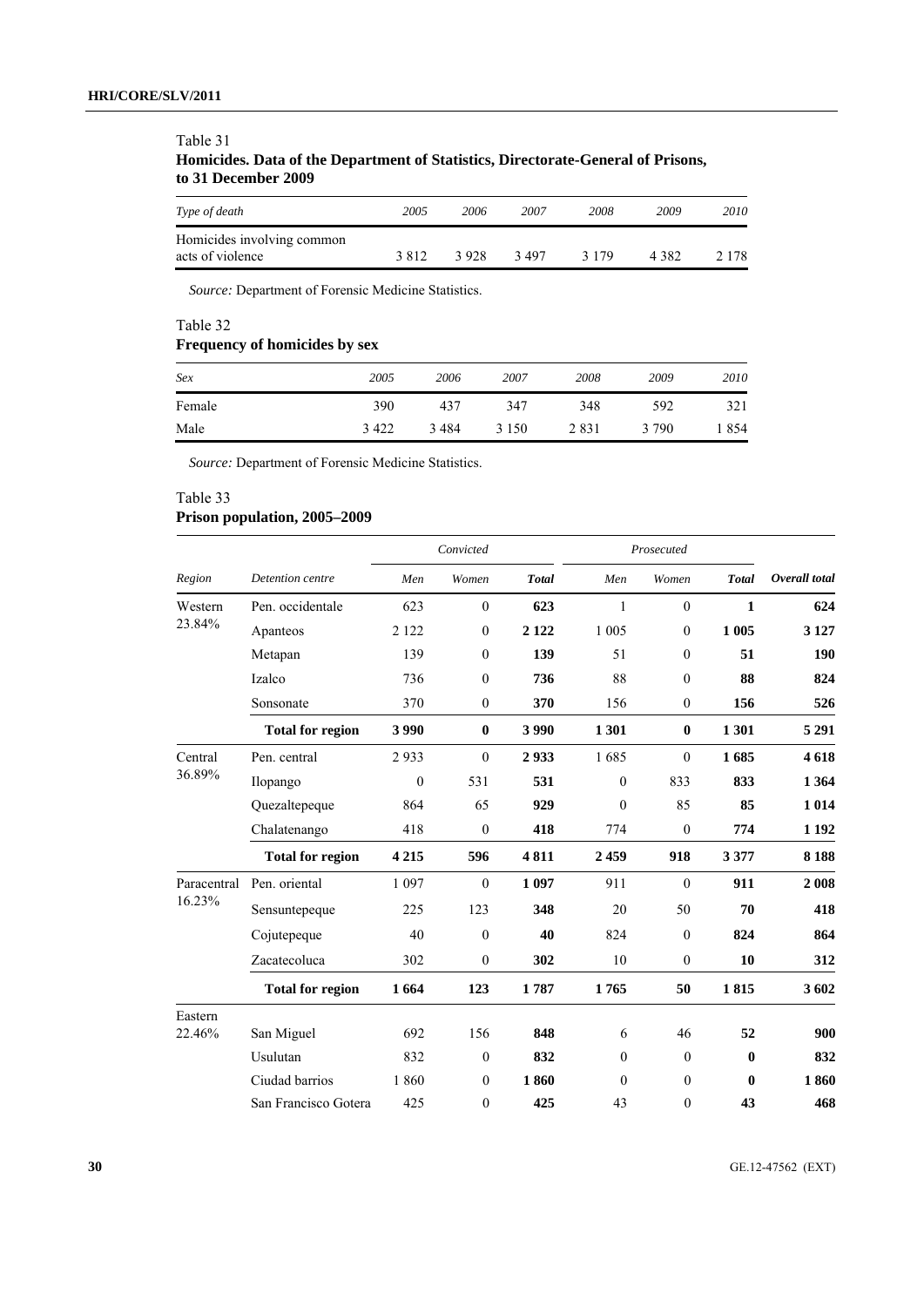|                       |                                       | Convicted      |                  | Prosecuted     |                  |                |              |               |
|-----------------------|---------------------------------------|----------------|------------------|----------------|------------------|----------------|--------------|---------------|
| Region                | Detention centre                      | Men            | Women            | <b>Total</b>   | Men              | Women          | <b>Total</b> | Overall total |
|                       | La Unión                              | 18             | $\boldsymbol{0}$ | 18             | 435              | $\theta$       | 435          | 453           |
|                       | Jucuapa                               | $\mathbf{0}$   | $\mathbf{0}$     | $\bf{0}$       | 473              | $\overline{0}$ | 473          | 473           |
|                       | <b>Total for region</b>               | 3827           | 156              | 3983           | 957              | 46             | 1 0 0 3      | 4986          |
|                       | Subtotal all<br>regions               | 13 696         | 875              | 14 5 71        | 6482             | 1 0 1 4        | 7496         | 22 067        |
| Other<br>institutions | Psychiatric hospital                  | $\overline{2}$ | $\mathbf{0}$     | $\overline{2}$ | 23               | $\overline{4}$ | 27           | 29            |
|                       | <b>Hospital Rosales</b>               | $\theta$       | $\theta$         | $\mathbf{0}$   | $\Omega$         | $\theta$       | $\mathbf{0}$ | $\bf{0}$      |
| 0.59%                 | Men's open prison                     | 75             | $\theta$         | 75             | $\boldsymbol{0}$ | $\mathbf{0}$   | $\bf{0}$     | 75            |
|                       | Women's open<br>prison                | $\theta$       | 27               | 27             | $\theta$         | $\mathbf{0}$   | $\bf{0}$     | 27            |
|                       | <b>Subtotal other</b><br>institutions | 77             | 27               | 104            | 23               | 4              | 27           | 131           |
| <b>Overall total</b>  |                                       | 13773          | 902              | 14 675         | 6505             | 1018           | 7523         | 22 198        |

*Source:* Directorate-General of Prisons.

## Table 34

## **Judiciary: Supreme Court of Justice. Department of Institutional Planning**

| Number of judges per 100 000 inhabitants (2010) |  |
|-------------------------------------------------|--|
|-------------------------------------------------|--|

*Source:* Supreme Court of Justice.

## Table 35

# **Number of prosecutors per 100,000 inhabitants**

| Year         | Prosecutors per 100 000 inhabitants |
|--------------|-------------------------------------|
| 2005         | 10.4                                |
| 2006         | 10.8                                |
| 2007         | 12.6                                |
| 2008         | 10.9                                |
| 2009         | 15.7                                |
| To June 2010 | 15.6                                |

*Source:* Department of Statistics, Office of the Attorney-General of the Republic.

# Table 36 **Titular judges and magistrates by type of court and sex, 2010**

|                                               | Sex      |        |              |  |
|-----------------------------------------------|----------|--------|--------------|--|
| Post and type of court                        | Male     | Female | <b>Total</b> |  |
| Chamber judges ( <i>magistrados de sala</i> ) | 10       |        | 15           |  |
| Chamber judges (magistrados de cámara)        | 34       | 14     | 48           |  |
| Specialized chamber judges                    | $\theta$ |        | 2            |  |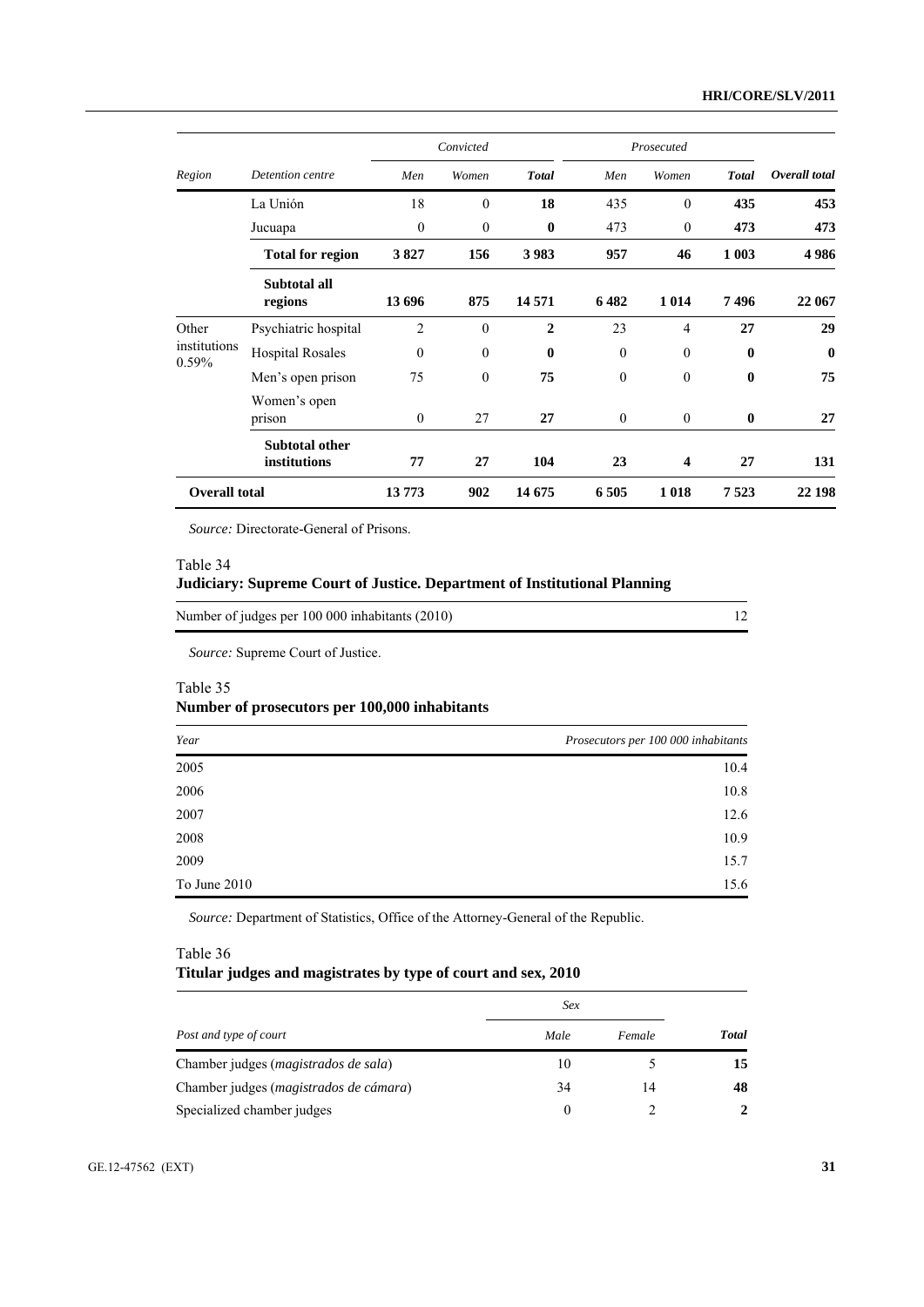# **HRI/CORE/SLV/2011**

|                                    | Sex            |                |                         |  |
|------------------------------------|----------------|----------------|-------------------------|--|
| Post and type of court             | Male           | Female         | <b>Total</b>            |  |
| Justices of the Peace              | 146            | 170            | 316                     |  |
| Examining magistrates              | 23             | 21             | 44                      |  |
| Specialized examining magistrates  | $\overline{2}$ | $\mathfrak{D}$ | $\boldsymbol{4}$        |  |
| Sentencing judges                  | 43             | 19             | 62                      |  |
| Specialized sentencing judges      | 4              | $\Omega$       | $\overline{\mathbf{4}}$ |  |
| Civil court judges                 | 20             | 6              | 26                      |  |
| Commercial court judges            | 3              | $\mathfrak{D}$ | 5                       |  |
| Civil and commercial court judges  | 8              | 8              | 16                      |  |
| Labour court judges                | 6              | 3              | 9                       |  |
| Traffic court magistrates          | 5              | 4              | 9                       |  |
| Petty offences magistrate-judges   | $\overline{2}$ | 6              | 8                       |  |
| Military court judges              | 1              | $\Omega$       | 1                       |  |
| Family court judges                | 13             | 15             | 28                      |  |
| Juvenile court judges              | 5              | 12             | 17                      |  |
| Sentence enforcement judges        | 3              | 1              | $\overline{\mathbf{4}}$ |  |
| Prison supervision judges          | 3              | 7              | 10                      |  |
| Judges in courts of first instance | 13             | 9              | 22                      |  |
| <b>Total</b>                       | 334            | 306            | 650                     |  |

*Source:* Office of the Attorney-General of the Republic.

# Table 37

# **Alternate judges and magistrates, by court and sex at national level, 2010**

|                                    | Sex            |          |              |  |
|------------------------------------|----------------|----------|--------------|--|
| Post and type of court             | Male           | Female   | <b>Total</b> |  |
| Chamber judges                     | $\mathfrak{D}$ | 2        | 4            |  |
| Justices of the peace              | 5              |          | 8            |  |
| Examining magistrates              |                |          | 2            |  |
| Sentencing judges                  | $\Omega$       |          |              |  |
| Juvenile court judges              |                |          | 3            |  |
| Sentence enforcement judges        |                | $\theta$ |              |  |
| Judges in courts of first instance |                | $\theta$ |              |  |
| <b>Total</b>                       | 11             | 9        | 20           |  |

*Source:* Supreme Court of Justice.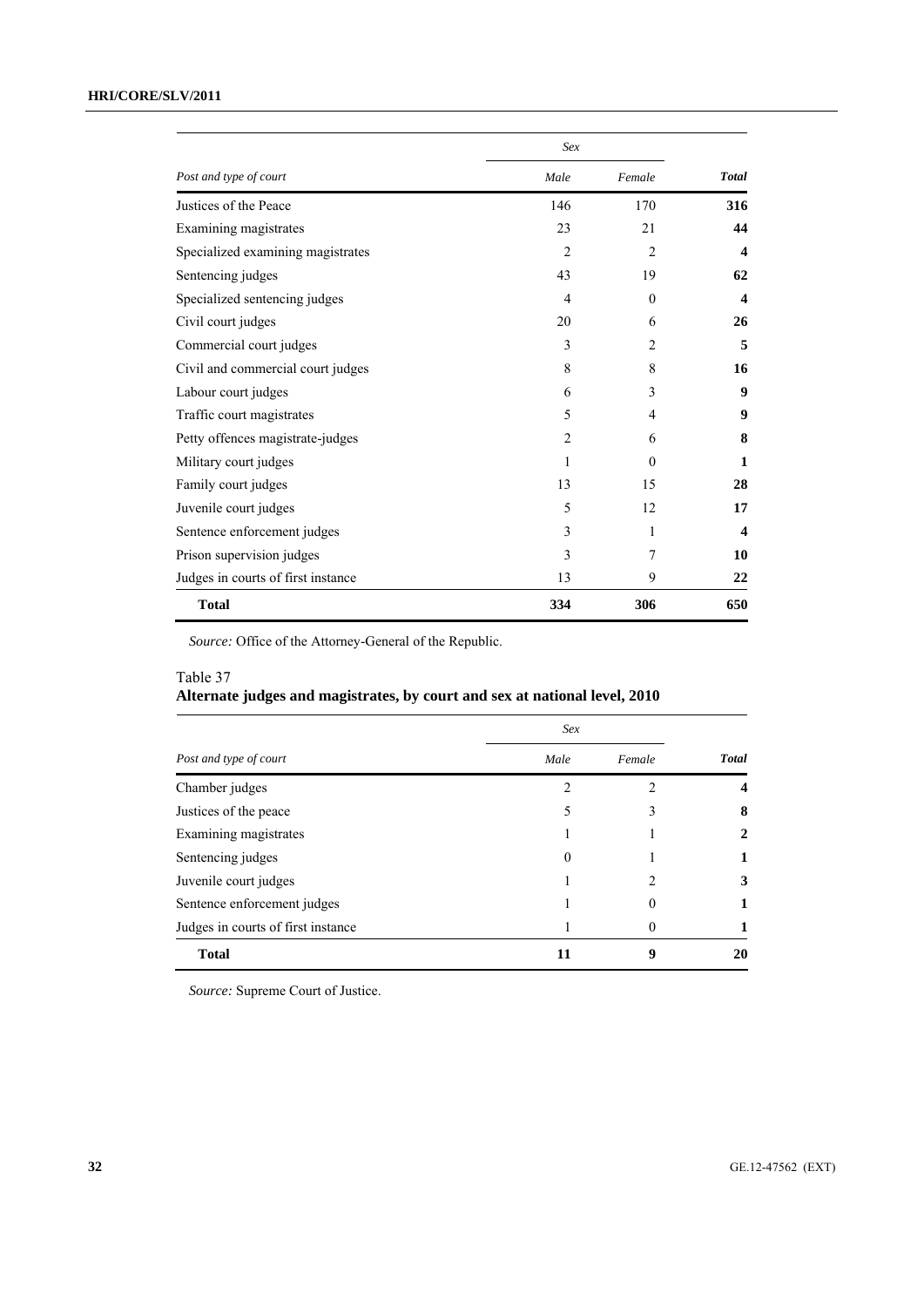## Table 38 **Legal aid to victims**

*Legal aid to victims following sentencing, by type of offence, in the Real and Personal Rights Unit* 

| Cases dealt with in the San Vicente and Gotera branches of the |  |
|----------------------------------------------------------------|--|
| Counsel-General's Office, 2005–2010                            |  |

*Source:* Office of the Counsel-General of the Republic.

## Table 39

## **Legal aid provided by the Public Defender's Unit**

|                 |                              |                              |                              |                              | Legal aid provided by the Public Defender's Unit, June 2004–May 2010 |                       |
|-----------------|------------------------------|------------------------------|------------------------------|------------------------------|----------------------------------------------------------------------|-----------------------|
|                 | <b>June 2004</b><br>May 2005 | <i>June 2005</i><br>May 2006 | <i>June 2006</i><br>May 2007 | <b>June 2007</b><br>May 2008 | <b>June 2008</b><br>May 2009                                         | June 2009<br>May 2010 |
| Adults Men      | 62 817                       | 63 613                       | 70 111                       | 69 627                       | 62 503                                                               | 59 347                |
| Adults<br>Women | 5 604                        | 5485                         | 6 1 1 9                      | 7 3 6 2                      | 7 1 6 6                                                              | 7 0 2 0               |
| <b>Minors</b>   | 5 6 4 6                      | 6613                         | 7950                         | 9404                         | 9 5 9 4                                                              | 9868                  |
| <b>Total</b>    | 74 067                       | 75 711                       | 84 180                       | 86 393                       | 79 263                                                               | 76 235                |

*Source:* Office of the Counsel-General of the Republic.

#### Table 40

## **Legal aid to children and adolescents**

| Legal aid to child and adolescent victims                                                     |      |      |      |      |         |      |
|-----------------------------------------------------------------------------------------------|------|------|------|------|---------|------|
| <b>Family Protection Unit</b>                                                                 | 2005 | 2006 | 2007 | 2008 | 2009    | 2010 |
| Number of cases dealt with by public defenders in<br>the family unit                          | 384  | 609  | 886  | 756  | 770     | 445  |
| Number of cases dealt with by public defenders in<br>the children's unit (abandoned children) |      |      |      |      | 547     | 72   |
| Total                                                                                         | 348  | 609  | 886  | 756. | 1 3 1 7 | 517  |

*Source:* Office of the Counsel-General of the Republic.

## Table 41

## **Psychological assistance to victims**

| Psychological assistance to victims by the Psychosocial Assistance and Prevention Unit |                              |                              |                              |                       |  |
|----------------------------------------------------------------------------------------|------------------------------|------------------------------|------------------------------|-----------------------|--|
| Cases dealt with                                                                       | <i>June 2006</i><br>May 2007 | <i>June 2007</i><br>May 2008 | <b>June 2008</b><br>May 2009 | June 2009<br>May 2010 |  |
| Sexual abuse                                                                           | 306                          | 179                          | 237                          | 207                   |  |
| Trafficking in<br>human beings                                                         | $\overline{\phantom{0}}$     |                              | $\overline{\phantom{a}}$     |                       |  |

*Source:* Office of the Counsel-General of the Republic.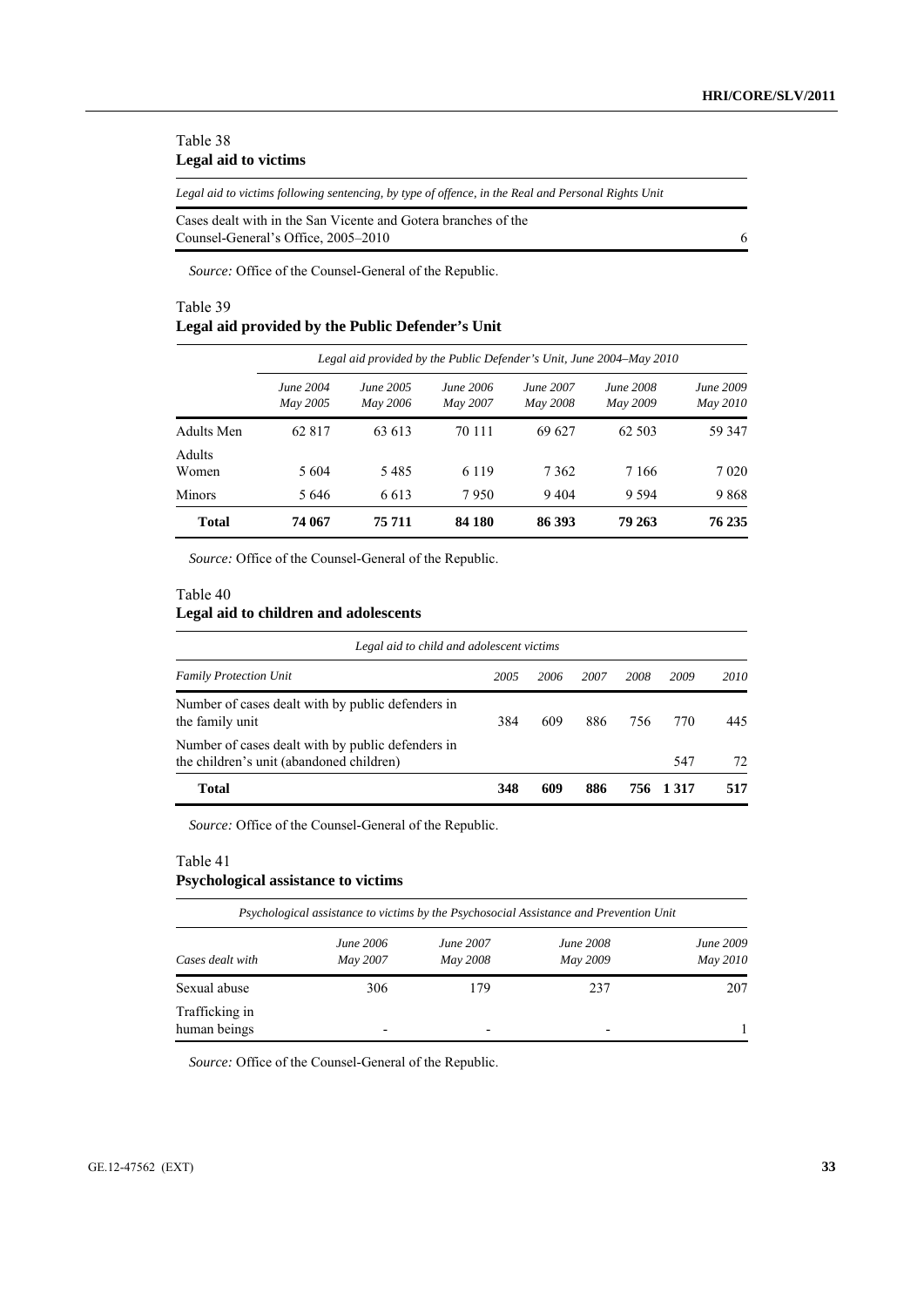# **II. General framework for the protection and promotion of human rights**

# **A. Acceptance of international human rights norms**

137. All international instruments which have been ratified by the State, including those that have not been mentioned, constitute laws of the Republic that require observance and respect for the principles and precepts which they establish throughout the national territory.

*System Human rights instruments Date of ratification*  Universal Convention on the Prevention and Punishment of the Crime of Genocide. Legislative Decree No. 803 of 5 September 1950, published in the Official Gazette No. 192 of 4 September 1950. International Convention on the Elimination of All Forms of Racial Discrimination. Legislative Decree No. 27 of 22 November 1969, published in the Official Gazette No. 218, vol. 265, of 23 November 1979. International Covenant on Economic, Social and Cultural Rights. Legislative Decree No. 27 of 22 November 1969, published in the Official Gazette No. 218, vol. 265, of 23 November 1979. International Covenant on Civil and Political Rights. Legislative Decree No. 27 of 22 November 1969, published in the Official Gazette No. 218, vol. 265, of 23 November 1979. Optional Protocol to the International Covenant on Civil and Political Rights. Legislative Decree No. 321 of 30 March 1995, published in the Official Gazette No.82, vol. 327, of 5 March 1995. International Convention on the Suppression and Punishment of the Crime of Apartheid. Legislative Decree No. 27 of 22 November 1969, published in the Official Gazette No. 218, vol. 265, of 23 November 1979. Convention on the Elimination of All Forms of Discrimination against Women. Legislative Decree No. 705 of 2 June 1981, published in the Official Gazette No. 105, vol. 271, of 9 June 1981. Convention against Torture and Other Cruel, Inhuman or Degrading Treatment or Punishment. Legislative Decree No. 833 of 23 March 1994, published in the Official Gazette No. 92, vol. 323, of 19 May 1994.

Table 42 **Status of the main international human rights treaties**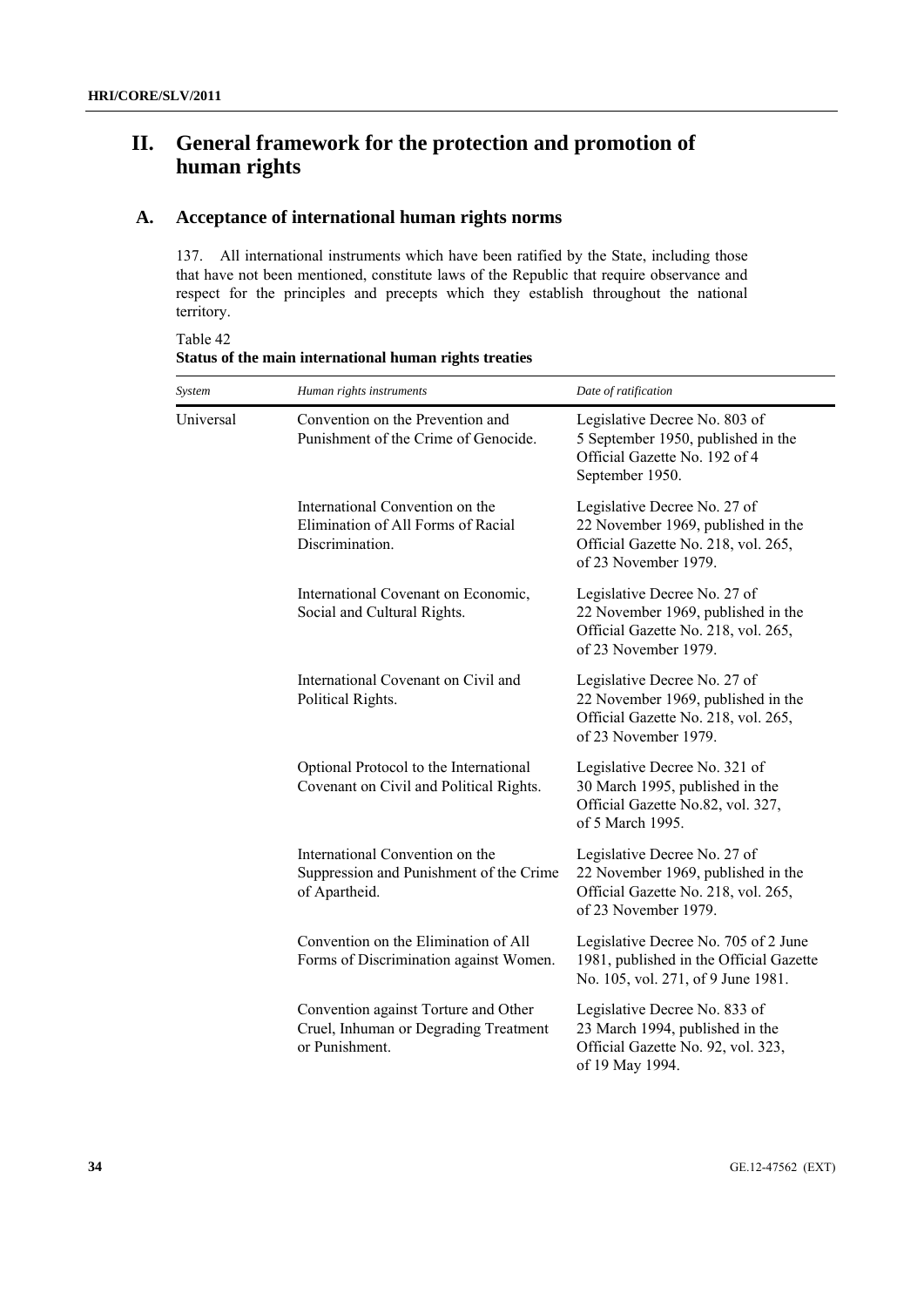| System         | Human rights instruments                                                                                                                   | Date of ratification                                                                                                              |
|----------------|--------------------------------------------------------------------------------------------------------------------------------------------|-----------------------------------------------------------------------------------------------------------------------------------|
|                | Convention on the Rights of the Child.                                                                                                     | Legislative Decree No. 487 of 27<br>April 1990, published in the Official<br>Gazette No.108, vol. 307, of 9 May<br>1990.          |
|                | Optional Protocol to the Convention on<br>the Rights of the Child on the<br>involvement of children in armed<br>conflict.                  | Legislative Decree No. 609 of<br>15 November 2001, published in the<br>Official Gazette No. 238, vol. 353,<br>of 17 December 2001 |
|                | Optional Protocol to the Convention on<br>the Rights of the Child on the sale of<br>children, child prostitution and child<br>pornography. | Legislative Decree No. 280 of<br>25 February 2004, published in the<br>Official Gazette No. 57, vol. 362,<br>of 23 March 2004.    |
|                | International Convention on the<br>Protection of the Rights of All Migrant<br>Workers and Members of Their Families.                       | Legislative Decree No. 164 of<br>19 February 2003, published in the<br>Official Gazette No. 49, vol. 358,<br>of 13 March 2003.    |
|                | Convention on the Rights of Persons with<br>Disabilities.                                                                                  | Legislative Decree No. 432 of<br>11 October 2007, published in the<br>Official Gazette No. 205, vol. 377,<br>of 5 November 2007.  |
|                | Convention on the Political Rights of<br>Women.                                                                                            | Legislative Decree No. 754 of<br>15 December 1993, published in the<br>Official Gazette No. 17, vol. 322,<br>of 25 January 1994.  |
|                | Convention relating to the Status of<br>Refugees.                                                                                          | Legislative Decree No. 167 of<br>22 March 1983, published in the<br>Official Gazette No. 46, vol. 278,<br>of 7 March 1983.        |
|                | Protocol relating to the Status of<br>Refugees.                                                                                            | Legislative Decree No. 167 of<br>22 March 1983, published in the<br>Official Gazette No. 46, vol. 278,<br>of 7 March 1983.        |
| Inter-American | Inter-American Convention on the<br>Granting of Political Rights to Women.                                                                 | Legislative Decree No. 124 of<br>17 January 1951, published in the<br>Official Gazette No. 45 of 6 March<br>1951.                 |
|                | Inter-American Convention on the<br>Granting of Civil Rights to Women.                                                                     | Legislative Decree No. 123 of<br>17 January 1951, published in the<br>Official Gazette No. 45 of 6 March<br>1951.                 |
|                | American Convention on Human Rights<br>(Pact of San José)                                                                                  | Legislative Decree No. 5 of 15 June<br>1968, published in the Official Gazette<br>No. 113, vol. 259, of 19 June 1978.             |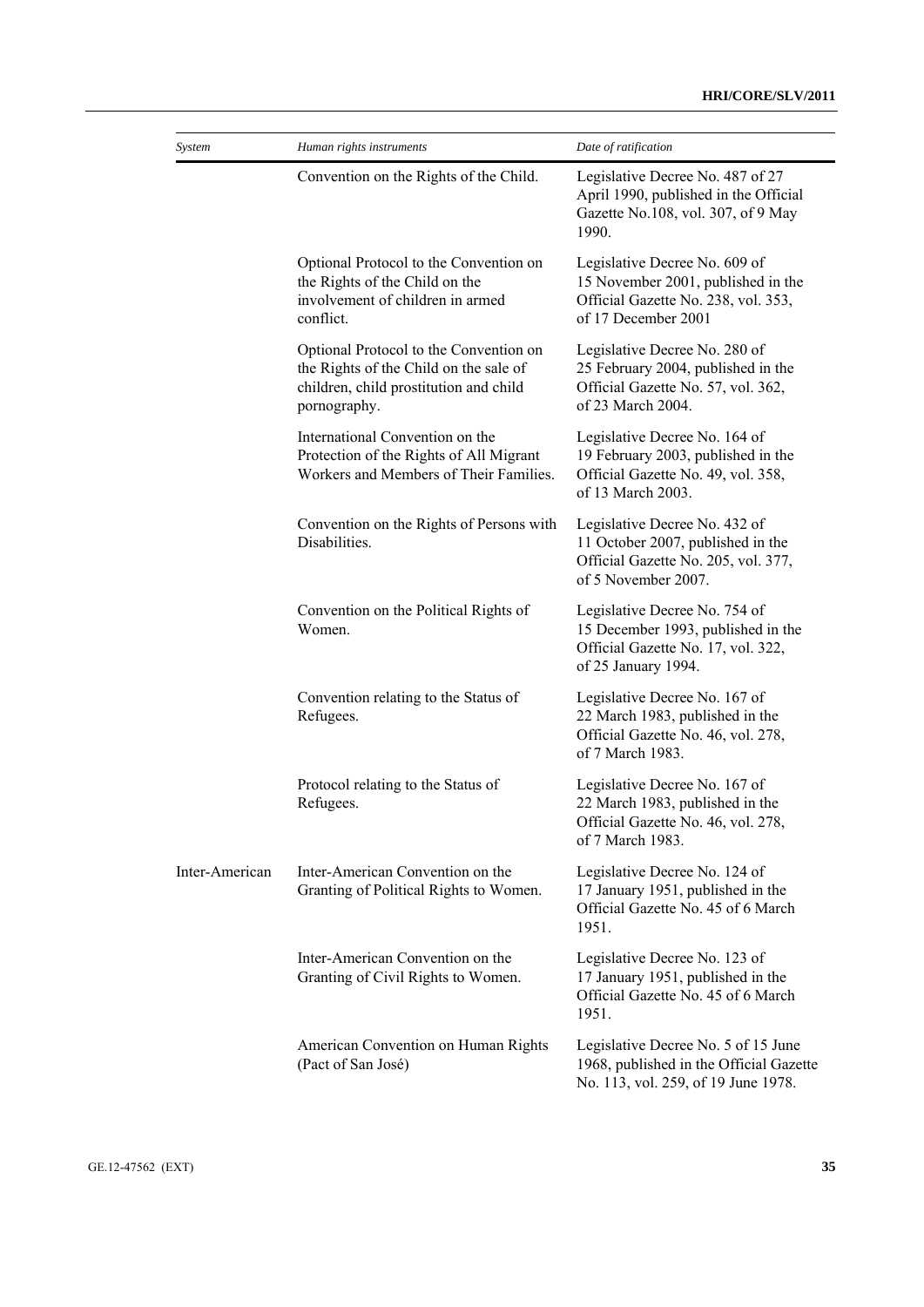| System                               | Human rights instruments                                                                                                                                              | Date of ratification                                                                                                               |
|--------------------------------------|-----------------------------------------------------------------------------------------------------------------------------------------------------------------------|------------------------------------------------------------------------------------------------------------------------------------|
|                                      | Inter-American Convention to Prevent<br>and Punish Torture.                                                                                                           | Legislative Decree No. 798 of<br>2 February 1994, published in the<br>Official Gazette No. 127, vol. 324,<br>of 8 July 1994.       |
|                                      | Additional Protocol to the American<br>Convention on Human Rights in the Area<br>of Economic, Social and Cultural Rights<br>(Protocol of San Salvador).               | Legislative Decree No. 320 of<br>30 March 1995, published in the<br>Official Gazette No. 82, vol. 327,<br>of 5 May 1995.           |
|                                      | Inter-American Convention on the<br>Prevention, Punishment and Eradication<br>of Violence against Women (Convention<br>of Belem do Para).                             | Legislative Decree No. 430 of<br>23 August 1995, published in the<br>Official Gazette No. 154, vol. 328,<br>of 23 August 1995.     |
|                                      | Inter-American Convention on the<br>Elimination of All Forms of<br>Discrimination against Persons with<br>Disabilities.                                               | Legislative Decree No. 420 of<br>4 October 2007, published in the<br>Official Gazette No. 238, vol. 355,<br>of 17 December 2001.   |
| International<br>Humanitarian<br>Law | Geneva Convention (I) for the<br>Amelioration of the Condition of the<br>Wounded and Sick in Armed Forces in<br>the Field.                                            | Legislative Decree No. 173 of<br>10 December 1952, published in the<br>Official Gazette No. 37 of 24<br>February 1953.             |
|                                      | Geneva Convention (II) for the<br>Amelioration of the Condition of<br>Wounded, Sick and Shipwrecked<br>Members of Armed Forces at Sea.                                | Legislative Decree No. 173 of 10<br>December 1952, published in the<br>Official Gazette No. 37 of 24<br>February 1953.             |
|                                      | Geneva Convention (III) relative to the<br>Treatment of Prisoners of War.                                                                                             | Legislative Decree No. 173 of<br>10 December 1952, published in the<br>Official Gazette No. 37 of 24<br>February 1953.             |
|                                      | Geneva Convention (IV) relative to the<br>Protection of Civilian Persons in Time of<br>War.                                                                           | Legislative Decree No. 173 of<br>10 December 1952, published in the<br>Official Gazette No. 158, vol. 158,<br>of 24 February 1953. |
|                                      | Protocol Additional to the Geneva<br>Conventions of 12 August 1949, and<br>relating to the Protection of Victims<br>of International Armed Conflicts<br>(Protocol I). | Legislative Decree No. 12 of 4 July<br>1968, published in the Official Gazette<br>No. 158, vol. 260, of 28 August 1978.            |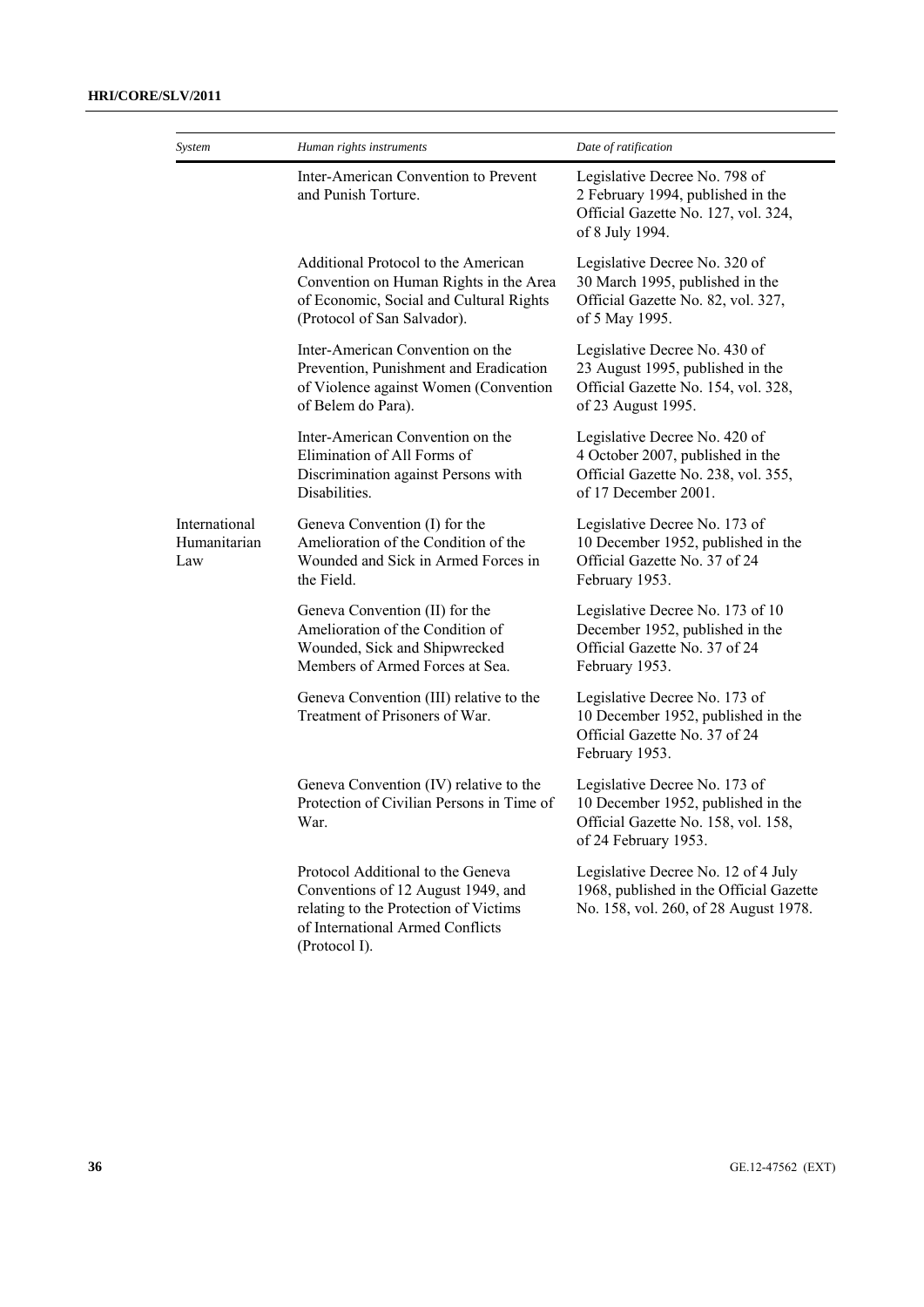| System | Human rights instruments                                                                                                                                                   | Date of ratification                                                                                                    |
|--------|----------------------------------------------------------------------------------------------------------------------------------------------------------------------------|-------------------------------------------------------------------------------------------------------------------------|
|        | Protocol Additional to the Geneva<br>Conventions of 12 August 1949, and<br>relating to the Protection of Victims of<br>Non-International Armed Conflicts<br>(Protocol II). | Legislative Decree No. 12 of 4 July<br>1968, published in the Official Gazette<br>No. 158, vol. 260, of 28 August 1978. |
|        | Protocol (III) additional to the Geneva<br>Conventions of 12 August 1949, and<br>relating to the adoption of an additional<br>distinctive emblem.                          | Legislative Decree No. 331 of 18 June<br>2007, published in the Official Gazette<br>No. 122, vol. 376 of 4 June 2007.   |

138. Regarding the Second Optional Protocol to the International Covenant on Civil and Political Rights aimed at abolition of the death penalty, the executive branch has delegated the corresponding consultations to the relevant bodies to enable a comprehensive study to be carried out as part of the process prior to ratification.

139. Ratification of the Optional Protocol to the Convention against Torture and Other Cruel, Inhuman or Degrading Treatment or Punishment and recognition of its Committee's competence, in accordance with articles 21 and 22, are currently the subject of analysis and appraisal with regard to content and scope.

140. Concerning recently signed instruments, on 25 September 2009 the Salvadoran Government signed the Optional Protocol to the International Covenant on Economic, Social and Cultural Rights at United Nations Headquarters. The executive phase of its incorporation has now been completed, and the request was made on 7 June 2010 to initiate the legislative phase of its ratification.

|                                                            | United Nations Convention on the Rights of Persons with Disabilities                                                                                                                                                                                                                                                                                                                                                                                                                    |                                                                                       |  |  |
|------------------------------------------------------------|-----------------------------------------------------------------------------------------------------------------------------------------------------------------------------------------------------------------------------------------------------------------------------------------------------------------------------------------------------------------------------------------------------------------------------------------------------------------------------------------|---------------------------------------------------------------------------------------|--|--|
| International instrument                                   | and its Optional Protocol                                                                                                                                                                                                                                                                                                                                                                                                                                                               |                                                                                       |  |  |
| Ratification                                               | Legislative Decree No. 432 of 11 October 2007, published in the<br>Official Gazette No. 205, vol. 377, of 5 November 2007                                                                                                                                                                                                                                                                                                                                                               |                                                                                       |  |  |
| Submission of ratification to the<br><b>United Nations</b> | 14 December 2007                                                                                                                                                                                                                                                                                                                                                                                                                                                                        |                                                                                       |  |  |
| Reservation                                                | "The Government of the Republic of El Salvador signs the present<br>Convention on the Rights of Persons with Disabilities and the<br>Optional Protocol thereto, adopted by the United Nations General<br>Assembly on 13 December 2006, to the extent that its provisions do<br>not prejudice or violate the provisions of any of the precepts,<br>principles and norms enshrined in the Constitution of the Republic<br>of El Salvador, particularly in its enumeration of principles." |                                                                                       |  |  |
|                                                            | Nature and extent<br>General                                                                                                                                                                                                                                                                                                                                                                                                                                                            |                                                                                       |  |  |
|                                                            | Reason and status                                                                                                                                                                                                                                                                                                                                                                                                                                                                       | Reason: articles 144 and 246 of the<br>Constitution of the Republic. Status: In force |  |  |
|                                                            | Effect                                                                                                                                                                                                                                                                                                                                                                                                                                                                                  | Unilateral                                                                            |  |  |

#### Table 43

# **Recently signed international instruments**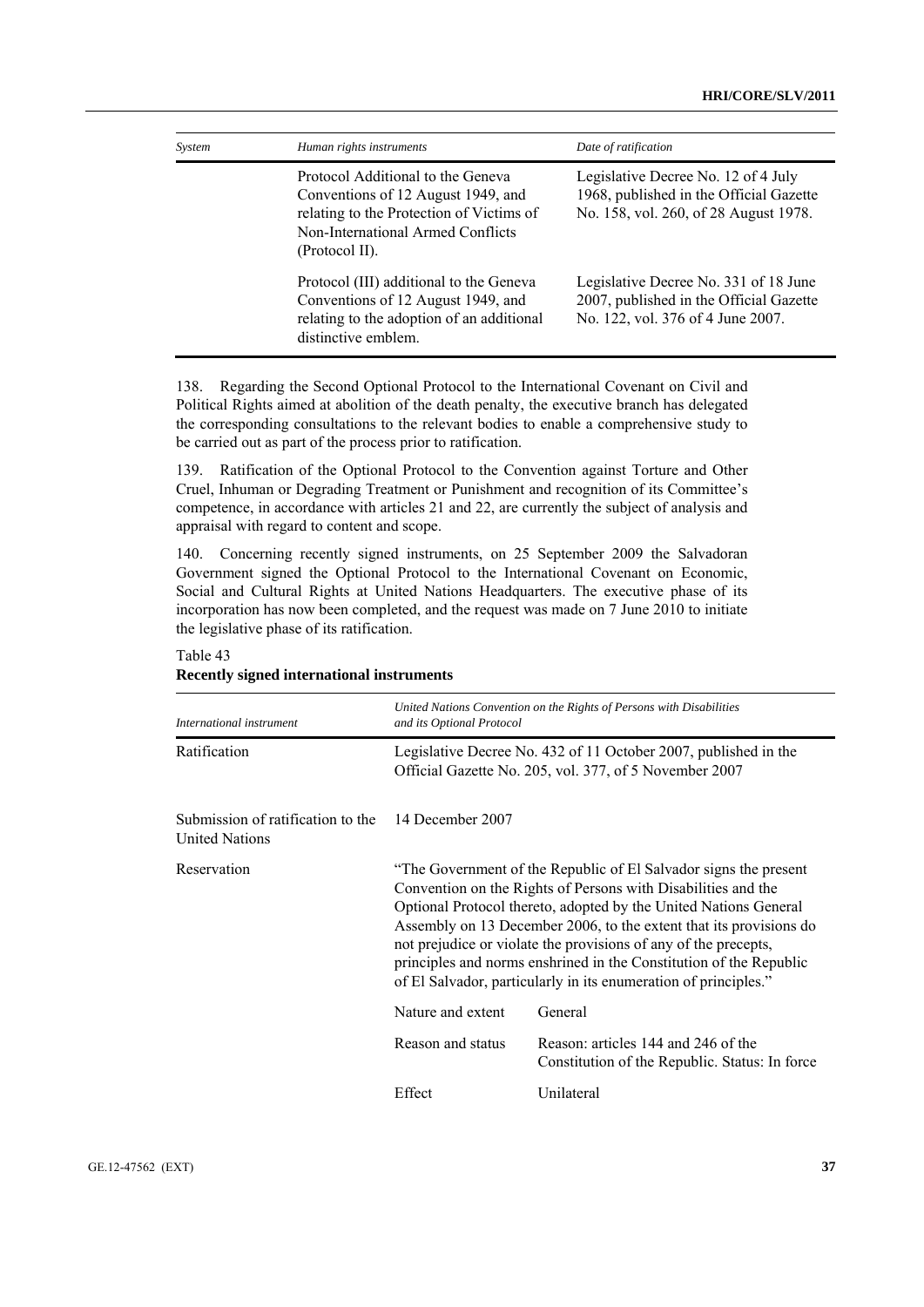| International instrument | and its Optional Protocol | United Nations Convention on the Rights of Persons with Disabilities                                                                                                                                                                                                                                           |  |  |
|--------------------------|---------------------------|----------------------------------------------------------------------------------------------------------------------------------------------------------------------------------------------------------------------------------------------------------------------------------------------------------------|--|--|
|                          | Possible withdrawal       | Consideration might be given to its possible<br>withdrawal under the Government's current<br>"human rights policy" project, article 4(d) of<br>which states that one of its strategic<br>guidelines is "to promote the withdrawal of<br>inappropriate reservations to international<br>human rights treaties". |  |  |

*Source:* Directorate-General of Legal Affairs.

#### **B. Legal framework for the protection of human rights at national level**

141. Currently, human rights treaties do not have constitutional status under the 1993 Constitution of the Republic; however, under article 144 of the Constitution, international treaties take precedence over secondary legislation in the case of conflict between a law and a treaty.

142. A wide range of international instruments on human rights and international humanitarian law which protect human rights form part of Salvadoran law. However, the Government has thought it necessary to strengthen the national system for the protection of human rights by conducting a study of the main international human rights instruments to which El Salvador is not yet party, with a view to launching the domestic procedures required for their ratification and entry into force.

143. Accordingly, on 25 September 2009 during the sixty-fourth session of the General Assembly, El Salvador through its Ministry of Foreign Affairs signed the Optional Protocol to the International Covenant on Economic, Social and Cultural Rights; it thereby agrees to promote an academic, cross-sectoral dialogue intended to facilitate the eventual accession by El Salvador to the Rome Statute of the International Criminal Court.

144. As a State party to the American Convention on Human Rights, El Salvador accepted and recognized the competence of the inter-American system for the protection of human rights, namely the Inter-American Commission on Human Rights and the Inter-American Court of Human Rights, as from 23 June 1978. In the case of the Court, El Salvador recognized its jurisdiction until 6 June 1995.

145. Since the election of President Mauricio Funes, El Salvador has fully accepted the binding legal character of the Commission's reports and the Court's judgements; it has also accepted the recommendations of the United Nations Human Rights Council in the recent universal periodic review and those of the various treaty bodies.

146. With regard to the cases brought before the inter-American system for the protection of human rights, the Government has entered into a process of dialogue with victims of human rights violations and complainants in the various cases brought against the Salvadoran State with a view to expediting compliance with the recommendations of both the Inter-American Commission on Human Rights and the Inter-American Court of Human Rights, in keeping with the Government's political and social commitment to restoring the dignity of victims through active listening and integration. There has also been a change of political stance, as evidenced in various hearings before the Commission and the Court (children who disappeared, Monseñor Romero, Jesuits, García Prieto).

147. This new vision of the State has generally involved adopting a different position in relation to its human rights commitments, recognizing the need to initiate a collective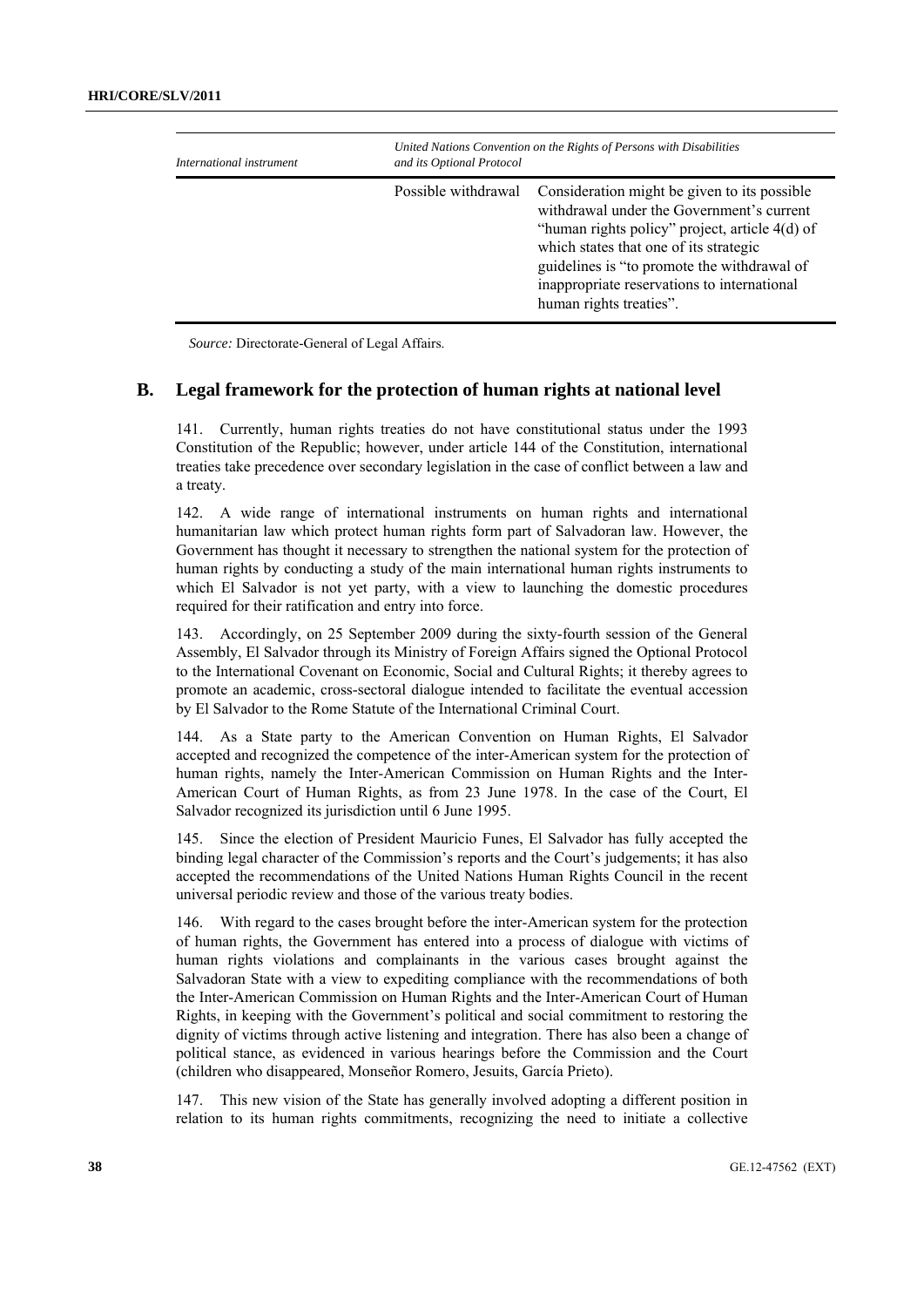process of reparation to the victims of grave human rights violations in the context of the past armed conflict. As part of this process, a significant action by the State was the public act of redress by the President of the Republic on 16 January 2010 in the context of the 18th anniversary of the Peace Accords, at which in the presence of the signatories of the Accords, representatives of international organizations, civil society and national and international media the President recognized the grave human rights violations that had occurred during the armed conflict and issued an apology on behalf of the State to the victims of the acts concerned and to their families. On the same occasion, the establishment of the National Commission on Reparations for the Victims of Human Rights Violations in the Context of the Internal Armed Conflict was announced under Executive Decree No. 57 of May 2010.

148. Some of the cases brought before the inter-American system for the protection of human rights have already resulted in substantive Commission reports or Court judgements, including the cases of:

- Monseñor Óscar Arnulfo Romero (IACHR report 2000);
- Ramón Mauricio García Prieto (IACHPR judgement 2007);
- Hermanitas Serrano Cruz (IACHPR judgement 2005).

149. In the case of Monseñor Óscar Arnulfo Romero, the Salvadoran State in part fulfilment of the Commission's recommendations held a special event at which the Head of State issued an apology and paid honour to the victims. In this case, victims also received material compensation and active steps are being taken in coordination with civil society organizations dedicated to the cause of Romero to implement other reparation measures, such as the construction of a memorial and the production of a video on the life and work of Monseñor Romero.

150. In the case of Ramón Mauricio García Prieto, the Court's final judgement was issued in 2007. In this case, the State withdrew the accusations by previous governments offensive to the dignity of the victims. The Court is currently engaged in ensuring compliance with its judgement, involving the re-publication of paragraphs of the original text to ensure full redress for the victims, which was not the case with the initial publication. The State is currently making the necessary arrangements to expedite compliance with the judgement.

151. In the case of the young Hermanas Serrano sisters, the Inter-American Court of Human Rights is also at the stage of monitoring implementation of its judgement, issued on 1 March 2005. In part fulfilment of the obligations deriving from that judgement, the State has in this instance set up a National Commission to search for children who disappeared during the internal armed conflict, under Executive Decree No. 5, published in the Official Gazette No. 11, vol. 386, of 18 January 2010, which was amended under Executive Decree No. 45, published in the Official Gazette No. 75, vol. 387, of 26 April 2010. The new Commission is consistent with international standards established by the Court, which guarantee the independence of State institutions in the exercise of their functions and their collaboration in the task of searching for children who have disappeared.

152. With reference to the United Nations system, El Salvador has made significant strides in implementing the recommendations of the various international human rights treaty committees. A commitment exists in this regard, and it is recognized that further action remains to be taken by the State. In the period covered by this report, El Salvador invited the United Nations Working Group on Enforced or Involuntary Disappearances to visit the country, which it did in February 2007.

153. The following institutions guarantee the effective exercise of human rights and fundamental freedoms, in accordance with article 191 of the Constitution: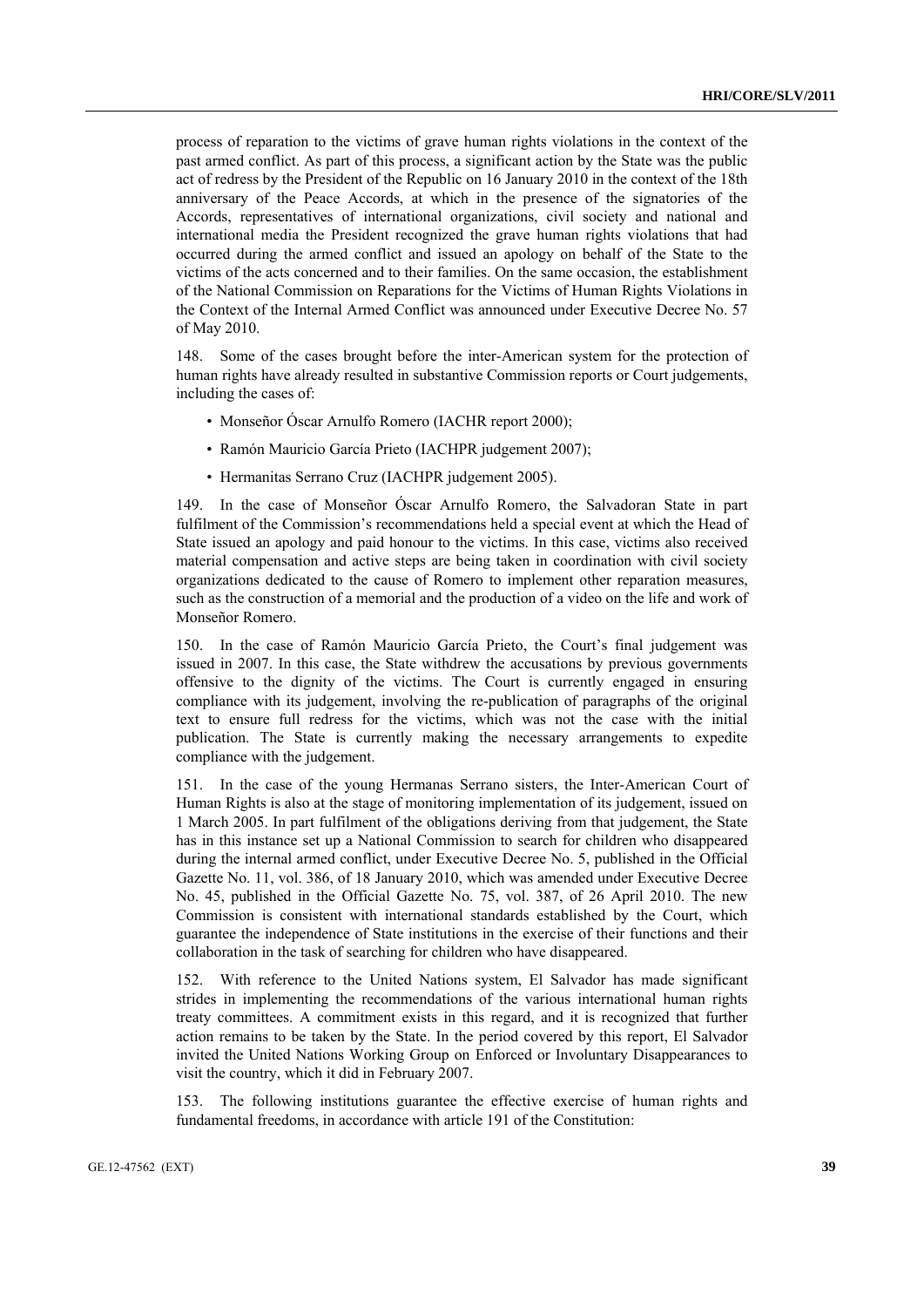(a) The Judiciary, which comprises the Supreme Court of Justice, the appellate courts and such other courts as may be established by subsidiary laws;

- (b) The Public Legal Service, which comprises the following:
- (i) The Attorney-General's Office;
- (ii) The Counsel-General's Office;
- (iii) The Office of the Human Rights Advocate.

154. The Attorney-General's Office is responsible for defending the interests of the State and society. It institutes legal proceedings at its own initiative or at the request of a party in defence of the law. It also conducts criminal investigations with the help of the national civil police and initiates legal proceedings in criminal matters at its own initiative or at the request of a party, among other functions and attributes. The post of Deputy Procurator for Human Rights has been established within the Attorney-General's Office.

155. The Counsel-General's Office, under article 194, section II, of the Constitution, is responsible for the defence of the family and of the persons and interests of minors, those lacking legal capacity and the elderly. Its tasks include the provision of legal assistance to persons of limited financial means and the provision of legal representation in the defence of their freedom and employment rights.

156. Its nature is defined by article 2 of the Office of the Counsel-General Organization Act, which provides that it is an institution forming part of the Public Legal Service and is a permanent and independent body, with legal personality and administrative independence, domiciled in the city of San Salvador and including assistant procurators providing services nationwide.

157. The Counsel-General's Office has 17 assistant procurators located as follows: Ahuachapán, Apopa, Chalatenango, Cojutepeque, La Libertad, La Unión, Metapán, San Francisco Morazán, San Miguel, San Salvador, San Vicente, Santa Ana, Sensuntepeque, Sonsonate, Soyapango, Usulután and Zacatecoluca. They provide services completely free of charge through six user assistance units.

158. The function of the Counsel-General's Office is to provide technical human rights protection in the areas of family, criminal law, labour and real and personal rights through the necessary administrative, legal and notarial assistance as well as mediation and psychosocial prevention services. It comprises four units offering user assistance and involved with victim care:

- Family, Children and Adolescents Protection Unit: the service is available in the 17 nationwide branch offices of the Counsel-General and is based on the guiding principles of family law — family unity, the equal rights of children, the comprehensive protection of minors, the disabled, the elderly, and fathers and mothers when one of them is solely responsible for the household;
- Real and Personal Rights Unit: its main function is to provide legal assistance to persons of limited means in cases related to property, possession, ownership of immovable or movable property, and notarial services. It is through this service that claims can be made on behalf of victims for civil damage compensation, subject to a prior criminal court verdict specifying the amount of the compensation;
- Public Defender Unit: its function is to provide legal defence of the individual freedom of adults, children and adolescents aged over 12 and under 18 who have been accused of a criminal offence;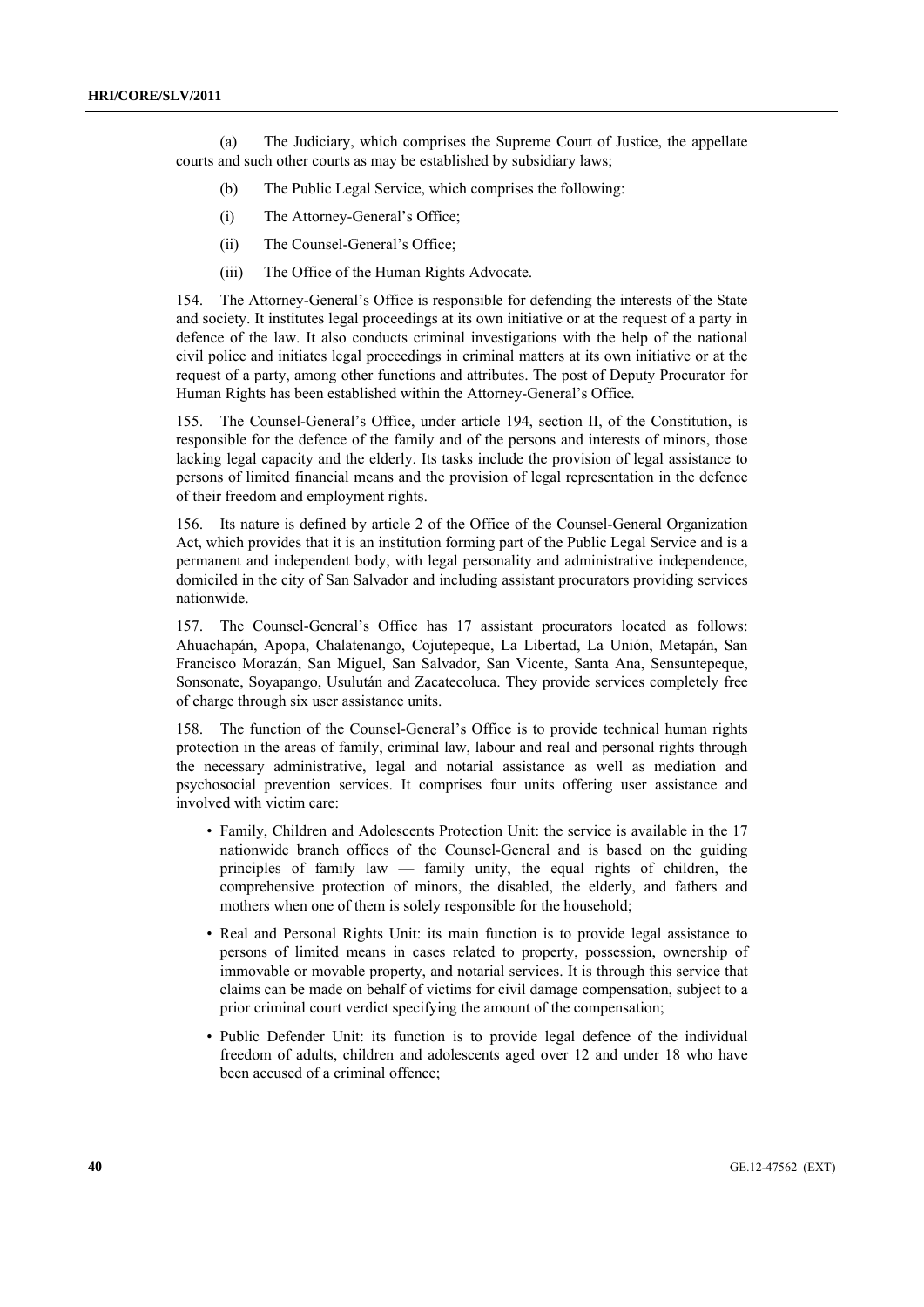• Psychosocial Prevention Unit: its function is to provide psychological and social care to individuals and family groups requesting it as well as care for the victims of crime, especially cases involving human trafficking.

159. The principal functions of the Office of the Human Rights Advocate include ensuring respect for and enjoyment of human rights; investigating, at its own initiative or on the basis of complaints received, cases of human rights violations; supervising the conduct of the public administration towards individuals; issuing opinions and preparing and publishing reports; and undertaking activities to promote human rights.

160. A Justice and Human Rights Commission has been established in the Legislative Assembly. The National Civil Police also has its own Inspectorate and a Human Rights Division, and a Human Rights Division exists within the Ministry of Defence.

161. The Ministry of Foreign Affairs has created a Directorate-General for Human Rights, which handles protection of the human rights of migrant Salvadorans and those living abroad, moral and material compensation for victims of the internal armed conflict and compliance with the State's commitments in the human rights field with respect to international instruments and their respective treaty bodies.

#### **1. Judicial authority in El Salvador**

162. Judicial authority lies with the judiciary, which consists of the Supreme Court of Justice and its Divisions, the appellate courts, the courts of first instance and the courts of justices of the peace. This branch of government has exclusive powers to adjudicate and to execute judgements in constitutional, civil, criminal, commercial, labour and agrarian matters, as well as in administrative disputes and in such other matters as may be determined by law.

163. It will be seen that, in the exercise of judicial authority, judges are independent and are subject to no restrictions other than those established by the Constitution and by the law.

164. The jurisdiction of the courts in El Salvador tends to be specialized by subject matter. Accordingly, there are courts of first instance for civil, family, criminal, military and labour matters and for cases involving housing, traffic violations, commerce, juveniles and public finance. There are also courts of appeal for civil, labour and criminal matters, while the Supreme Court of Justice has constitutional, civil, criminal and administrative disputes divisions. The latter exercise constitutional jurisdiction, deal with reviews on points of law in civil and criminal cases and with administrative disputes, serving as the final arbiter with regard to the constitutionality and legality of acts by any public authority.

165. In the administrative sphere, the Counsel-General's Office has the task of protecting the human rights of all the country's inhabitants. Other institutions administratively concerned with the enforcement and development of human right include:

- The Ministry of Health and Social Welfare;
- The Ministry of Labour and Social Security;
- The National Minimum Wages Council;
- The Ministry of the Economy;
- The Salvadoran Institute for the Advancement of Women;
- The Salvadoran Institute for Child and Adolescent Development;
- The Consumer Watchdog.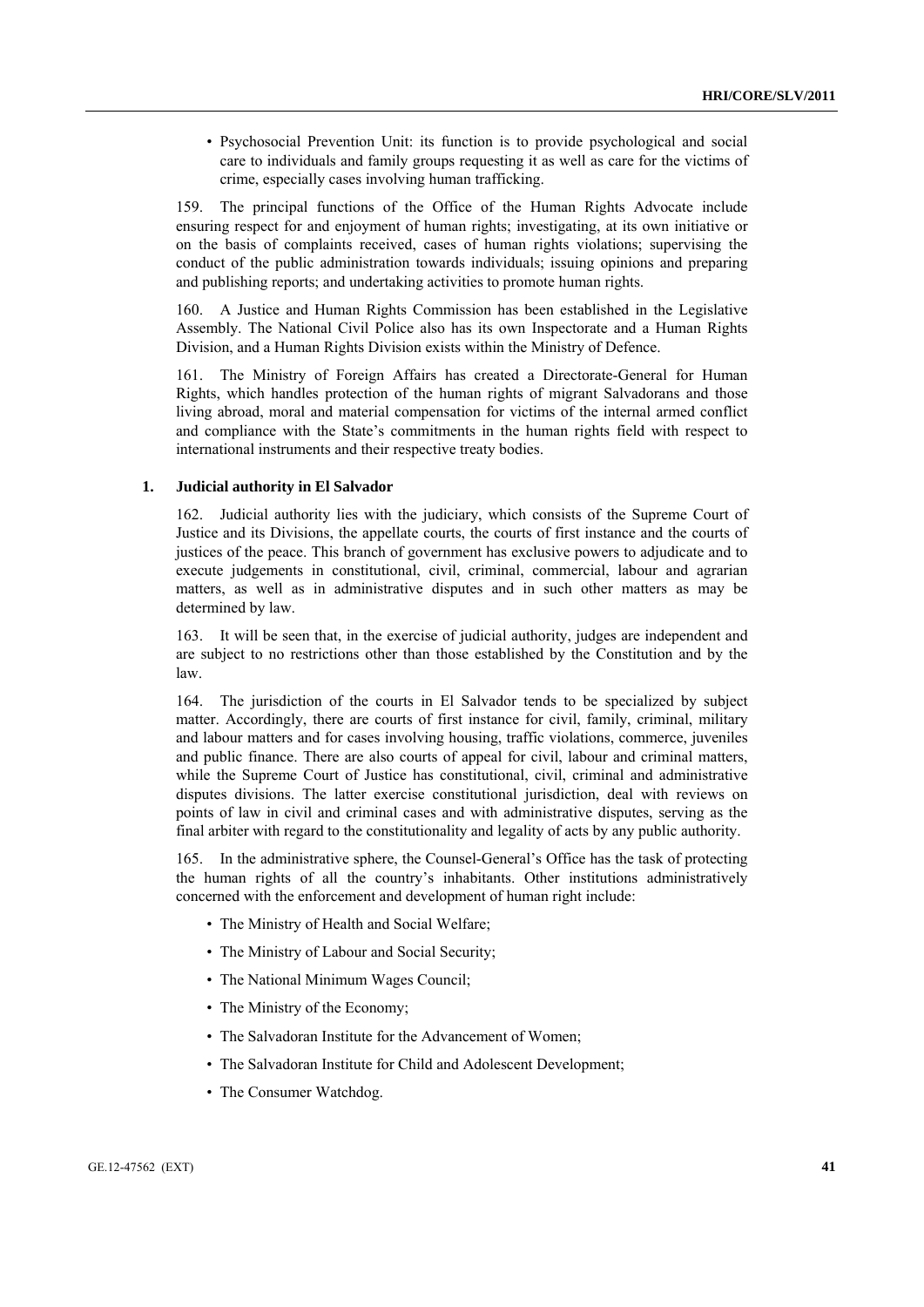166. In addition, a non-governmental entity that monitors compliance with human rights is the Human Rights Commission.

#### **2. Quasi-judicial authority in El Salvador**

167. The Office of the Human Rights Advocate was established under the 1992 Peace Accords pursuant to the provisions of articles 191, 192 and 194 of the Constitution. This institution is part of the Public Legal Service and is a permanent and independent body having legal personality and administrative autonomy whose function is to ensure the promotion and teaching of respect for human rights and their unrestricted enjoyment.

168. Under article 194, section I, of the Constitution, the Human Rights Advocate shall:

(a) Ensure respect for and the enjoyment of human rights;

 (b) Investigate, of his own accord or in response to complaints received by him, cases of human rights violations;

(c) Assist presumed victims of human rights violations;

 (d) Initiate judicial or administrative proceedings for the protection of human rights;

 (e) Monitor the situation of persons deprived of their freedom; the Advocate shall be notified of all arrests and ensure that the legal limits for administrative detention are observed;

 (f) Carry out any inspections deemed necessary to ensure respect for human rights;

(g) Supervise the conduct of the public administration towards individuals;

 (h) Promote reforms in State bodies with a view to the advancement of human rights;

 (i) Give advice concerning draft legislation that affects the exercise of human rights;

 (j) Promote and propose any measures deemed necessary to prevent human rights violations;

(k) Formulate conclusions and recommendations, publicly or privately;

(l) Prepare and publish reports;

 (m) Develop an ongoing programme of activities to foster awareness of and respect for human rights;

(n) Exercise any other powers conferred on him by the Constitution or the law.

169. The Office of the Human Rights Advocate Act was promulgated by Legislative Decree No. 183 of 20 February 1992. This legislation lays down the functions and constitutional powers of the institution and determines the way in which it is organized and how it operates. Funding is provided for in the general State budget.

170. The Human Rights Advocate may, for the proper discharge of his duties, ask State bodies, civil, military or police authorities or officials or any other person for assistance, cooperation, reports or opinions, all of whom shall be obliged to cooperate with him and to give his requests and recommendations priority and immediate attention.

171. In addition to those mentioned above, the Human Rights Advocate has the following duties, in accordance with the applicable law: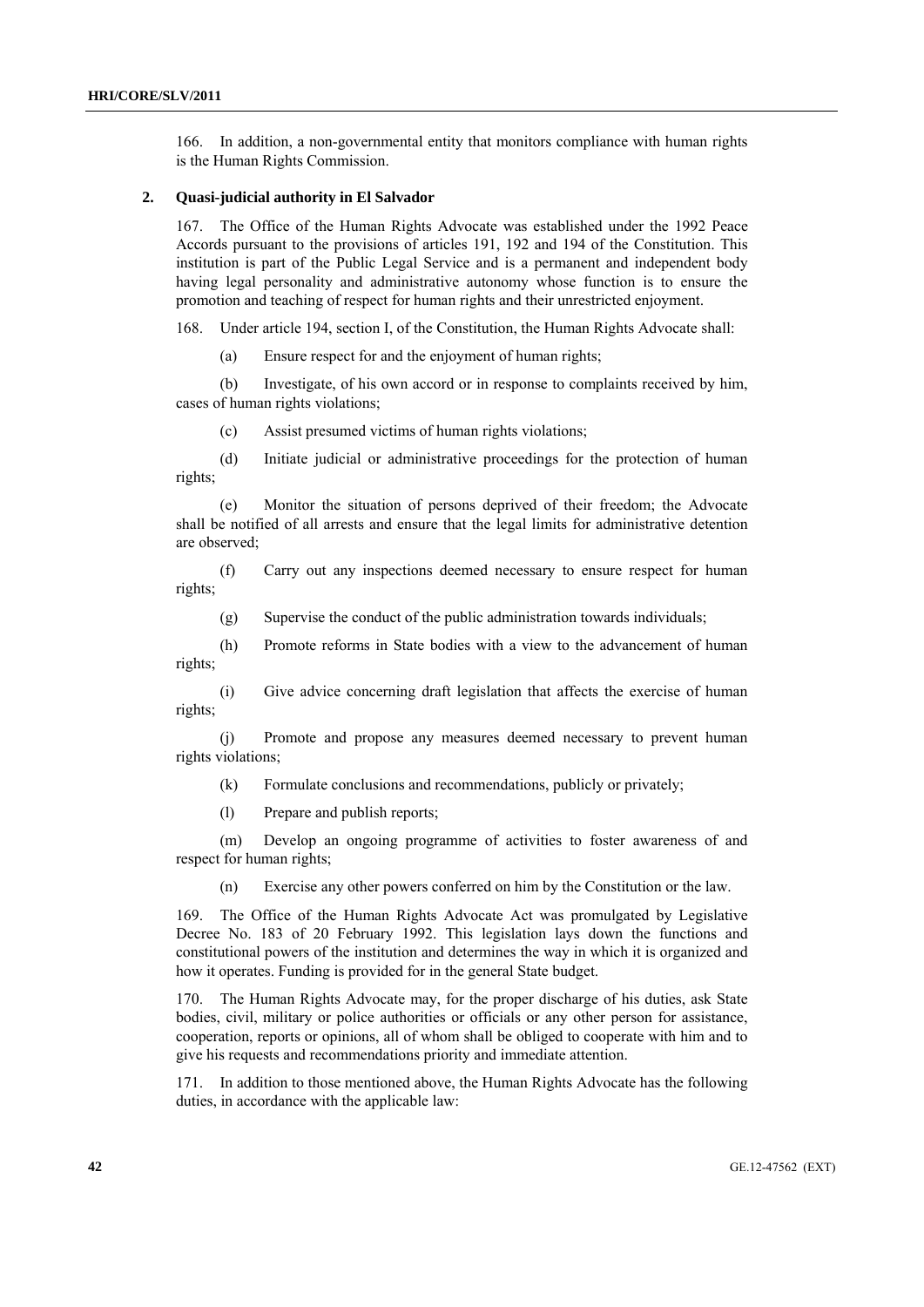(a) To ensure strict compliance with the legal procedures and time limits for any appeals he or she may lodge or legal proceedings in which he or she may be involved;

 (b) To ensure respect for the guarantees of due process and to prevent detainees from being held in solitary confinement;

 (c) To keep a consolidated record of persons deprived of their freedom and of authorized detention centres;

(d) To submit draft legislation for the promotion of human rights in El Salvador;

 (e) To promote the signature, ratification of or accession to international human rights treaties;

 (f) To issue statements of public censure against persons materially or intellectually responsible for human rights violations;

 (g) To endeavour to reconcile persons whose rights have been violated with the authorities or officials allegedly responsible, when the nature of the case so permits;

 (h) To establish, promote and develop communication and cooperation links with intergovernmental and non-governmental bodies for the promotion and protection of human rights, both national and international, and with the various sectors of Salvadoran society;

 (i) To issue the rules and regulations for the application of this Act and any rules of procedure that may be necessary;

 (j) To appoint, remove, grant leave to and accept the resignations of officials and employees of the Office;

(k) To prepare the annual budget and transmit it to the competent authority;

 (l) To exercise any other powers conferred on him or her by the Constitution or the law.

172. The Office is headed by the Human Rights Advocate, who performs his or her duties throughout all of the national territory, either personally or through his or her deputies. The Office is based in the city of San Salvador.

173. The Human Rights Advocate is elected by the Legislative Assembly, by a clear twothirds majority of the elected deputies, for a three-year term and may be re-elected. The holder of this post may not hold any other public office or exercise his or her profession, with the exception of teaching or cultural activities. The post is also incompatible with active participation in political parties, executive positions in trade unions or business organizations or with the position of minister in any religious denomination.

174. In addition to its titular head, the Office is composed of a Deputy Human Rights Advocate and Deputy Advocates for: economic, social and cultural rights; civil and political rights; environmental rights; rights of children and youth; and women's rights. The Human Rights Advocate may appoint such other Deputy Advocates as he or she may consider necessary for the most effective discharge of his or her constitutional and legal duties.

## **C. Framework within which human rights are promoted at national level**

#### **1. National legal framework for the protection of human rights**

175. The mandate of the Office is extremely broad and allows it to monitor the respect shown for human rights by all State agencies without exception. This mandate also gives the Office wide scope to engage in various activities for the promotion and dissemination of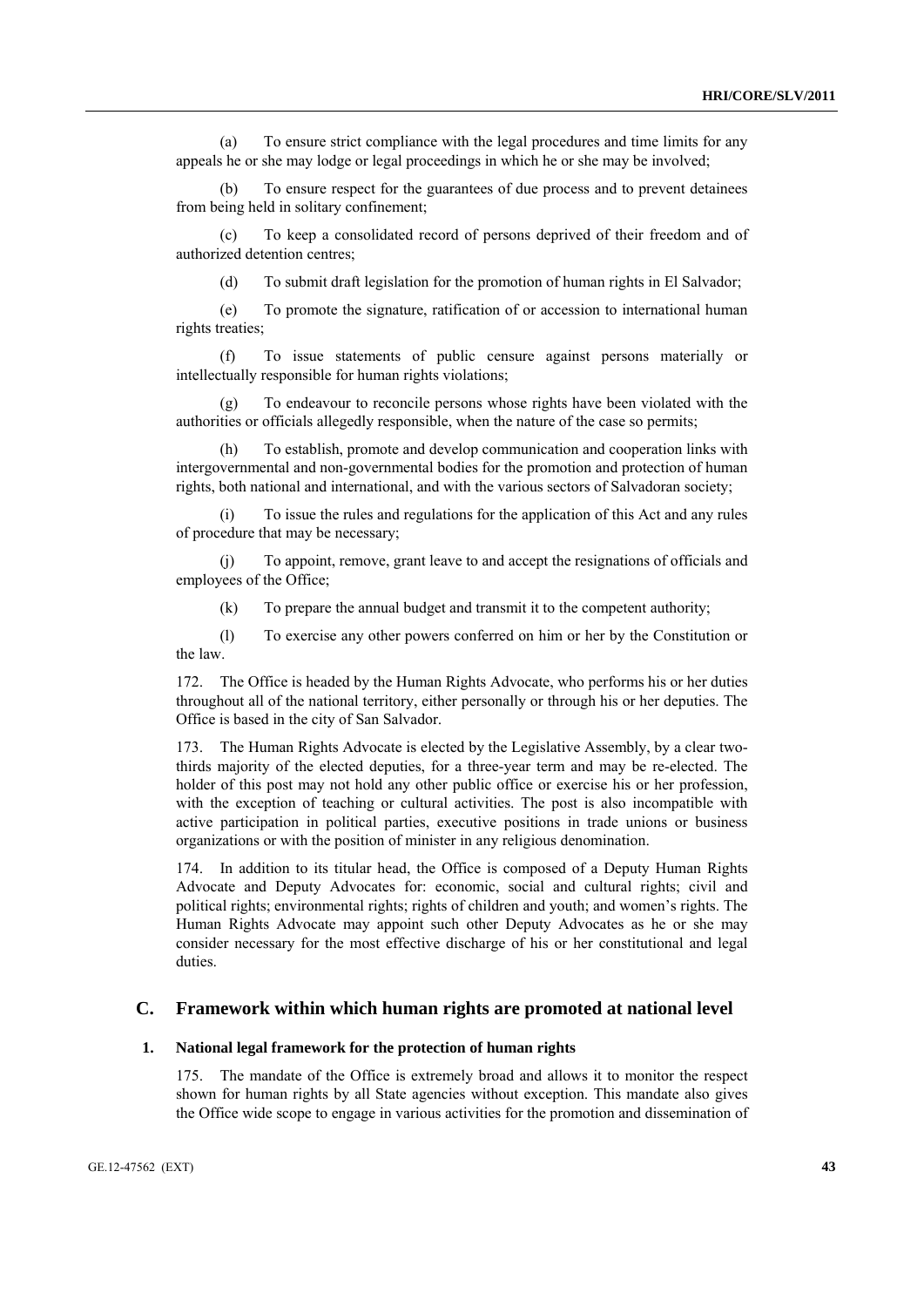human rights, including civil, political, economic, social and cultural rights and the thirdgeneration rights set forth in the Constitution, laws and treaties in force, as well as those embodied in the declarations and principles of the United Nations and of the Organization of American States.

176. As noted previously, the Office of the Human Rights Advocate has undergone major institutional strengthening in recent years through budgetary reinforcement by the State.

Table 44 **Trends in the budget of the Office of the Human Rights Advocate** 

| Year | <b>Budget</b> |
|------|---------------|
| 2010 | 10 854 225    |
| 2009 | 6 574 720     |
| 2008 | 5 228 650     |
| 2007 | 4 3 8 2 5 2 5 |
| 2006 | 4 175 925     |
| 2005 | 4 175 925     |
| 2004 | 4 175 925     |
| 2003 | 3 703 000     |

*Source:* Fiscal Transparency Portal of the Ministry of Finance.

## **2. Incorporation of international human rights treaties into domestic law**

177. Article 168, paragraph 4, of the Constitution confers on the President of the Republic the power to conclude international treaties and agreements, to submit them for ratification by the Legislative Assembly and to ensure compliance with their provisions.

178. The Legislative Assembly may refuse to ratify a treaty or agreement or may ratify it with reservations if it considers the parts to which it objects to be unconstitutional or inappropriate.

179. The Constitution of the Republic contains the basic norms relating to civil and political rights, economic, social and cultural rights, guarantees of due process of law and the duties of individuals, which are compatible with the provisions of the International Covenant on Civil and Political Rights, the International Covenant on Economic, Social and Cultural Rights, the American Convention on Human Rights, the Universal Declaration of Human Rights and the American Declaration on the Rights and Duties of Man.

180. Subsidiary laws also establish rights that are contained in international human rights instruments. For example, the Criminal Code and Code of Criminal Procedure provide punishment for torture, acts of terrorism, kidnapping, genocide, violation of the laws and customs of war, enforced disappearance of persons and child prostitution. Some domestic subsidiary laws have drawn on non-binding international instruments, as in the case of the National Civil Police Organic Law, which has incorporated provisions of the Code of Conduct for Law Enforcement Officials and of the Basic Principles on the Use of Force and Firearms by Law Enforcement Officials.

181. The Constitution of the Republic establishes that once international treaties enter into force in accordance with their own provisions and the Constitution, they become laws of the Republic. It is thus accepted that treaties that have been legally concluded and ratified form part of Salvadoran legislation.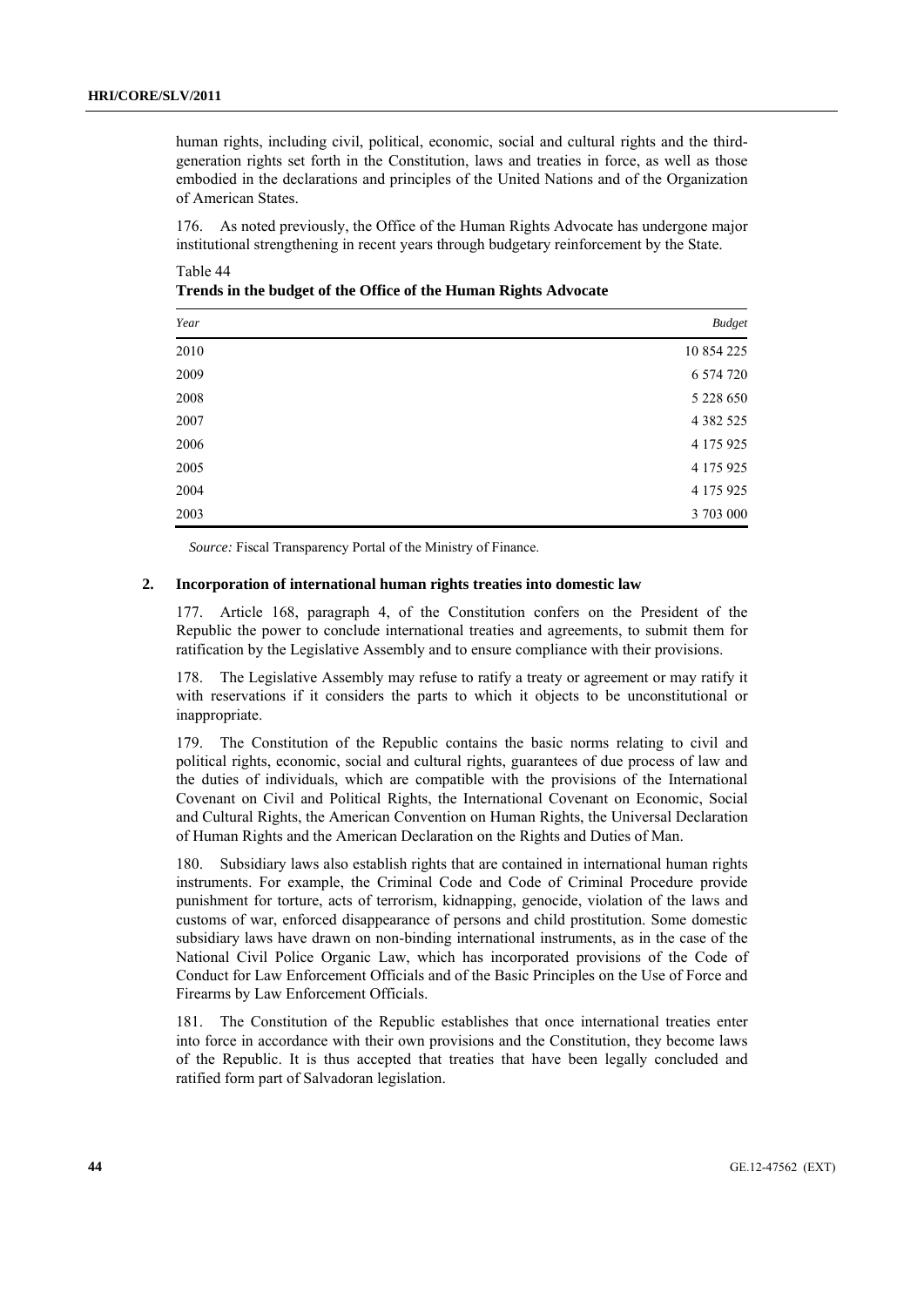182. The Constitution likewise establishes the position of treaties in Salvadoran law, according them equal ranking to subsidiary laws, whether enacted before or after the entry into force of the treaty. However, it provides that no subsidiary legislation may repeal or amend the provisions of a treaty, and that in the case of a conflict between them it is the treaty that prevails.

183. It should be noted that article 145 of the Constitution also stipulates that "treaties in which constitutional provisions are in any way restricted or affected may not be ratified unless the ratification is accompanied by the appropriate reservations. In such cases the provisions of the treaty in respect of which reservations have been made shall not be a law of the Republic".

#### **3. Domestic protection of the human rights contemplated in international instruments**

184. Under the Constitution, the rights and freedoms contemplated in the human rights instruments ratified by El Salvador form part of its domestic positive law and guarantee citizens the possibility of applying to the relevant jurisdictions to avail themselves of the right of protection afforded by the treaties so that they can enjoy the rights and freedoms provided in them.

185. As for the restriction or limitation of human rights and the circumstances in which they are applicable, articles 29, 30 and 31 of Section 2 ("Regime of Exceptions"), Chapter I ("Individual rights and the regime of exceptions"), Title II ("Fundamental individual rights and guarantees") of the Constitution provide that in the event of war, invasion of the national territory, rebellion, sedition, catastrophe, epidemic or other general calamity or in the event of serious disturbances of public order some of the safeguards established in articles 5, 6.1, 7.1 and 24 of the Constitution may be suspended, except in the case of religious, cultural, economic or sports meetings or associations. Such suspension may apply to the whole or part of the territory of the Republic and shall be effected by a decree of the Legislature or the Executive as the case may be.

186. The suspension of constitutional guarantees shall be for a maximum duration of 30 days. The suspension may subsequently be prolonged for an equal period, subject to the issuing of a new decree, if the circumstances that led to the suspension persist. If the decree is not issued, the suspended constitutional guarantees shall be automatically restored.

187. The Legislative Assembly or the Council of Ministers, as appropriate, is responsible for restoring the suspended constitutional guarantees when the circumstances that led to their suspension cease to exist.

188. Rights laid down in the Constitution that are mentioned in the various international human rights instruments include:

- Art. 1 Right to life, liberty, health, culture and social justice;
- Art. 2 Right to life, physical and moral integrity, freedom, security, work, ownership and possession of property, honour, personal and family privacy and self-image;
- Art.  $3 -$  Right to equality;
- Art. 4 Right to liberty and dignity;
- Art. 5 Right to freedom of movement, domicile or residence;
- Art.  $6 -$  Right to freedom of expression and thought, right of reply;
- Art. 7 Right of free association and assembly;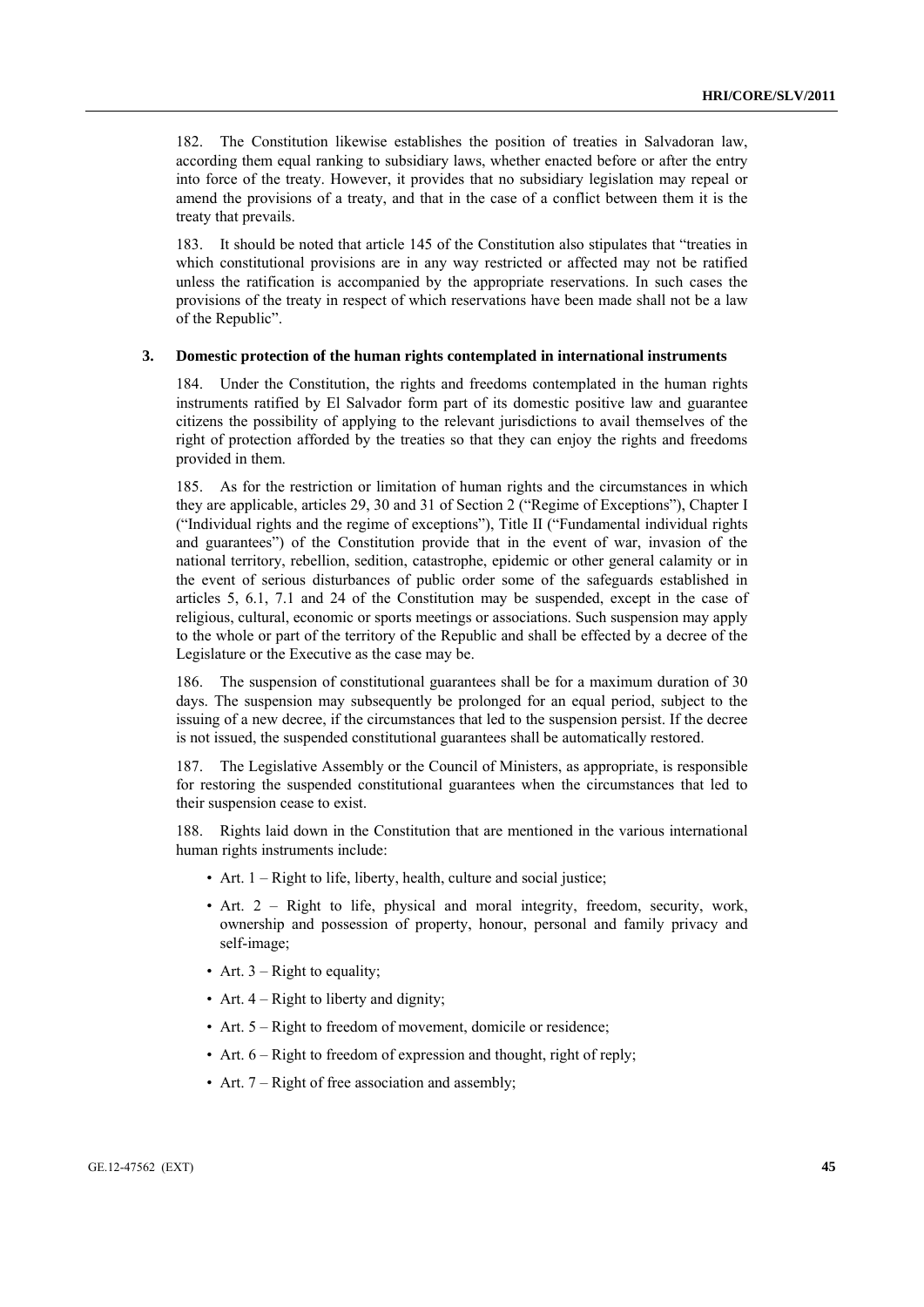- Art. 12 Right to the presumption of innocence and to defence in a public hearing. Right to information;
- Art. 15.– Principle of legality;
- Art. 17 Compensation for judicial delay:
- Art.  $32 -$  Right to found a family;
- Art. 37 Right to work and social security;
- Art. 47 Right to form trade unions;
- Art. 48 Right to strike;
- Art. 53 Right to education and culture;
- Art.  $65 -$ Right to health and social welfare;
- Art. 72 Political rights.

189. As already pointed out, the international treaties ratified by El Salvador constitute laws of the Republic and imply an obligation on the part of State officials to apply them directly with no need for a subsequent legislative or administrative act, subject always to the principle of constitutional supremacy.

190. As regards international human rights machinery, El Salvador has ratified the Optional Protocol to the International Covenant on Civil and Political Rights, which establishes a procedure for the submission of individual communications to the Human Rights Committee.

191. In the context of the inter-American system for the protection of human rights, El Salvador on 6 June 1995 submitted to the Secretary General of the Organization of American States its instrument of notification recognizing the jurisdiction of the Inter-American Court of Human Rights to hear complaints concerning violations of the human rights set out in the American Convention on Human Rights. Its recognition of jurisdiction had previously been ratified by the Legislative Assembly under Legislative Decree No. 319 of 30 March 1995.

192. Within the inter-American system for the protection of human rights, the Inter-American Commission on Human Rights handles complaints concerning individual cases, issuing resolutions and recommendations that the Salvadoran State recognizes as binding.

193. In accordance with the principle of subsidiarity, this international machinery comes into play once all domestic remedies established in the judicial system have been exhausted. This machinery constitutes an additional recourse for persons who consider that their human rights and fundamental freedoms have been violated.

194. The Ministry of Foreign Affairs serves as the link with the competent national bodies and prepares replies with the information received from them concerning human rights complaints or communications.

195. During the armed internal conflict, the situation of human rights in El Salvador was considered by the former United Nations Commission on Human Rights, which appointed Professor José Antonio Pastor Ridruejo as Special Representative in 1981 with a mandate to investigate human rights violations in El Salvador and make relevant recommendations covering the period 1982 to 1992. In 1992, the Commission appointed Dr. Pedro Nikken as independent expert with a new mandate of "providing assistance in human rights matters to the Government of El Salvador, considering the human rights situation in that country and the effects of the Peace Accords on the effective enjoyment of human rights, and investigating the manner in which both parties applied the recommendations contained in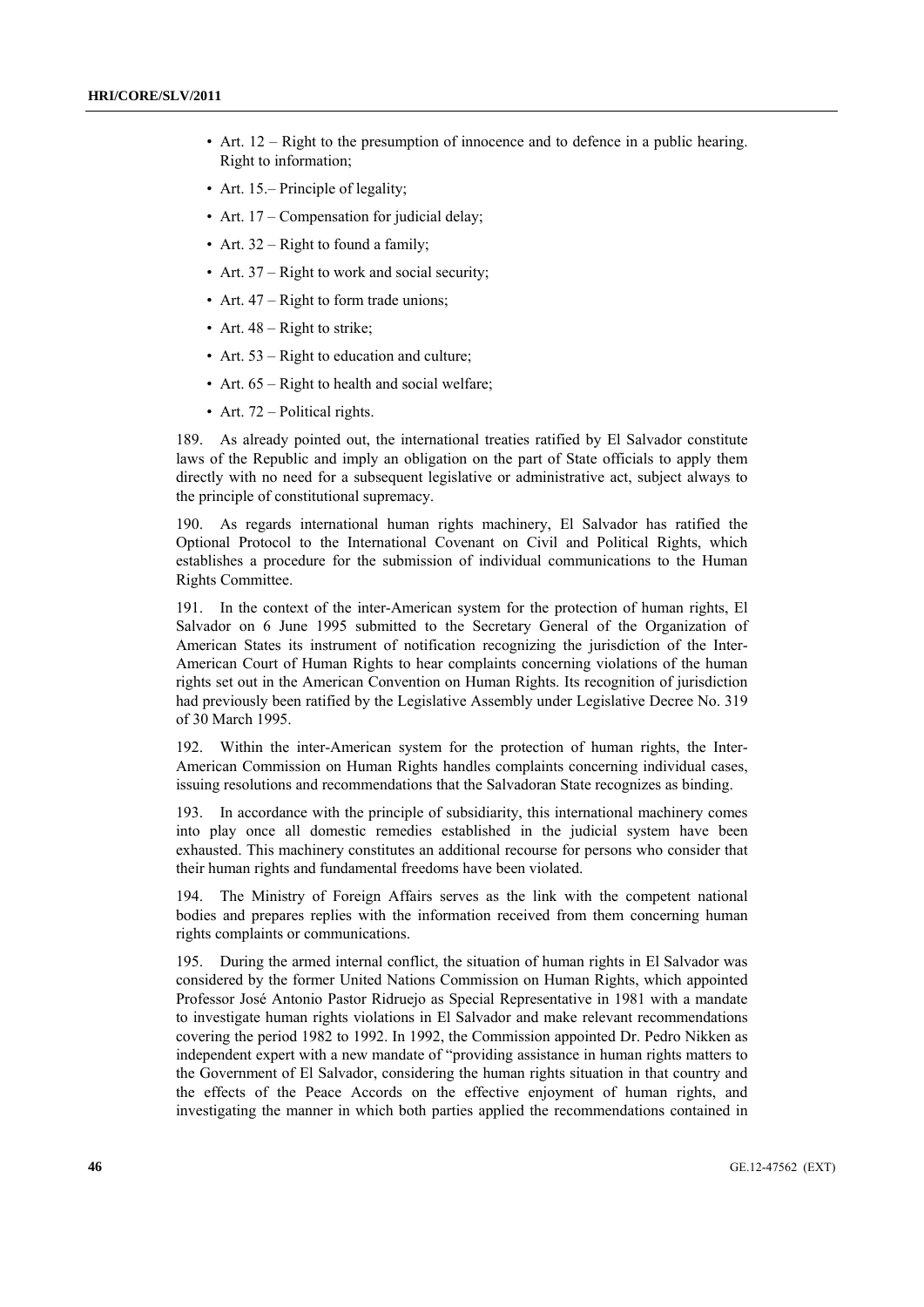the final report of the Special Representative and those made by the United Nations Observer Mission in El Salvador (ONUSAL) and the commissions established during the negotiating process", with instructions "to report to the General Assembly and the Commission on Human Rights".4

196. The first of the substantive agreements in the El Salvador peace process was the San José Agreement on Human Rights of 26 July 1990, which laid down a commitment to ensuring respect for human rights and to the establishment, under Security Council resolution 693 (1991) of 20 May 1991, of ONUSAL as an integrated operation to verify compliance with all the peace agreements, its duties to conclude in 1995.

197. El Salvador was a member of the former Commission on Human Rights from 1962 to 1964 and from 1995 to 2000, and in 1997 served as Rapporteur to the Bureau of the Commission at its 53rd session.

#### **4. Domestic promotion of the rights contained in international human rights instruments**

198. On the basis of the 1992 Peace Accords, a commitment was established to make progress in respecting and promoting human rights, which had been violated at a number of levels during the period of the Civil War.

199. The general environment in El Salvador has been favourable to institutionalizing a culture of respect for human rights and democratic freedoms; the State has made efforts to strengthen the legal and institutional framework, thus making it possible to change attitudes and behaviour. Civil society has become very active, with increased participation in democratic life, and has reached out to the population through education and information campaigns designed to help people exercise and assert their rights.

200. As a result, human rights in El Salvador are now considered from a broad perspective that encompasses respect for the freedom and dignity of the individual, safeguards for the expression of ideas and political participation, which are political and social rights, and a reclaiming of economic, social and cultural rights.

201. The national education system seeks to promote human rights in El Salvador. To this end, article 60, paragraph 2, of the Constitution stipulates that human rights education will be mandatory in all teaching centres, whether public or private, civilian or military.

202. By constitutional mandate, the Office of the Human Rights Advocate is entrusted with developing an ongoing programme of activities to promote familiarity with and respect for human rights. It carries out activities aimed at meeting its obligations in this area and enhancing public awareness of human rights and fundamental freedoms.

203. Information on and knowledge of human rights legislation, policies and procedures are regularly provided by means of training, practical courses, seminars and special human rights commemorative activities for government employees, prosecutors, public defenders, judges, police, and military and prison personnel.

204. State institutions helping to disseminate information, promote awareness and provide training in the area of human rights include the Judicial Service Training College, the Secretariat for Social Integration, the Salvadoran Institute for the Advancement of Women and the Salvadoran Institute for Child and Adolescent Development (ISNA). The Police Human Rights School, which comes under the Inspectorate-General of the National

<sup>&</sup>lt;sup>4</sup> Report of the Independent Expert, Mr. Pedro Nikken, on developments in the human rights situation in El Salvador, prepared pursuant to Commission on Human Rights resolution 1994/62 (E/CN.4/1995/88).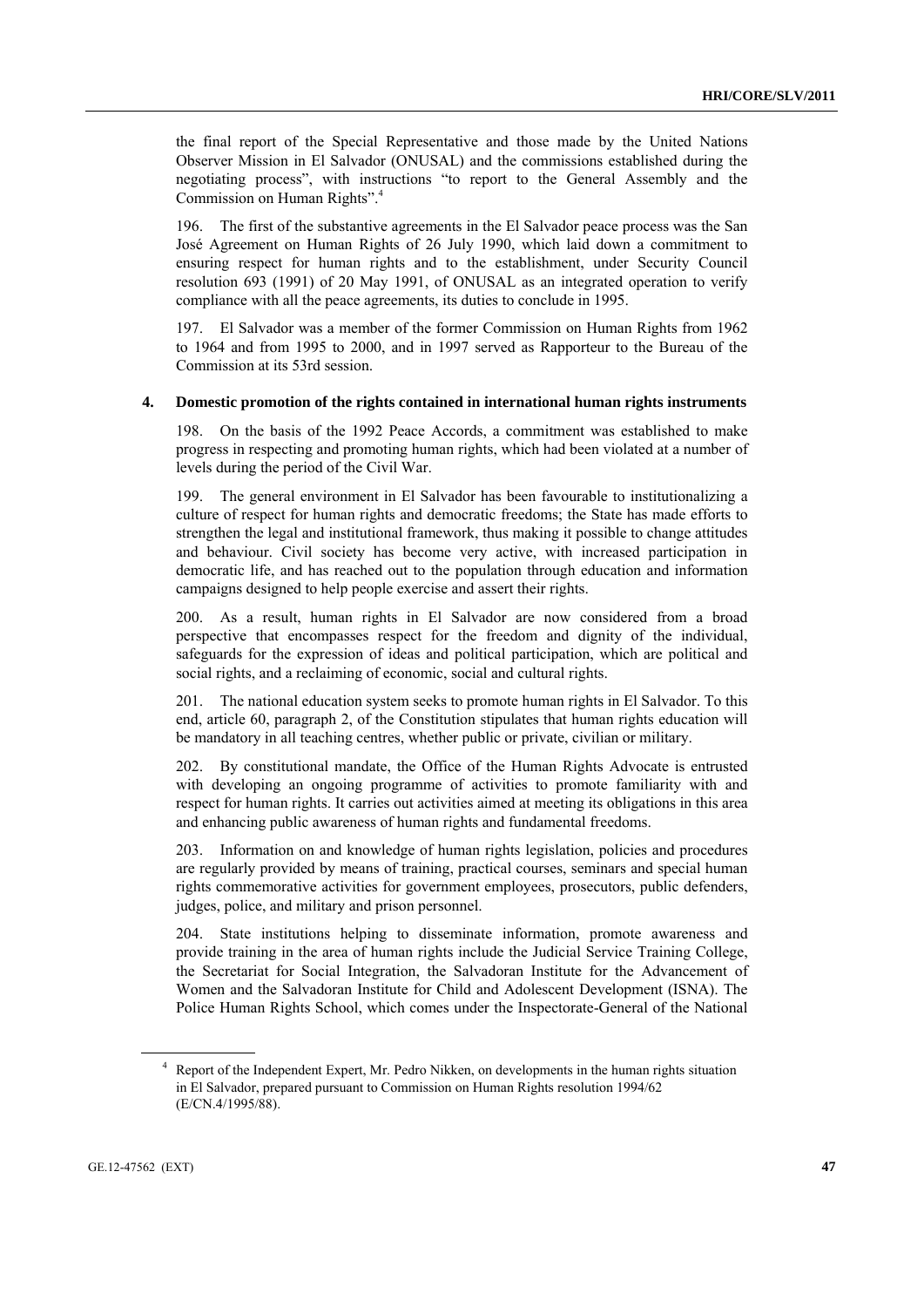Civil Police, also provides human rights training to the police corps. The National Public Security Academy includes such training in its curriculum, as does the prison school.

205. The Salvadoran State recognizes that international cooperation has been of great importance for the development of programmes concerned with the administration of justice, public security, the human rights of vulnerable groups, and education in and promotion of human rights.

206. One significant international cooperation activity was the technical cooperation project in the field of human rights undertaken in El Salvador by the Office of the United Nations High Commissioner for Human Rights from 1997 to 2000, designed to provide training and documentation on the system for the protection of human rights and to strengthen public security in El Salvador. The institutions that benefited were the Ministry of Foreign Affairs, the Legislative Assembly, the armed forces, the National Civil Police and its General Inspectorate, the Public Security Academy, the Salvadoran Institute for the Protection of Minors and the Salvadoran Institute for the Advancement of Women.

207. As part of this project, publications and material on human rights and fundamental freedoms were issued and disseminated on the following topics: basic human rights standards; basic standards of international humanitarian law; the Convention on the Rights of the Child (pocket edition); national and international standards concerning violence against women (pocket edition); Universal Declaration of Human Rights (pocket edition); national and international standards applicable to the penitentiary system (pocket edition); national and international standards concerning discrimination against women (pocket edition); national and international standards applicable to juvenile offenders (pocket edition); and international human rights standards for law enforcement.

208. Posters dealing with human rights were also printed and distributed to various State institutions and non-governmental human rights organizations. The subjects covered were: the rights and duties of the individual; children's rights and duties; main human rights treaties in force in El Salvador; and the rights and obligations of persons deprived of their liberty and prison staff.

209. Periodically, messages are inserted in the mass media (press, radio and television) with support from the Government, the private sector and non-governmental organizations, in particular concerning the protection of the human rights of vulnerable sectors of the population (children, women and the disabled).

## **5. Manner and extent to which international human rights instruments have been translated into local languages**

210. As part of the technical cooperation project carried out by the Office of the United Nations High Commissioner for Human Rights, the Universal Declaration of Human Rights has been translated into Pipil, the language used by the indigenous minorities, in order to familiarize them with its principles. The Pipil-language version can be found on the web site of the High Commissioner's Office.

211. A Spanish translation of the Universal Declaration has been printed in Braille and a video has been made which presents the Universal Declaration in sign language, both initiatives with the aim of enabling persons with sight and hearing impairment to be familiar with it and its application.

212. This material has been distributed to cultural centres throughout the country so that it can be available and easily accessible to those interested.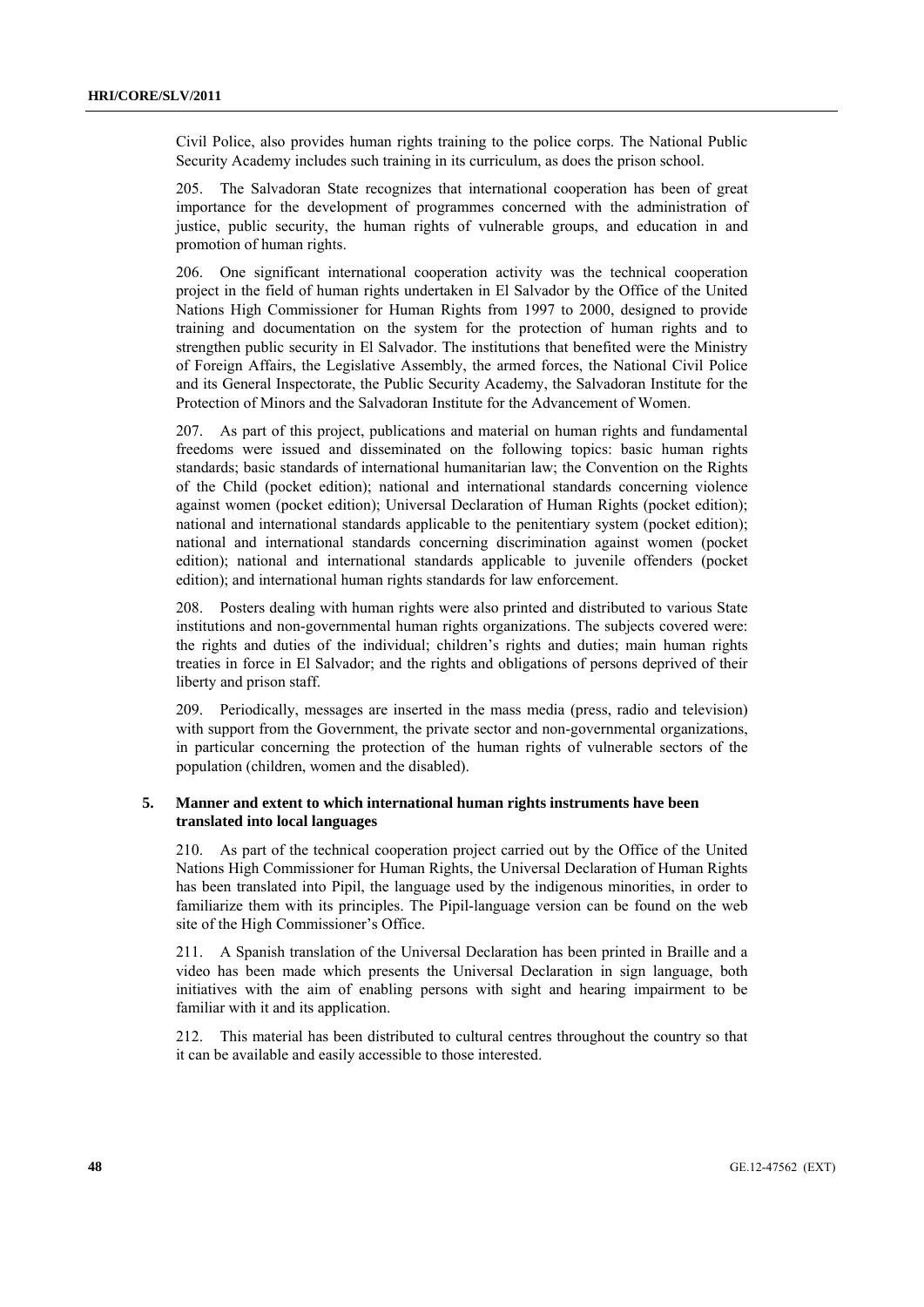# **D. Reporting process at national level**

### **1. National coordination structure**

213. The preparation of the reports which El Salvador submits to the United Nations human rights treaty bodies is an inter-agency effort, coordinated by the Ministry of Foreign Affairs.

214. Experts from the Government as well as from independent and State agencies, particularly those concerned with the implementation of the rights covered by the various international human rights covenants and treaties, participate in the preparation of these reports.

215. Efforts have been launched to ensure efficient collaboration among nongovernmental organizations through activities relating to protection and investigation in the area of human rights.

216. Through the Secretariat for Social Integration, a policy of openness, honesty and transparency has been established in relation to civil society organizations representing indigenous peoples. Such is the case with the Salvadoran National Indigenous Coordinating Council, the Association for the Coordination of Indigenous Communities of El Salvador and many others that do not feel themselves represented by the two above bodies.

217. Reflecting the open and transparent relationship being built with all sectors of civil society and indigenous organizations, the Government of El Salvador invited anyone wishing to submit alternative situation reports or concerns to the various committees to do so through the official delegations.

## **2. Participation of departments, institutions and officials at national, regional and local levels of governance and, where appropriate, at federal and provincial levels**

218. Concerning the participation of officials at national, regional and local level, it should be noted that reports are prepared with the support of central government bodies, which in turn include in their information data on activities at regional and local level.

### **3. Whether reports are made available to or examined by the national legislature prior to submission to the treaty monitoring bodies**

219. The process of preparing country reports includes inviting the Legislative Assembly to provide information on progress made in legislation relating to the specific topics on which reporting is taking place. It should be mentioned that as a result of the current administration's closer relationship with the treaty bodies, the various country reports submitted to Committees are being given wider distribution and publicity. An example is the distribution given to the observations by the CEDAW Committee on the sixth report of El Salvador, which were publicized nationally through public events. The observations were also published in a document distributed by ISDEMU.

## **4. Participation of entities outside of government**

220. The Delegation present at the defence of the report on the implementation of the International Convention on the Elimination of All Forms of Racial Discrimination received two reports: the first, from the Committee for the Defence of the Natural Resources of Nahuizalco, entitled "Summary of the Campaign of the Committee for the Defence of the Natural Resources of Nahuizalco"; and the second, from the Salvadoran National Indigenous Coordinating Council, entitled "Alternative Report on Compliance by the Salvadoran State with the Recommendations of the Convention on the Elimination of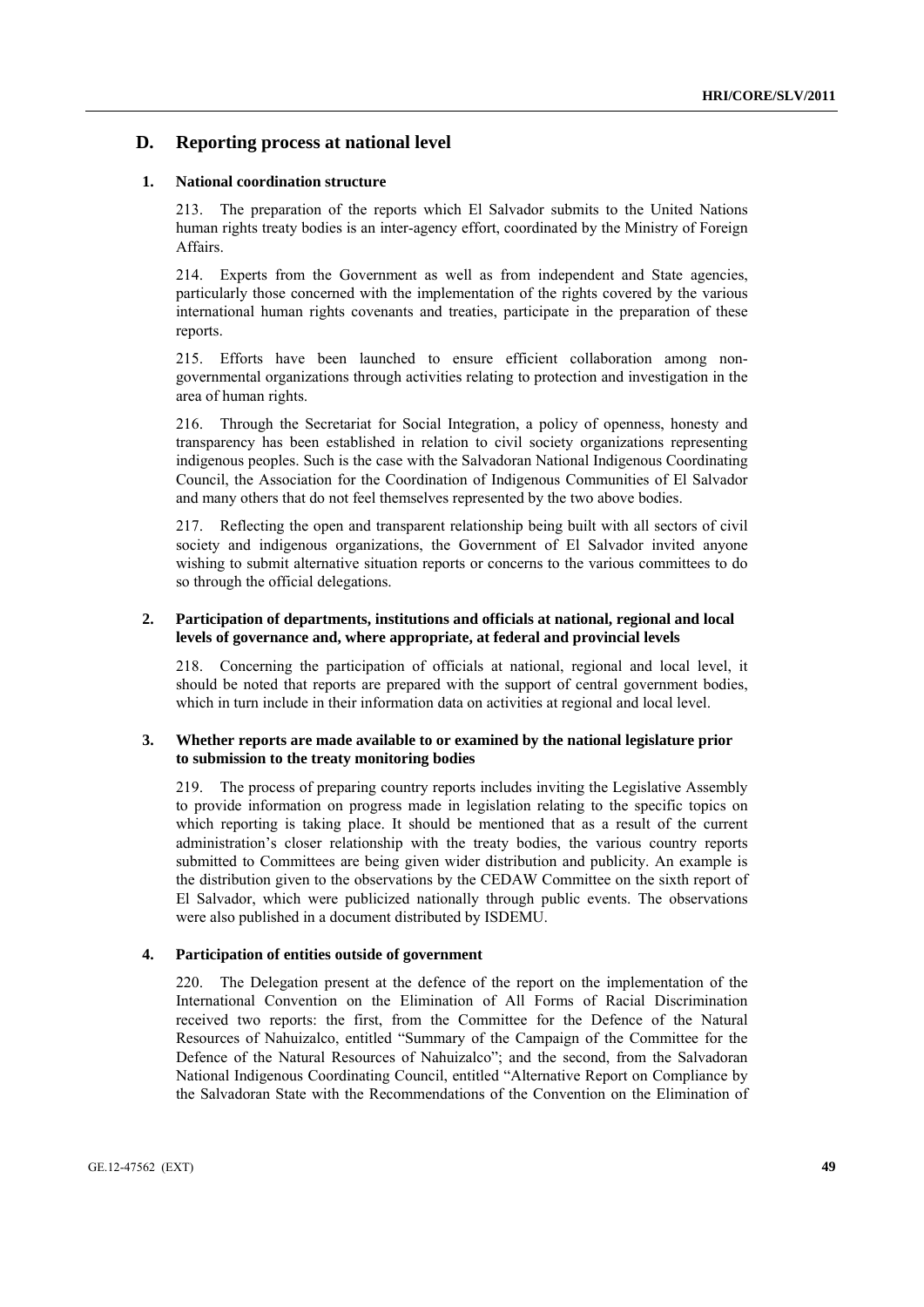All Forms of Racial Discrimination". Both reports were distributed to members of the Committee by the Government delegation.

221. In the preparation of country reports, the Ministry of Foreign Affairs has recourse to the Office of the Human Rights Advocate for the compiling of information and organization of inter-agency drafting groups.

## **5. Follow-up to concluding observations of human rights treaty bodies**

222. Through the Ministry of Foreign Affairs, the present Government plans from 2010 to adopt a procedure for coordinating the contribution of State institutions to the submission of reports and implementation of recommendations related to the activities of the various United Nations human rights treaty bodies. It is also planned to adopt a procedure for the effective participation of civil society.

223. El Salvador hopes that these new arrangements will result in significant changes in the dissemination and follow-up of the Committees' recommendations as well as in report preparation procedures, thereby ensuring more effective exercise of the State's duty to safeguard the human rights recognized in the Covenant.

# **III. Information on non-discrimination and equality and effective remedies**

# **A. Non-discrimination and equality**

224. El Salvador ratified the International Convention on the Elimination of All Forms of Racial Discrimination in 1979 and the Convention on the Elimination of All Forms of Discrimination against Women in 1981.

225. In fulfilment of its obligations under the Convention, the State of El Salvador has incorporated into its Constitution and subsidiary legislation provisions to ensure implementation. Article 144 of the Constitution provides that all treaties signed by El Salvador constitute laws of the Republic and take precedence over subsidiary legislation, in the following terms: "The international treaties concluded by El Salvador with other States or international organizations shall constitute laws of the Republic once they have entered into force, in conformity with the provisions of the treaties in question and of this Constitution. The law may not change or derogate from that which has been agreed in a treaty in force for El Salvador. In the event of a conflict between the treaty and the law, the treaty shall take precedence." In other words, according to the Salvadoran legal system, treaty provisions are directly enforceable.

226. In 2007, El Salvador signed and ratified the Convention on the Rights of Persons with Disabilities and its Optional Protocol. In August 2010, it verbally submitted to the Committee on the Elimination of Racial Discrimination its consolidated fourteenth and fifteenth periodical reports, in which it explained in depth the legal framework for preventing discrimination and the institutional policies carried out to guarantee equality and public participation.

227. Despite the efforts made, problems continue to be identified at the structural and cultural levels in providing better opportunities for persons with disabilities, and shortcomings in the care of patients with HIV/AIDS have also been acknowledged, including problems with the punctual administering of medication and the existence of discriminatory attitudes towards persons living with the illness. Notwithstanding the normative progress and other positive measures, cases of gender discrimination persist.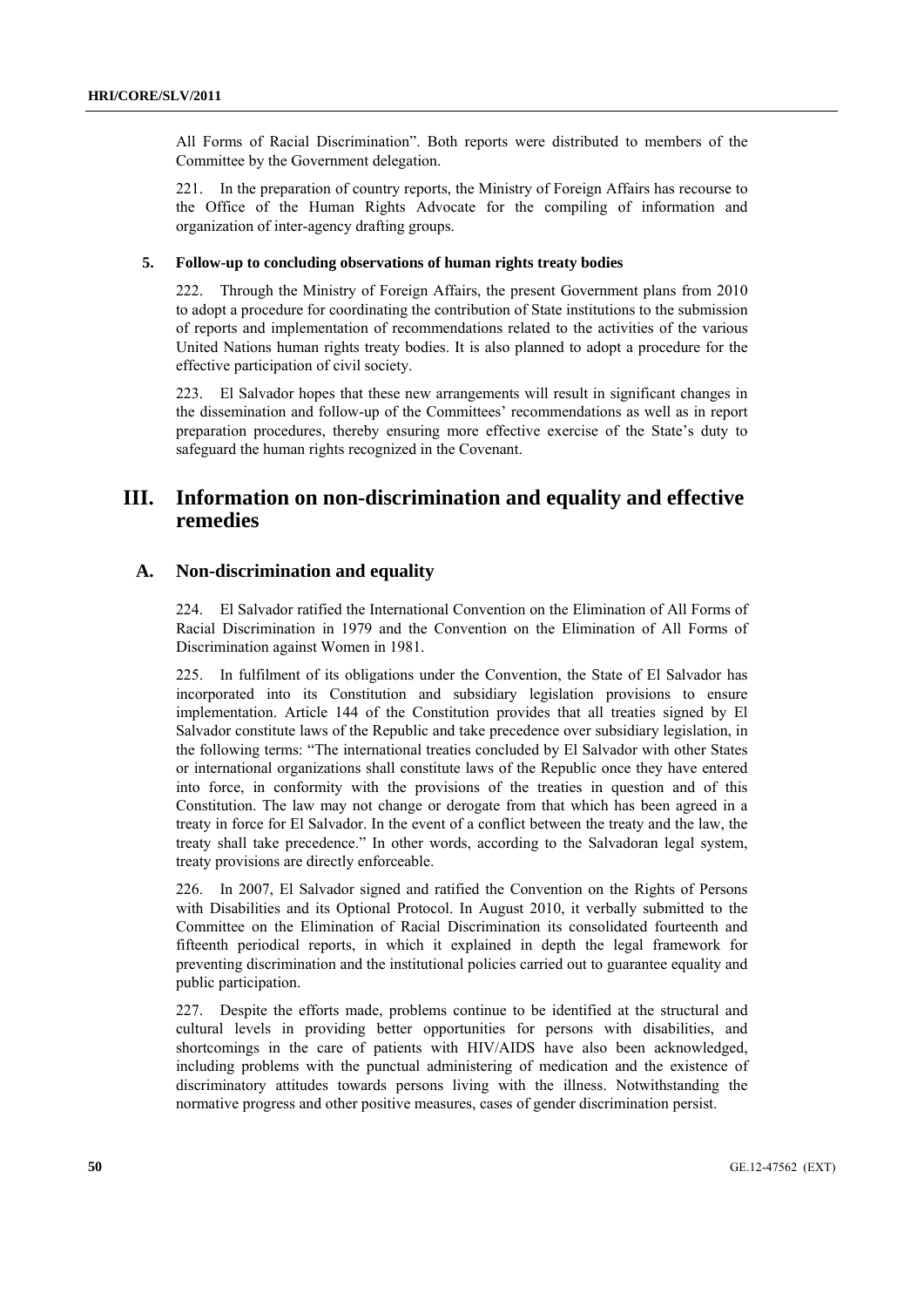228. It should be noted that article 3 of the Constitution states: "All persons are equal before the law. No restrictions based on nationality, race, gender or religion may be imposed on the exercise of civil rights. Hereditary offices or privileges shall not be recognized."

229. In the area of education, science and culture, article 58 of the Constitution, which establishes that no educational institution may deny education on the grounds of racial difference, is worded as follows: "No educational establishment shall refuse to admit students because of the nature of their parents' or guardians' union or because of social, religious, racial or political differences."

230. Non-discrimination in the area of health care is established in secondary legislation, specifically in the Health Code, which in article 33 (under chapter VIII (Obligations, Rights and Prohibitions), section 1 (Obligations)) provides as follows: "Health professionals, technicians, auxiliaries, hygienists and assistants shall: (a) provide the best type of care to all those who seek their professional services, having regard always to their human condition, without any distinction based on nationality, religion, race, political conviction or social class (…)."

231. Information on the incorporation of the principle of non-discrimination in national legislation was provided in El Salvador's consolidated third, fourth and fifth reports specifically concerned with the implementation of the International Covenant on Economic, Social and Cultural Rights.

232. The document concerned includes more detailed information on measures to ensure equal exercise of the rights embodied in the Covenant.

## **B. Effective remedies**

233. Under Salvadoran legislation, any person who considers that any of the constitutional principles has been violated has three basic remedies regulated by the Constitutional Procedures Act: (a) *habeas corpus*; (b) enforcement of constitutional rights (*amparo*); and (c) constitutional review.

234. In addition, the Constitution and the Administrative Jurisdiction Remedies Act regulate any controversies arising in relation to the legality of acts of the public administration; such appeals are lodged with the Administrative Disputes Division of the Supreme Court of Justice.

#### **1.** *Habeas corpus*

235. The remedy of *habeas corpus* is a constitutional procedure whereby real or imminent restrictions on the freedom of the subject of a writ are declared illegal or arbitrary. Article 11, subparagraph 2, of the Constitution provides that: "everyone has the right to *habeas corpus* when any authority or individual illegally restricts his liberty".

236. Article 4 of the Constitutional Procedures Act also stipulates: "Where the violation of a right consists in the illegal restriction of individual freedom by any authority or individual, the affected person shall have the right to file a writ of *habeas corpus* before the Constitutional Division of the Supreme Court of Justice or before appellate courts located outside the capital."

237. Likewise, Article 40 of the Constitutional Procedures Act stipulates: "In all cases, whatever their nature, involving imprisonment, detention, custody or restraint that is not authorized by the law or is exercised in a manner or to a degree that is not authorized by the law, the affected party shall have the right to be protected by a writ of personal appearance."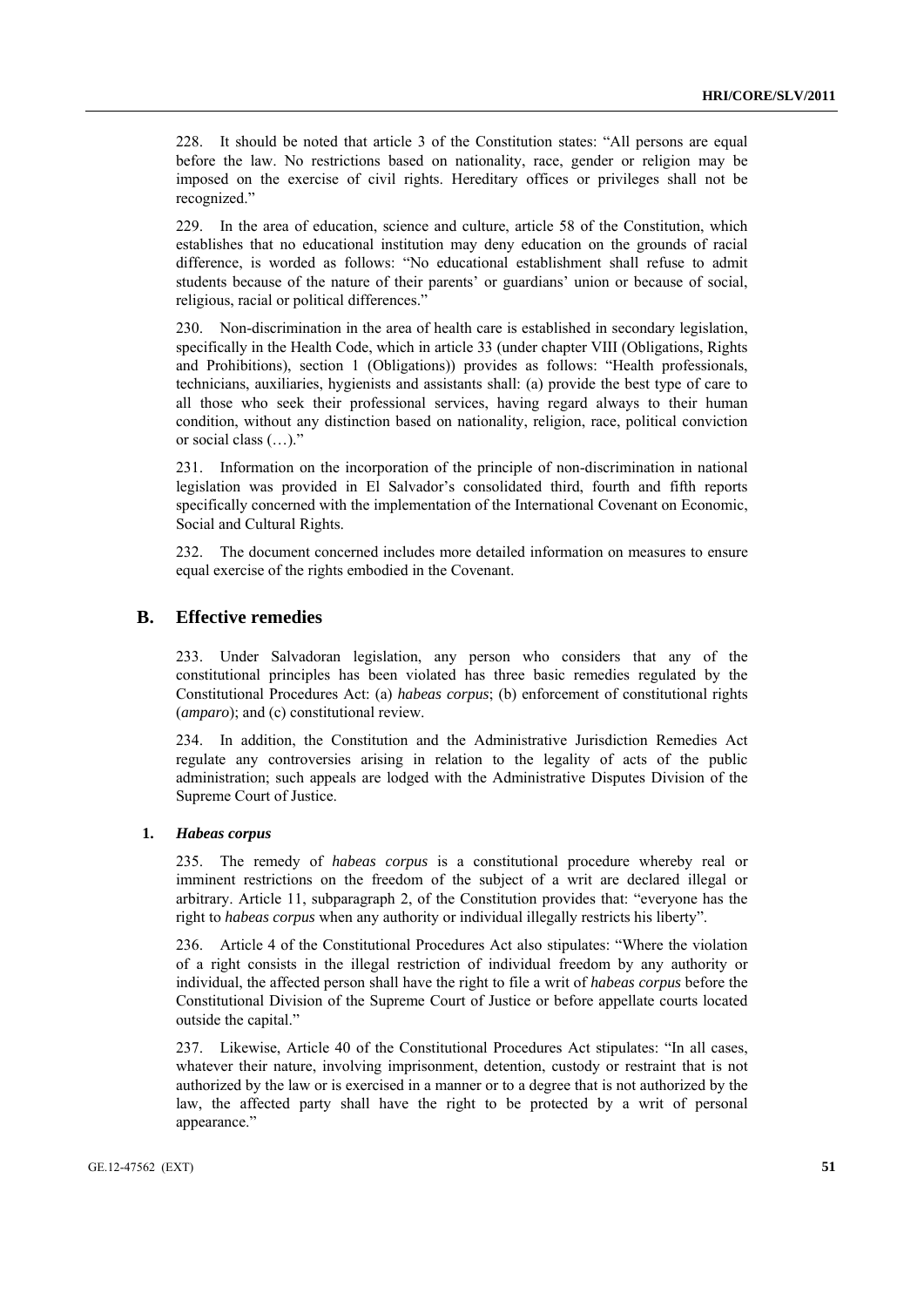### **2. Remedy of** *Amparo*

238. *Amparo* is a constitutional procedure, extraordinary in nature, designed to strengthen protection of the constitutional rights of citizens against acts by public authorities — whether formal or material — involving violation or restriction of the exercise of such rights.

239. This provision is developed in article 247 of the Constitution and in article 12 of the Constitutional Procedures Act, which states: "Any person may apply to the Constitutional Division of the Supreme Court of Justice for *amparo* in the event of the violation of the rights granted to him by the Constitution." Where the application for *amparo* is based on unlawful detention or undue restriction of personal liberty, the matter should be treated as one of *habeas corpus*.

240. Application for *amparo* may be made in response to any act or omission by any authority or official of the State or of its decentralized bodies which violates those rights or impedes their enjoyment.

241. Application for *amparo* may be made only when the act complained of cannot be remedied by other recourse procedures. This and the other options available under the *amparo* procedure are regulated by the Constitutional Procedures Act.

### **3. Remedy of unconstitutionality**

242. This remedy constitutes an abstract verification of constitutional legitimacy, since it is the tool specifically geared to protecting the supreme legal canon and the rights and principles it establishes. The citizen invoking it seeks to have an allegedly unconstitutional provision declared formally or procedurally inadmissible on the grounds that it does not meet the formal constitutional requirements for it to be valid. This procedure is embodied in articles 174 and 183 of the Constitution, which stipulate that the Constitutional Division of the Supreme Court of Justice is responsible, among other things, for hearing and ruling on petitions for the constitutional review of laws, decrees or regulations.

## **4. Administrative Disputes Division**

243. The Administrative Disputes Division is responsible for hearing and resolving disputes arising in relation to the legality of acts of the public administration. In El Salvador the basis for resolving administrative disputes is article 172 of the Constitution, which grants the judiciary the exclusive power to adjudicate and execute judicial decisions in this domain.

244. The establishment of a judicial forum to hear administrative disputes dates back to 1978, when the Legislative Assembly adopted the Administrative Jurisdiction Remedies Act. This addition to the Salvadoran legal system constituted a major advance inasmuch as it provided an effective legal instrument to ensure that applicants' individual rights and legitimate interests were protected against acts by the public administration, and thus constitutes an important tool for ensuring the legality and the certainty of the law.

245. The establishment of this machinery filled a gap in Salvadoran legislation, since the aforementioned Act guarantees the rights of the public administration as well as those of the individuals subject to it.

246. The Act is consistent with the relevant constitutional standards; it conceives and articulates the remedy of administrative jurisdiction as falling within the powers of the Supreme Court of Justice and, within the Court's structure, as the responsibility of the Administrative Disputes Division. Thus the system of administrative justice constitutes a sole and final instance within the judiciary.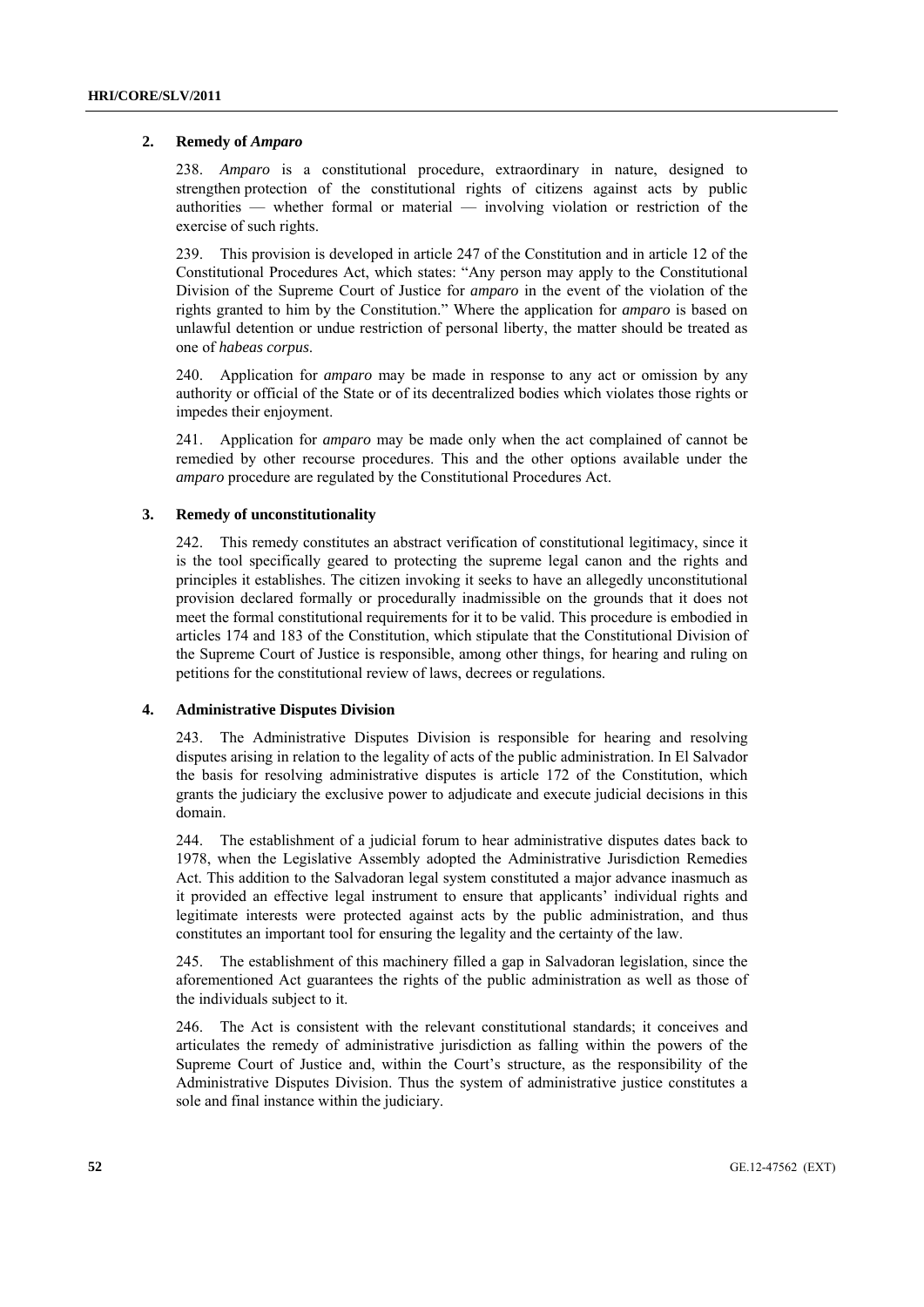247. Basically the Administrative Jurisdiction Remedies Act is a statutory instrument containing provisions that are simple and easy to apply; it has its basis in the guiding principles and norms of administrative law that are to be found in the laws and codes of other States. Experience gained over the years has confirmed that this Act plays a primary role in ensuring the legality of administrative acts.

## Table 45

|                                |  |  | International instruments applied in constitutional jurisprudence in <i>amparo</i> |  |
|--------------------------------|--|--|------------------------------------------------------------------------------------|--|
| proceedings, 2005 to June 2010 |  |  |                                                                                    |  |

| Procedure | Reference | Contested provision                                                                                                                                                                                                                                                                                                                                                                                                                                                                                                                                                                                                                                            | Ruling                       | Instrument applied/Specific<br>articles                                                                                                                                                                                                                                                                                                          |
|-----------|-----------|----------------------------------------------------------------------------------------------------------------------------------------------------------------------------------------------------------------------------------------------------------------------------------------------------------------------------------------------------------------------------------------------------------------------------------------------------------------------------------------------------------------------------------------------------------------------------------------------------------------------------------------------------------------|------------------------------|--------------------------------------------------------------------------------------------------------------------------------------------------------------------------------------------------------------------------------------------------------------------------------------------------------------------------------------------------|
| Amparo    | 259-2007  | Appeal in <i>amparo</i> against a<br>multipurpose law (ley heteroaplicativa),<br>involving consideration of four rulings<br>specifically concerned with<br>implementation of the National Civil<br>Service Pensions Institute Act, on the<br>grounds that the Act in question<br>contravened the right to equal treatment<br>and the complainant's social security<br>rights; since although the legal provision<br>concerned enabled the widow and the<br>widower to receive the surviving<br>spouse's pension, subparagraph (1) of<br>the provision in question established<br>different requirements according to the<br>sex of the applicant. Thus the Act | Ruling<br>upheld<br>6/6/2008 | $\bullet$ Art. 2.1 of the<br>International Covenant on<br>Civil and Political Rights.<br>• Art. 1.1 of the American<br>Convention on Human<br>Rights.<br>• Art. 22 of the Universal<br>Declaration of Human<br>Rights.<br>• Art. 9 of the International<br>Covenant on Economic,<br>Social and Cultural<br>Rights.<br>• Art. 9 of the Additional |
|           |           | required the claimant to prove that, as<br>well as being a widower, he was also<br>handicapped and economically<br>dependent on the contributor, whereas<br>the widow was only required to prove<br>the death of her legal or common-law<br>husband.                                                                                                                                                                                                                                                                                                                                                                                                           |                              | Protocol to the American<br>Convention on Human<br>Rights in the Area of<br>Economic, Social and<br>Cultural Rights, "Protocol<br>of San Salvador".                                                                                                                                                                                              |
|           |           |                                                                                                                                                                                                                                                                                                                                                                                                                                                                                                                                                                                                                                                                |                              | • Arts. 24, 28 y 35 of the<br>Inter-American Charter<br>of Social Guarantees.                                                                                                                                                                                                                                                                    |
| Amparo    | 439-2005  | Dismissal of an employee of the<br>National Register of Natural Persons                                                                                                                                                                                                                                                                                                                                                                                                                                                                                                                                                                                        | Ruling<br>upheld             | • Employment Policy<br>Convention No. 122;                                                                                                                                                                                                                                                                                                       |
|           |           | without due process, alleging violation<br>of the right to a hearing and job security.<br>In this particular case, the labour<br>relationship was based on an<br>administrative decision to appoint to a<br>post on a monthly basis; and on those<br>grounds the authority concerned claimed<br>that the person's entitlement to job<br>security terminated with the month in<br>question.                                                                                                                                                                                                                                                                     | 6/12/2006                    | • Human Resources<br>Development Convention<br>No. 142.                                                                                                                                                                                                                                                                                          |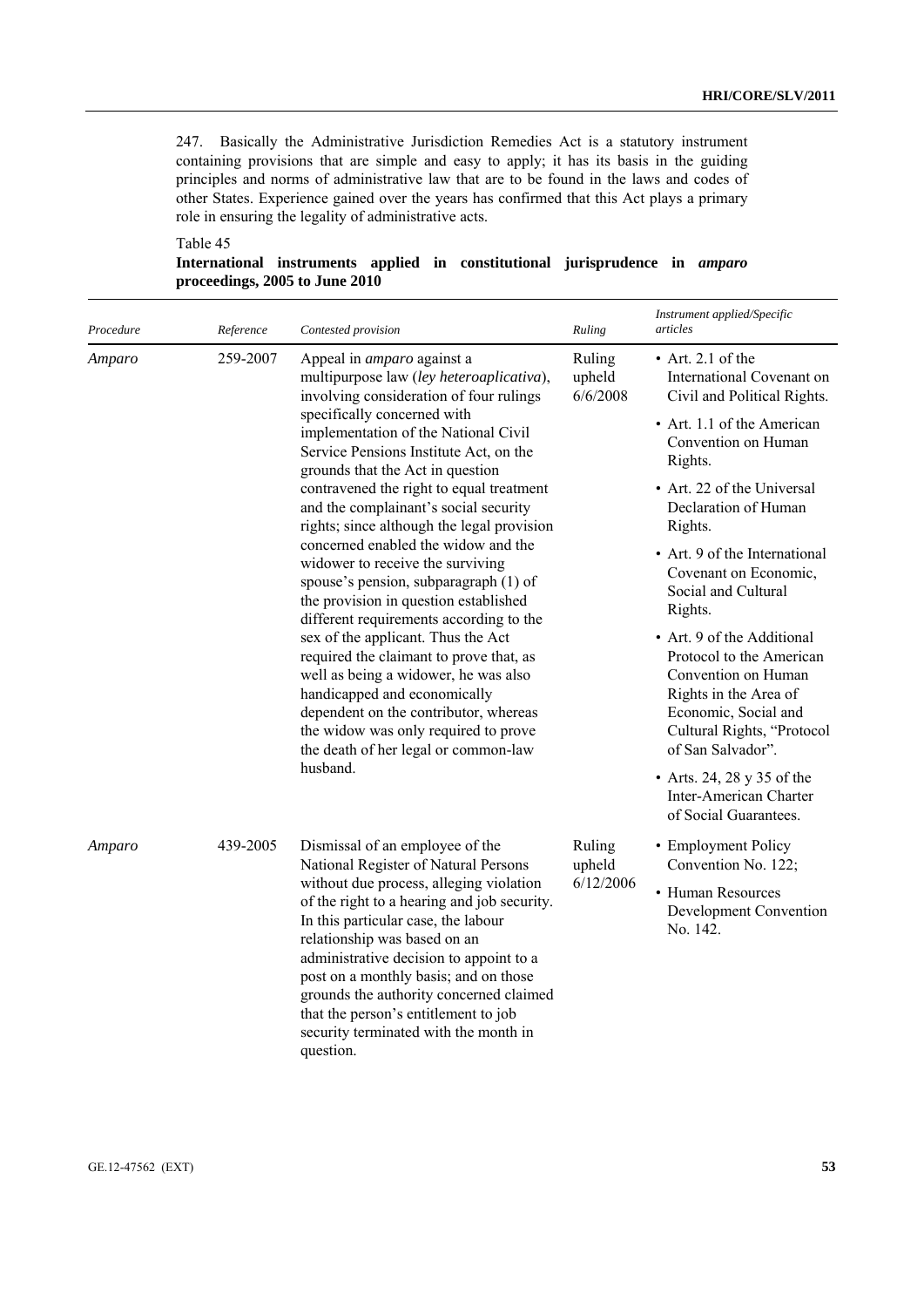# **HRI/CORE/SLV/2011**

| Procedure | Reference | Contested provision                                                                                                                                                                                                                                                                                                                                                                                                                                                   | Ruling                        | Instrument applied/Specific<br>articles                                                                                                                                                                                           |
|-----------|-----------|-----------------------------------------------------------------------------------------------------------------------------------------------------------------------------------------------------------------------------------------------------------------------------------------------------------------------------------------------------------------------------------------------------------------------------------------------------------------------|-------------------------------|-----------------------------------------------------------------------------------------------------------------------------------------------------------------------------------------------------------------------------------|
| Amparo    | 438-2005  | Dismissal of an employee of the<br>National Register of Natural Persons<br>without due process, alleging violation<br>of the right to a hearing and job security.<br>In this particular case, the labour<br>relationship was based on an<br>administrative decision to appoint to a<br>post on a monthly basis; and on those<br>grounds the authority concerned claimed<br>that the person's entitlement to job<br>security terminated with the month in<br>question. | Ruling<br>upheld<br>29/3/2007 | • Employment Policy<br>Convention No. 122;<br>• Human Resources<br>Development Convention<br>No. 142.                                                                                                                             |
| Amparo    | 440-2005  | Dismissal of an employee of the<br>National Register of Natural Persons<br>without due process, alleging violation<br>of the right to a hearing and job security.<br>In this particular case, the labour<br>relationship was based on an<br>administrative decision to appoint to a<br>post on a monthly basis; and on those<br>grounds the authority concerned claimed<br>that the person's entitlement to job<br>security terminated with the month in<br>question. | Ruling<br>upheld<br>29/2/2008 | • Employment Policy<br>Convention No. 122;<br>• Human Resources<br>Development Convention<br>No. 142.                                                                                                                             |
| Amparo    | 348-2004  | Failure of the Prosecutor-General of the<br>Republic to address the complaints<br>lodged by Schafik Jorge Handal Handal<br>with the Office of the Prosecutor-<br>General of the Republic on 25/2/2004.                                                                                                                                                                                                                                                                | Ruling<br>upheld<br>2/10/2008 | • Declaration of Basic<br>Principles of Justice for<br>Victims of Crime and<br>Abuse of Power, adopted<br>by the United Nations<br>General Assembly<br>(Principle No. 2).<br>• American Convention on<br>Human Rights (art. 8.1). |
| Amparo    | 163-2007  | Decision No. 7440-1360-2006 issued on<br>15/12/2006 by the Ministry of the<br><b>Environment and Natural</b><br>Resources, granting permission to the<br>Sociedad Jordan S.A. de C.V. for a<br>building project at the Playa Los<br>Cóbanos, on the grounds that the public<br>consultation required under the relevant<br>environmental legislation has not been<br>carried out.                                                                                     | Ruling<br>upheld<br>9/12/2009 | • Art. 11 of the Additional<br>Protocol to the American<br>Convention on Human<br>Rights in the Area of<br>Economic, Social and<br>Cultural Rights.                                                                               |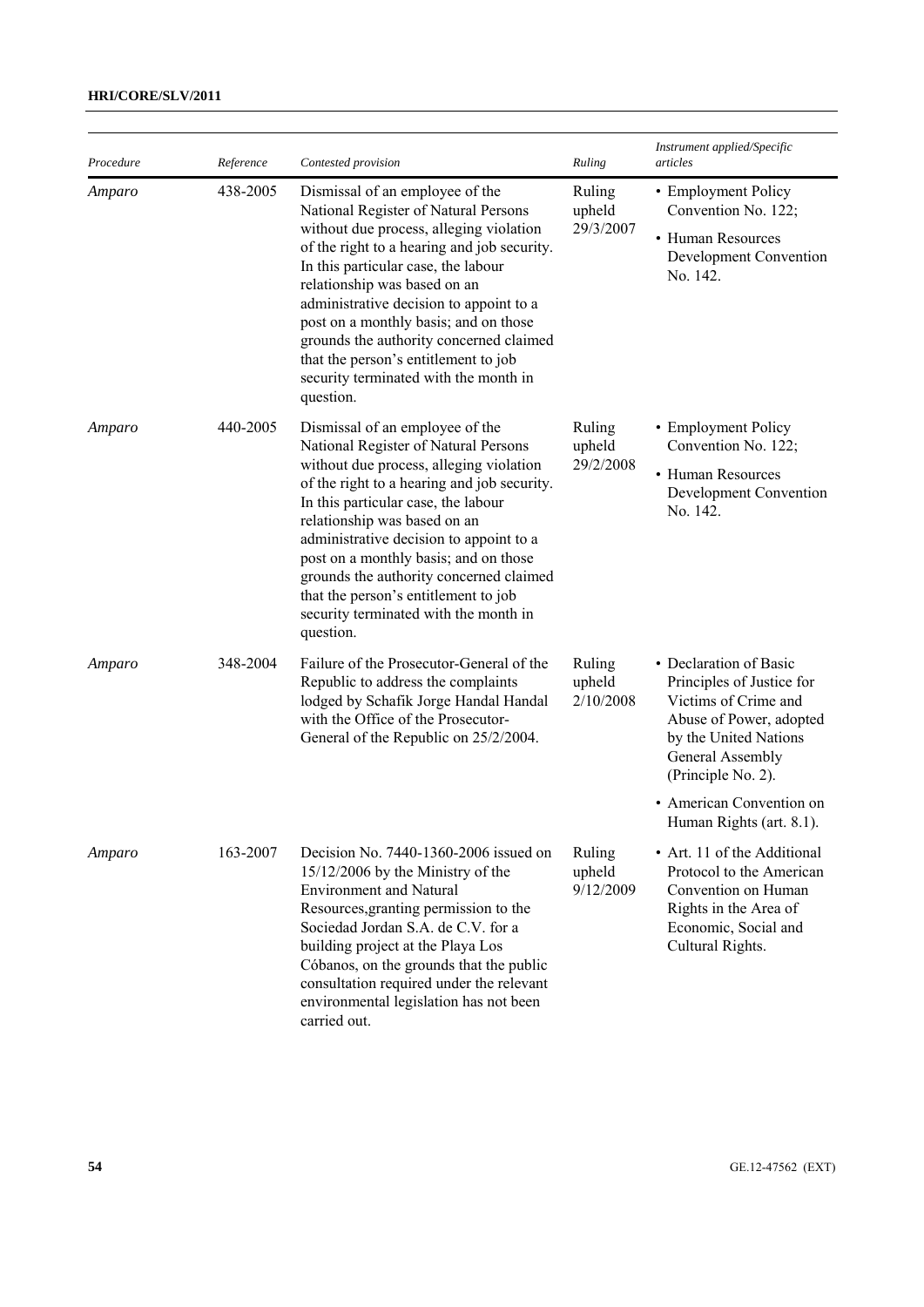| Procedure | Reference | Contested provision                                                                                                                                                                                                                                                                                                                                                                                                                                                           | Ruling                                                                                       | Instrument applied/Specific<br>articles                                                                                                                                                                           |
|-----------|-----------|-------------------------------------------------------------------------------------------------------------------------------------------------------------------------------------------------------------------------------------------------------------------------------------------------------------------------------------------------------------------------------------------------------------------------------------------------------------------------------|----------------------------------------------------------------------------------------------|-------------------------------------------------------------------------------------------------------------------------------------------------------------------------------------------------------------------|
| Amparo    | 18-2004   | Decision by the Director-General of the<br>Register of Not-for-Profit Associations<br>and Foundations to refuse to register the<br>"Nombre de la Rosa Sexual Freedom<br>Association", on the grounds that it was<br>not consistent with public order,<br>morality, the law and good customs.                                                                                                                                                                                  | Ruling<br>upheld<br>9/12/2009                                                                | • Articles 1.1 and 16.2 of<br>the American Convention<br>on Human Rights.                                                                                                                                         |
|           |           |                                                                                                                                                                                                                                                                                                                                                                                                                                                                               |                                                                                              | $\bullet$ Art. 22.2 of the<br>International Covenant on<br>Civil and Political Rights.                                                                                                                            |
|           |           |                                                                                                                                                                                                                                                                                                                                                                                                                                                                               |                                                                                              | • Inter-American Court of<br>Human Rights. Advisory<br>Opinions OC-5/85 of<br>13/11/1985 and OC-6/86<br>of 9/5/1986.                                                                                              |
|           |           |                                                                                                                                                                                                                                                                                                                                                                                                                                                                               |                                                                                              | • Reference to the<br>interpretation of the<br><b>United Nations Human</b><br><b>Rights Committee</b><br>concerning article 26 of<br>the International<br>Covenant on Civil and<br>Political Rights.              |
| Amparo    | 166-2009  | (i) Decision by the Director of Drug<br>Therapy of the Salvadoran Social<br>Insurance Institute, dated 19/12/2008,<br>whereby it was decided not to grant the<br>prescription of the specific drug entitled<br>"Raltegravir" to the applicant; and (ii)<br>the decision by the Director-General of<br>the Salvadoran Social Insurance<br>Institute, through the Secretary of the<br>Institute's Governing Council,<br>confirming the refusal to supply the drug<br>concerned. | Writ of<br>acceptanc<br>e with the<br>adoption<br>of a new<br>interim<br>measure<br>8/2/2009 | • Reference to Substantive<br>Report No. 27/09 issued<br>by the Inter-American<br>Commission on Human<br>Rights in case No. 12.249<br>Jorge Odir Miranda<br>Cortez and others versus<br>the State of El Salvador. |
| Amparo    | 473-2006  | Agreement No. 2, contained in the<br>record of the third extraordinary meeting<br>of the Municipal Council of Lolotiquillo<br>held on $2/5/2006$ , dismissing the<br>petitioner from the post of Municipal<br>Secretary without taking into account<br>the fact that she was pregnant at the<br>time.                                                                                                                                                                         | Ruling<br>upheld<br>16/6/2010                                                                | $\bullet$ Art. 10.2 of the<br>International Covenant on<br>Economic, Social and<br>Cultural Rights.                                                                                                               |
|           |           |                                                                                                                                                                                                                                                                                                                                                                                                                                                                               |                                                                                              | • Article 11.2 of the<br>Convention on the<br>Elimination of All Forms<br>of Discrimination against<br>Women.                                                                                                     |

*Source:* Supreme Court of Justice.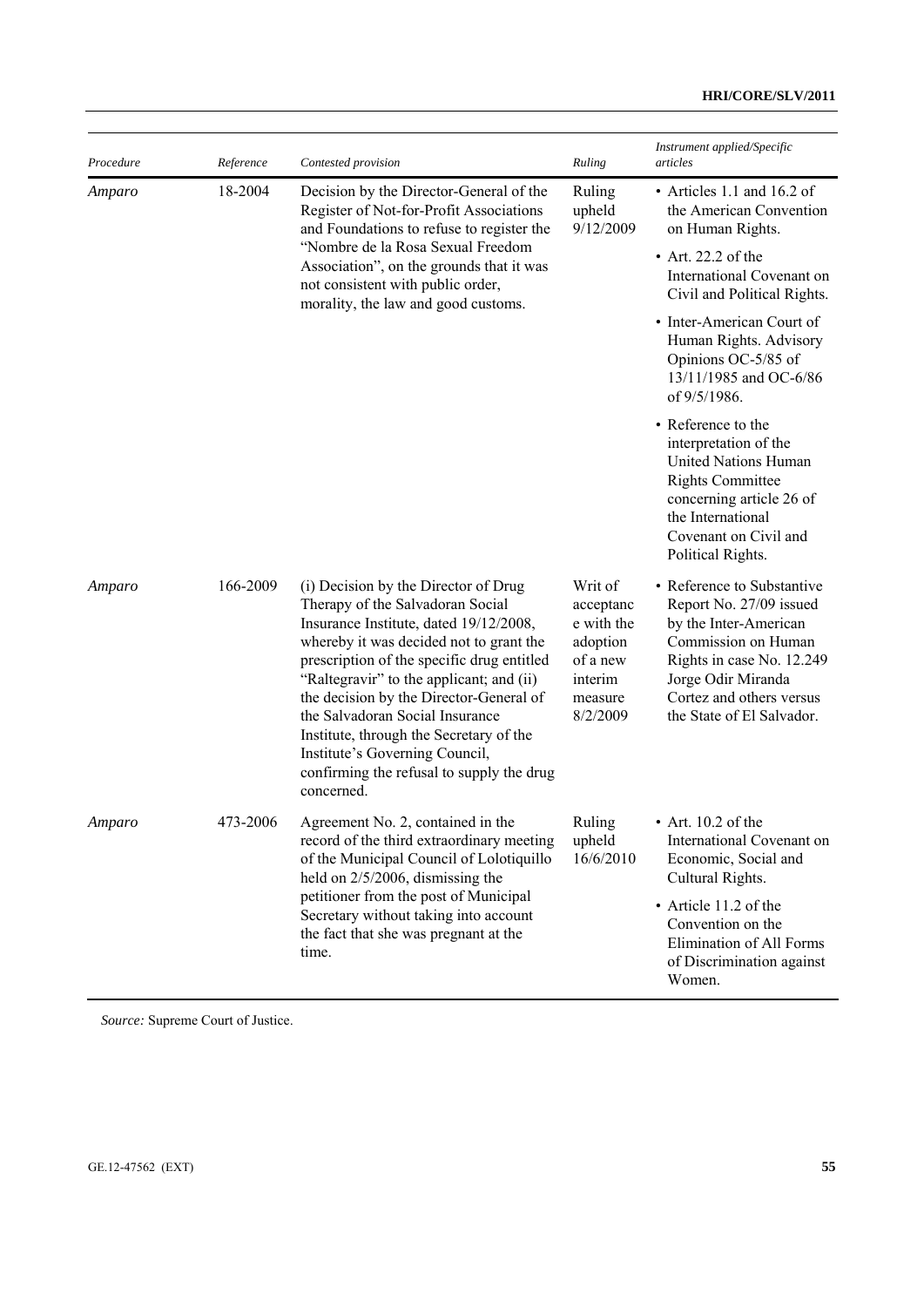| Procedure                   | Reference | Contested provision                                                                                                                                                                           | Ruling              | Instrument applied/Specific<br>articles.                                                                                       |
|-----------------------------|-----------|-----------------------------------------------------------------------------------------------------------------------------------------------------------------------------------------------|---------------------|--------------------------------------------------------------------------------------------------------------------------------|
| Unconstitutionality 52-2003 |           | Arts. 1 to 6, 8 to 11, 16, 18, 19, 21, 22,<br>23.1, 24 to 27 and 29 to 45 of Legislative<br>Decree No. 158, of 9/10/2003, published                                                           | Ruling<br>upheld    | • Articles 1 and 40.3 of the<br>Convention on the Rights<br>of the Child;                                                      |
|                             |           | in the Official Gazette No. 188, vol. 361,<br>dated 10/10/2003, which contains the<br>Anti-Gang Law.                                                                                          |                     | • Art. 2.1 of the United<br>Nations Standard<br>Minimum Rules for the                                                          |
|                             |           | • The contested provisions make minors<br>under 18 subject to the same criminal<br>code as adults, whereas both the                                                                           |                     | Administration of<br>Juvenile Justice ("Beijing<br>Rules");                                                                    |
|                             |           | Constitution and International Human<br>Rights Law have established that<br>antisocial conduct by minors is subject<br>to a special code;                                                     |                     | • Arts. 8.1, 8.2, 9 and 19 of<br>the American Convention<br>on Human Rights;                                                   |
|                             |           | • There is no respect for due process,<br>neither for victims nor their families;                                                                                                             |                     | • Arts. 14.2, 15.1 and 15.2<br>of the International<br>Covenant on Civil and                                                   |
|                             |           | • Disregard for the limiting principles of<br>the Ius Puniendi of States — principle of<br>culpability and of legality.                                                                       |                     | Political Rights.                                                                                                              |
|                             | 31-2004   | Legislative Decree No. 347 of 15/6/2004,<br>published in the Official Gazette<br>No. 128, vol. 364, of 9/7/2004 and<br>articles $104$ (c) and $200$ (a) of the<br>Pensions Savings Scheme Act | Ruling<br>dismissed | • Art. 9 of the Additional<br>Protocol to the American<br>Convention on Human<br>Rights in the Area of<br>Economic, Social and |
|                             |           | The alleged violations relate to:                                                                                                                                                             |                     | Cultural Rights;                                                                                                               |
|                             |           | • Social security;                                                                                                                                                                            |                     | • Articles 24, 28 and 35 of<br>the Inter-American                                                                              |
|                             |           | • Criteria governing the ordering of legal<br>standards.                                                                                                                                      |                     | Charter of Social<br>Guarantees;                                                                                               |
|                             |           |                                                                                                                                                                                               |                     | • Article 2 of the<br>International Covenant on<br>Economic, Social and<br>Cultural Rights;                                    |
|                             |           |                                                                                                                                                                                               |                     | · Article 26 Convención<br>Americana sobre<br>Derechos Humanos.                                                                |

# Table 46 **Unconstitutionality proceedings**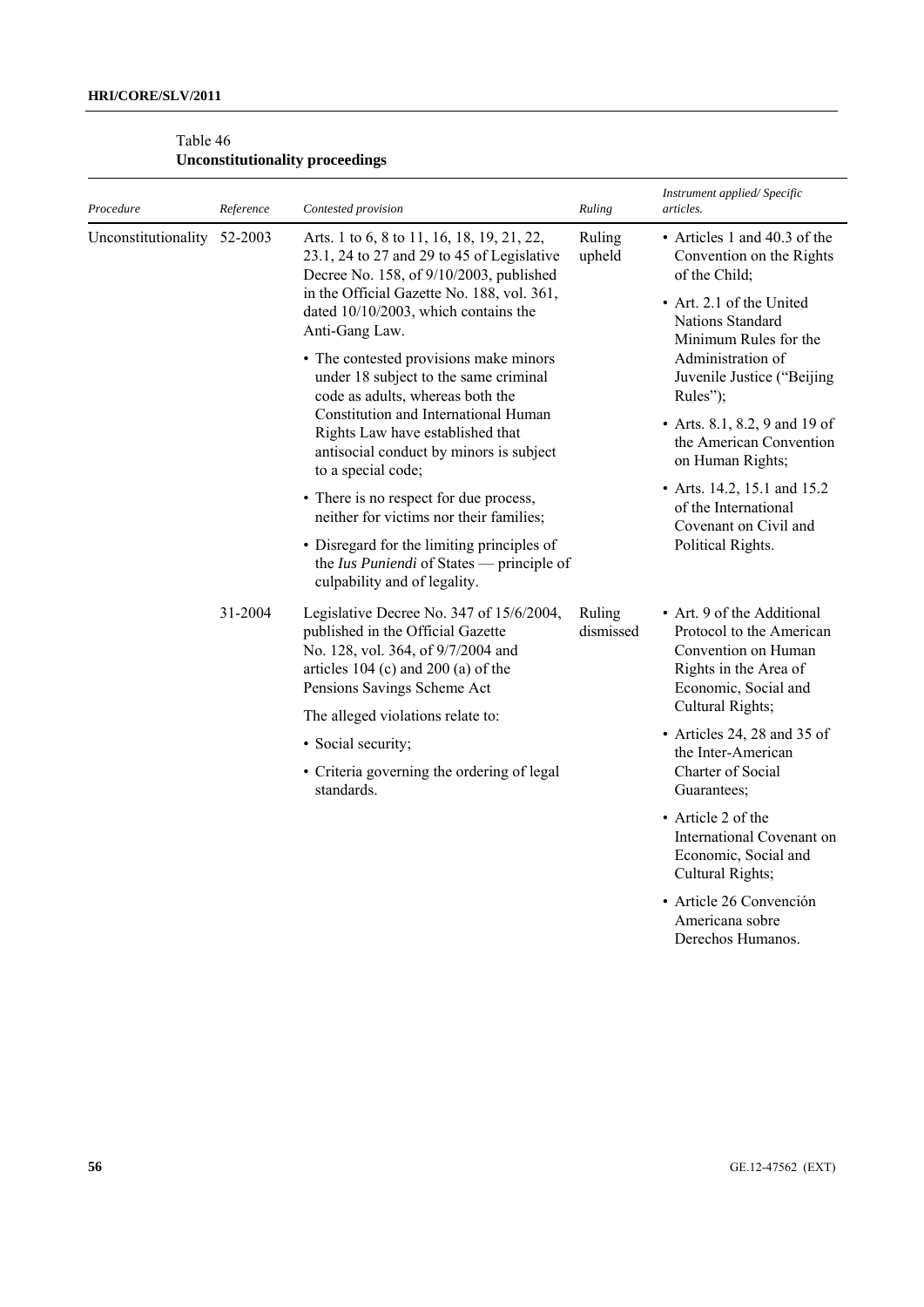# **HRI/CORE/SLV/2011**

| Procedure | Reference | Contested provision                                                                                                                                                                                                        | Ruling           | Instrument applied/Specific<br>articles.                                                                                                                 |
|-----------|-----------|----------------------------------------------------------------------------------------------------------------------------------------------------------------------------------------------------------------------------|------------------|----------------------------------------------------------------------------------------------------------------------------------------------------------|
|           | 91-2007   | Article 191, subparagraphs 2 and 3,<br>of the Penal Code, issued under<br>Legislative Decree No. 1030 of                                                                                                                   | Ruling<br>upheld | • Articles 3 and 19 of the<br>Universal Declaration of<br>Human Rights;                                                                                  |
|           |           | 26/4/1997, published in the Official<br>Gazette No. 105, vol. 335, of 10/6/1997,<br>and amended by Legislative Decree<br>No. 499, of 28-10-2004, published in the<br>Official Gazette No. 217, vol. 365, of<br>22/11/2004. |                  | • Articles 17, 19 and 49 of<br>the International<br>Covenant on Civil and<br>Political Rights;<br>• Articles 11, 13 and 14 of<br>the American Convention |
|           |           | • Violation of honour, image and equality.                                                                                                                                                                                 |                  | on Human Rights.                                                                                                                                         |
|           | 61-2009   | Articles 211, 215, 216, 218, 239, 250.1<br>and 262.6 of the Electoral Code.                                                                                                                                                | Ruling<br>upheld | • Article 21 of the<br>Universal Declaration of<br>Human Rights;                                                                                         |
|           |           | • Provisions of the Electoral Code<br>concerning exercise of the right to vote,<br>election of candidates and membership<br>of political parties.                                                                          |                  | • Articles 2 and 23 of the<br>American Convention on<br>Human Rights.                                                                                    |

*Source:* Supreme Court of Justice.

Table 47 *Habeas corpus* **proceedings** 

| Procedure     | Reference | Contested provision                                                                                                                                                                                                                                                  | Ruling                         | Instruments applied/specific<br>articles.                                                                                                    |
|---------------|-----------|----------------------------------------------------------------------------------------------------------------------------------------------------------------------------------------------------------------------------------------------------------------------|--------------------------------|----------------------------------------------------------------------------------------------------------------------------------------------|
| Habeas corpus | 125-2005  | Violation of human dignity with reference<br>to the personal integrity of the human<br>being, the prohibition of all kinds of<br>torture and cruel, inhuman or degrading<br>treatment with regard to the use of force<br>by State authorities in the act of capture. | Ruling<br>upheld<br>29/02/2008 | • Articles 7 and 10.1 of the<br><b>International Covenant</b><br>on Civil and Political<br>Rights;                                           |
|               |           |                                                                                                                                                                                                                                                                      |                                | • Articles 5.1 and 5.2 of the<br>American Convention on<br>Human Rights;                                                                     |
|               |           |                                                                                                                                                                                                                                                                      |                                | • Article 5 of the Universal<br>Declaration of Human<br>Rights;                                                                              |
|               |           |                                                                                                                                                                                                                                                                      |                                | • Articles I and XXV of the<br>American Declaration of<br>the Rights and Duties of<br>Man;                                                   |
|               |           |                                                                                                                                                                                                                                                                      |                                | • Principles 1 and 6 of the<br>Body of Principles for the<br>Protection of All Persons<br>under Any Form of<br>Detention or<br>Imprisonment; |
|               |           |                                                                                                                                                                                                                                                                      |                                | • Articles 2 and 5 of the<br>Code of Conduct for Law                                                                                         |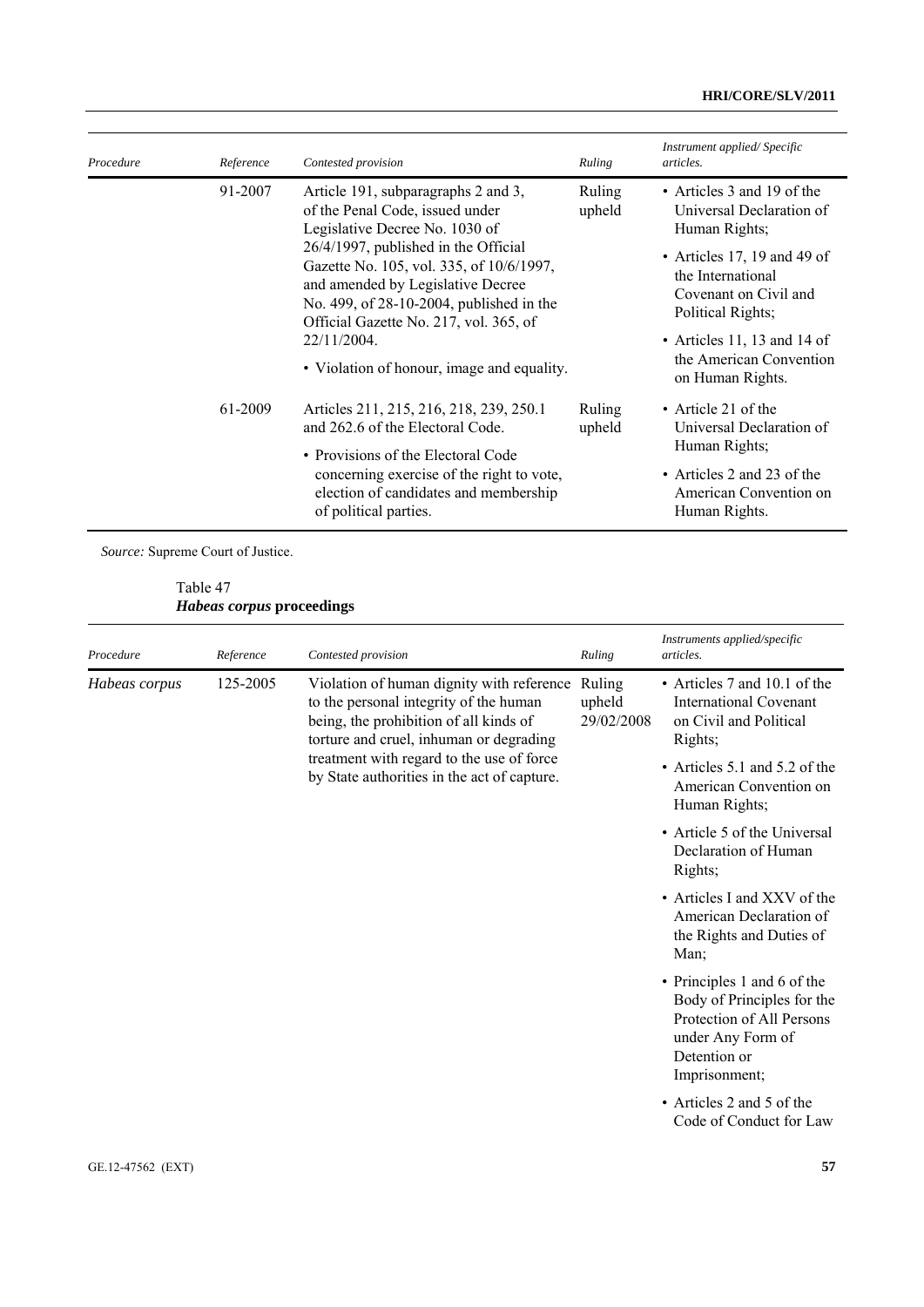| Procedure     | Reference | Contested provision                                                                                                                                                                                            | Ruling                              | Instruments applied/specific<br>articles.                                                                                                                                         |
|---------------|-----------|----------------------------------------------------------------------------------------------------------------------------------------------------------------------------------------------------------------|-------------------------------------|-----------------------------------------------------------------------------------------------------------------------------------------------------------------------------------|
|               |           |                                                                                                                                                                                                                |                                     | Enforcement Officials;                                                                                                                                                            |
|               |           |                                                                                                                                                                                                                |                                     | • Articles 1, 6 and 7 of the<br>Inter-American<br>Convention to Prevent<br>and Punish Torture;                                                                                    |
|               |           |                                                                                                                                                                                                                |                                     | • Article 21 of the<br><b>Convention Against</b><br>Torture and Other Cruel,<br>Inhuman or Degrading<br>Treatment and<br>Punishment;                                              |
|               |           |                                                                                                                                                                                                                |                                     | • Article 7 of the<br>Framework Treaty on<br>Democratic Security in<br>Central America.                                                                                           |
| Habeas corpus | 19-2008   | Excessive restriction of personal freedom<br>in relation to the conditions of<br>administrative arrest and detention.                                                                                          | Ruling<br>upheld<br>14/05/2009      | • Article 5 of the<br>Declaration on the<br>Human Rights of                                                                                                                       |
|               | 117-2007  |                                                                                                                                                                                                                | Ruling<br>upheld<br>29/07/2009      | Individuals Who are not<br>Nationals of the Country<br>in which They Live.                                                                                                        |
| Habeas corpus | 231-2006  | Immediate capture in the absence of an<br>administrative or judicial order.                                                                                                                                    | Ruling<br>upheld<br>19/08/2009      | • Articles 20.1 and 3 of the<br><b>United Nations</b><br>Convention against<br><b>Transnational Organized</b><br>Crime – signed and<br>ratified by El Salvador on<br>$8/3/2004$ . |
| Habeas corpus | 131-2007  | Enforced disappearance.                                                                                                                                                                                        | Writ of<br>acceptance<br>15/06/2009 | • Articles 146 and 147 of<br>the Geneva Convention<br>(IV) of 12 August 1949<br>relative to the Protection<br>of Civilian Persons in<br>Time of War.                              |
| Habeas corpus | 5-2010    | Capture of a person of French nationality<br>without informing him of his right to<br>consular assistance.                                                                                                     | Ruling<br>dismissed<br>30/06/2010   | • Article 36 of the Vienna<br>Convention on Consular<br>Relations.                                                                                                                |
| Habeas corpus | 221-2009  | Restriction of the personal freedom of<br>minors as the result of being placed under<br>an interim measure in the Salvadoran<br>Institute for the Comprehensive<br>Development of Children and<br>Adolescents. | Ruling<br>upheld<br>2/06/2010       | • Articles 3, 19, 20 and 39<br>of the Convention on the<br>Rights of the Child.                                                                                                   |